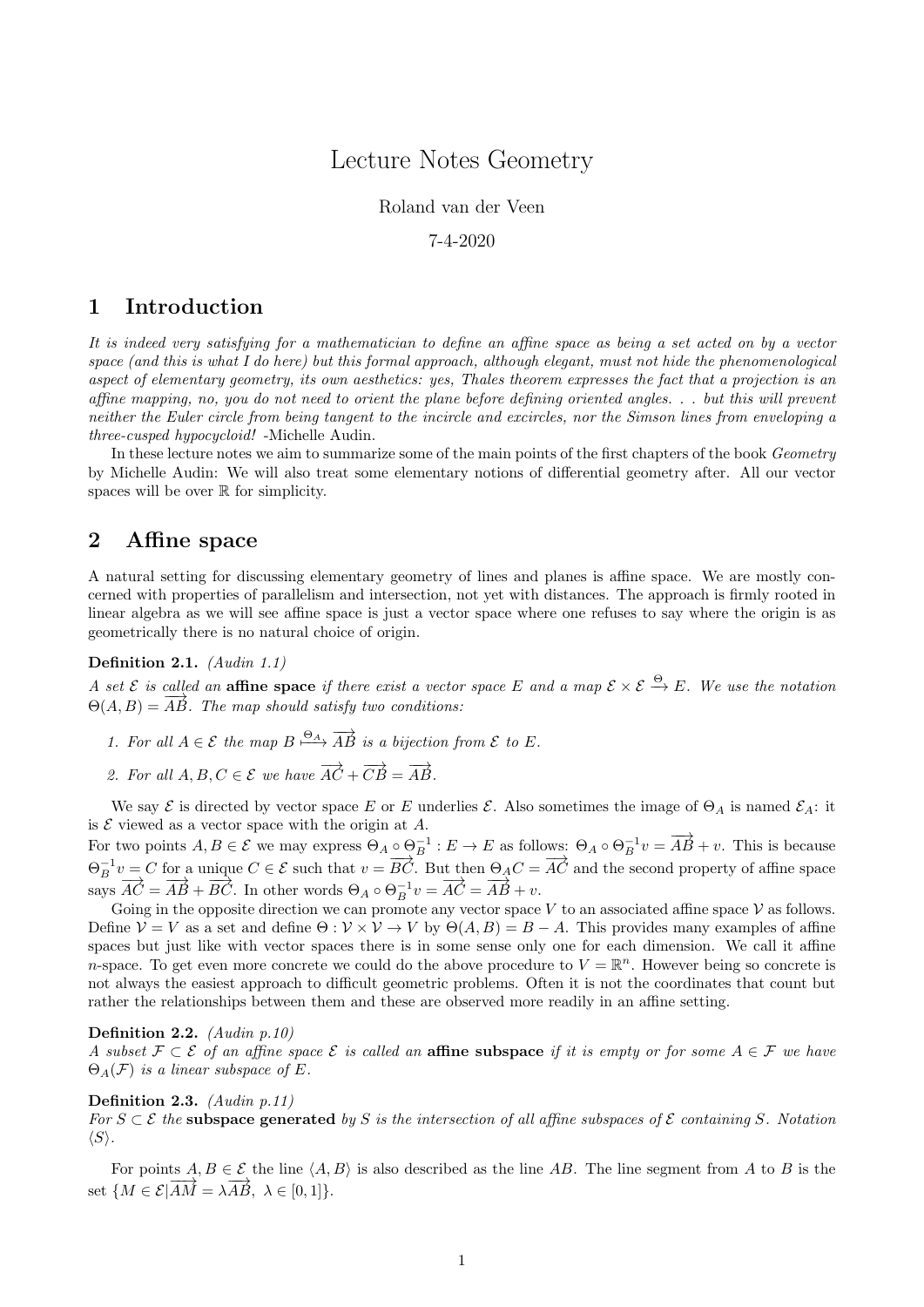Definition 2.4. (Audin p.12) Points  $A_0 \ldots A_k \in \mathcal{E}$  are affine independent if  $\langle A_0, \ldots, A_k \rangle$  has dimension k. When  $k = \dim \mathcal{E}$  we say  $(A_0, \ldots, A_k)$  is an affine frame of  $\mathcal{E}.$ 

Affine independence is closely related to linear independence as becomes clear when we choose one of the points as an origin. More precisely,

<span id="page-1-0"></span>**Lemma 2.1.** The points  $A_0 \ldots A_k \in \mathcal{E}$  are affine independent if and only if the vectors  $\overrightarrow{A_0A_i}$  for  $i = 1, \ldots k$ are linearly independent.

*Proof.*  $\mathcal{F} = \langle A_0, \ldots A_k \rangle$ , is an affine subspace so  $\Theta_{A_0} : \mathcal{E} \to E$  sends  $\mathcal{F}$  to a linear subspace  $F = \Theta_{A_0}(\mathcal{F})$ . Affine independence means that dim  $F = k$ . On the other hand, by definition of  $\Theta_{A_0}$  the space F is spanned by the k vectors  $\overrightarrow{A_0A_i}$  for  $i = 1, \ldots k$ . Therefore dim  $F = k$  implies these are all linearly independent and vice versa.

In particular the above lemma asserts the relation between affine frames in  $\mathcal E$  and bases of  $E$ . This is of great importance for applying linear algebra to understand affine space. Of course the choice of origin  $A_0$  in the above was arbitrary, we could just as well have chosen some other point  $A_i$ .

#### Definition 2.5. (Audin p.12)

Two affine subspaces are said to be parallel if they have the same direction (underlying vector space).

More precisely this means that affine subspaces  $\mathcal{F}, \mathcal{G} \subset \mathcal{E}$  are parallel iff for every  $A \in \mathcal{F}$  and  $B \in \mathcal{G}$  we have  $\Theta_A(\mathcal{F}) = \Theta_B(\mathcal{G})$  as linear subspaces of E.

# Definition 2.6.  $(Audin p.14)$

A map  $\mathcal{E} \stackrel{\phi}{\to} \mathcal{F}$  between two affine spaces is called an **affine map** if for some  $O \in \mathcal{E}$  there is a linear map  $E \xrightarrow{f} F$  such that for all  $M \in \mathcal{E}$  we have  $\phi(O)\phi(M) = f(\overrightarrow{OM})$ . Sometimes we use the notation  $f = \overrightarrow{\phi}$ .

Sometimes it is useful to reformulate this condition in terms of the bijection  $\Theta_O : \mathcal{E} \to E$  and  $\Theta_{\phi(O)} : \mathcal{F} \to F$ as follows:  $f \circ \Theta_O = \Theta_{\phi(O)} \circ \phi$ . These compositions are conveniently visualized in a (commutative) diagram:

$$
\mathcal{E} \xrightarrow{\phi} \mathcal{F}
$$

$$
\downarrow \Theta_O \qquad \downarrow \Theta_{\phi(O)}
$$

$$
E \xrightarrow{f} F
$$

So after choosing an origin O and the compatible choice of origin  $\phi$ (O) we find that  $\phi$  is represented by the linear map f.

Examples of affine maps:

1) For  $u \in E$  the translation  $t_u : \mathcal{E} \to \mathcal{E}$  is an affine map defined by  $t_u(A) = B$  with  $\overrightarrow{AB} = u$ .

2) For  $O \in \mathcal{E}$  and  $\lambda \in \mathbb{R}$  the (central) dilation with center O and ratio  $\lambda$ , denoted  $h_{O,\lambda} : \mathcal{E} \to \mathcal{E}$ , is the affine map defined by  $\overrightarrow{Oh_{O,\lambda}(M)} = \lambda \overrightarrow{OM}$ .

3) Another example is the projection  $\pi_{\mathcal{F},L}$  onto affine subspace  $\mathcal{F} \subset \mathcal{E}$  in the direction of linear subspace  $L \subset E$ . This makes sense only if  $L + F = E$  and  $L \cap F = 0$  where F is the direction of F. In that case  $\pi_{\mathcal{F},L}(A) = B$ where  $B \in \mathcal{F}$  is the unique point such that  $\overrightarrow{AB} \in L$ . Point B is indeed unique because if C was another such point then  $\overrightarrow{AB} - \overrightarrow{AC}$  would be in  $F \cap L$ . Point B exists because for any  $O \in \mathcal{F}$  we can write  $\overrightarrow{OA} = \ell + v$  for some  $v \in F, \ell \in L$  and set B to be such that  $\overrightarrow{OB} = v$ . The corresponding linear map is the projection  $\ell + v \stackrel{f}{\mapsto} v$ for any  $\ell \in L, v \in F$ . Indeed  $f(\overrightarrow{OA}) = \pi_{\mathcal{F},L}(O)\pi_{\mathcal{F},L}(A)$ .

Lemma 2.2. (Audin 2.5 p.16)

Any affine map sends affine subspaces to affine subspaces.

*Proof.* Given affine subspace  $\mathcal{G} \subset \mathcal{E}$  and affine map  $\phi : \mathcal{E} \to \mathcal{F}$  as above we need to check that  $\phi(\mathcal{G})$  is an affine subspace of F. When  $\mathcal{G} = \emptyset$  this is clear. Otherwise choose a point  $O \in \mathcal{G}$ , since it is an affine subspace  $G = \Theta_O(\mathcal{G}) \subset E$  is a linear subspace. Now  $\phi(O) \in \phi(\mathcal{G})$  so we need to check that  $J = \Theta_{\phi(O)}(\phi(\mathcal{G})) \subset F$  is also a linear subspace. Looking at the diagram of maps above and writing  $f = \phi$  we have  $\Theta_{\phi(O)} \circ \phi = f \circ \Theta_O$  so  $J = f \circ \Theta_O(\mathcal{G}) = f(G)$ . From linear algebra we know that the linear map f sends linear subspace  $G \subset E$  to a linear subspace  $f(G) \subset F$ .  $\Box$ 

#### Lemma 2.3. (Audin 2.10 p.18)

An affine mapping is determined by the images of an affine frame. Any affine mapping of n-dimensional affine space that fixes  $n + 1$  affine independent points is the identity.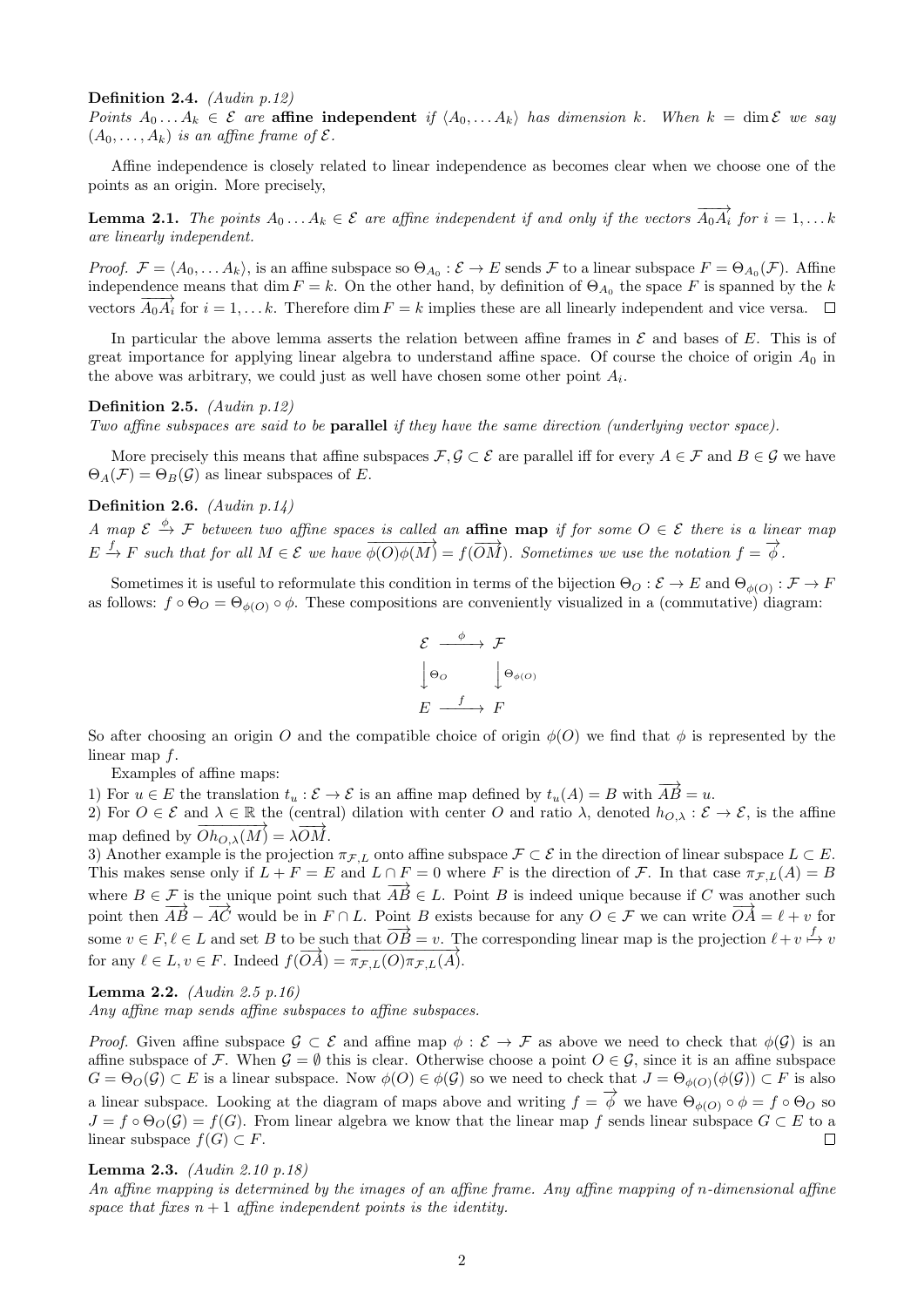*Proof.* Given affine frame  $A_0, \ldots, A_n$  and  $O = A_0$  Lemma [2.1](#page-1-0) tells us that  $\Theta_O$  sends  $A_1, \ldots, A_n$  to a basis  $v_1, \ldots v_n$  of E. Using the same notation as above the linear map  $f = \phi$  completely determines  $\phi$ . Also  $f(v_i) = \Theta_{\phi(O)} \circ \phi \circ \Theta_{O}^{-1}(v_i) = \Theta_{\phi(O)}(\phi(A_i))$  shows that f in turn is completely determined by the images of the frame  $A_i$  under  $\phi$ . Here we used that a linear map is determined by what it does on the basis  $v_i$ .

For four collinear points  $A, B, C \neq D$  the ratio  $\frac{\overrightarrow{AB}}{\overrightarrow{AB}}$  $\frac{\overrightarrow{AB}}{\overrightarrow{CD}}$  means the scalar  $\lambda$  such that  $\overrightarrow{AB} = \lambda \overrightarrow{CD}$ .

#### **Theorem 2.1.** (Pappus, Audin Thm 3.4, p.25)

In an affine plane imagine points  $A, B, C$  on line  $D$  and  $A', B', C'$  three points on a second distinct line  $D'$ . If  $AB'$  is parallel to  $A'B$  and  $BC'$  parallel to  $CB'$  then  $AC'$  must be parallel to  $CA'$ .

<span id="page-2-0"></span>**Lemma 2.4.** Given two distinct lines  $\mathcal{L}, \mathcal{L}'$  intersecting at O and points X, Y on  $\mathcal{L}$  and X', Y' on  $\mathcal{L}'$ . The dilation  $h_{O,\lambda}$  sends both X to Y and X' to Y' if and only if XX' is parallel to YY'.

*Proof.* Lines XX' and YY' are parallel if and only if  $\overrightarrow{YY'} = \mu \overrightarrow{XX'}$  for some  $\mu \in \mathbb{R}$ . If  $\overrightarrow{OY} = \lambda \overrightarrow{OX}$  and  $\overrightarrow{OY'} = \lambda \overrightarrow{OX'}$  then −−→ −−→ −−→

$$
\overrightarrow{YY'} = \overrightarrow{OY'} - \overrightarrow{OY} = \lambda(\overrightarrow{OX'} - \overrightarrow{OX}) = \lambda \overrightarrow{XX'}
$$

Conversely, suppose  $\overrightarrow{OY} = \lambda \overrightarrow{OX}$  and  $\overrightarrow{YY'} = \mu \overrightarrow{XX'}$  for some  $\mu \in \mathbb{R}$ . Then

$$
\overrightarrow{\lambda OX'} = \overrightarrow{\lambda OX} + \overrightarrow{\lambda XX'} = \overrightarrow{OY} + \lambda \overrightarrow{\mu YY'} = \overrightarrow{OY'} - \overrightarrow{YY'} + \lambda \overrightarrow{\mu YY'}
$$

Since the lines  $\mathcal{L}, \mathcal{L}'$  are assumed distinct  $\overrightarrow{YY'}$  is independent from the (dependent) vectors  $\overrightarrow{OY'}, \overrightarrow{OX'}$  and the two terms on the right hand side must cancel out.

<span id="page-2-1"></span>**Lemma 2.5.** Given two distinct parallel lines  $\mathcal{L}, \mathcal{L}'$  and points  $X, Y$  on  $\mathcal{L}$  and  $X', Y'$  on  $\mathcal{L}'$ . The translation  $t_{\overrightarrow{XY}}$  sends both X to Y and X' to Y' if and only if XX' is parallel to YY'.

*Proof.* If  $\overrightarrow{X'Y'} = \overrightarrow{XY}$  then using  $\overrightarrow{XY} = -\overrightarrow{YX}$  we get  $\overrightarrow{YY'} = \overrightarrow{YX} + \overrightarrow{XX'} + \overrightarrow{X'Y'} = \overrightarrow{XX'}$ 

Conversely, suppose  $\overrightarrow{YY'} = \mu \overrightarrow{XX'}$  for some  $\mu \in \mathbb{R}$ . Then  $\overrightarrow{X'Y'} = \overrightarrow{X'X} + \overrightarrow{XY} + \overrightarrow{YY'} = \overrightarrow{XY} + (-1 + \mu) \overrightarrow{XX'}$ implies that  $\mu = 1$  since  $\overline{X'Y'}$  and  $\overline{XY}$  are parallel vectors assumed independent of  $\overline{XX'}$  because the lines  $\mathcal{L}, \mathcal{L}'$ are assumed distinct. П

#### Proof. (of Pappus)

First we will assume the lines  $D, D'$  intersect in point O. For some  $\lambda, \mu$  we have  $h_{O,\lambda}A = B$  and  $h_{O,\mu}B = C$ . By Lemma [2.4](#page-2-0)  $h_{O,\lambda}B' = A'$  and  $h_{O,\mu}C' = B'$ . This means that the composition  $h_{O,\lambda\mu} = h_{O,\lambda} \circ h_{O,\mu} = h_{O,\mu} \circ h_{O,\lambda}$ must map both A to C and C' to A'. According to Lemma [2.4](#page-2-0) this means  $AC'$  is parallel to  $C'A$ .

When lines  $\mathcal{D}, \mathcal{D}'$  in the plane do not intersect they must be parallel and we argue in the same way using translations: The translation  $t_{\overrightarrow{AB}}$  sends A to B and the translation  $t_{\overrightarrow{BC}}$  sends B to C. By Lemma [2.5](#page-2-1) we also have  $t_{\overrightarrow{AB}}B' = A'$  and  $t_{\overrightarrow{BC}}C' = B'$ . So  $t_{\overrightarrow{AB}+\overrightarrow{BC}}$  sends both A to C and C' to A'. According to Lemma [2.4](#page-2-0) this means  $AC'$  is parallel to  $C'A$ .  $\Box$ 

#### Theorem 2.2. (Desargues)

Given distinct triangles  $A, B, C$  and  $A', B', C'$  in an affine plane such that AB is parallel to  $A'B'$  and AC parallel to  $A'C'$  and BC parallel to  $B'C'$ , the lines  $AA'$ ,  $BB'$  and  $CC'$  are either all parallel or intersect in a single point.

*Proof.* First consider the case where  $AA'$  and  $BB'$  intersect in point O. By Lemma [2.4](#page-2-0) there is a  $\lambda \in \mathbb{R}$  such that  $h(O, \lambda)A = A'$  and  $h_{O,\lambda}B = B'$ . We aim to show that the point  $C'' = h_{O,\lambda}C$  is equal to C'. Again Lemma [2.4](#page-2-0) assures us that  $A'C''$  and  $AC$  are parallel so  $C''$  lies on  $A'C'$ . For the same reason  $C''$  also lies on line  $B'C'$ . Together this means  $C'' = C'$ . Also  $CC'$  passes through O by definition of  $C''$ .

Second, the case where  $AA'$  and  $BB'$  are parallel is approached analogously using Lemma [2.5.](#page-2-1) So the translation  $t_{AA'}$  sends A to A' and also B to B'. Define  $C'' = t_{AA'}C$  then we want to show  $C'' = C'$ . Lemma [2.5](#page-2-1) implies that A'C" is parallel to AC so C" lies on A'C'. For the same reason C" also lies on line B'C'. Together this means  $C'' = C'$  and so  $CC'$  is parallel to  $AA'$ .  $\Box$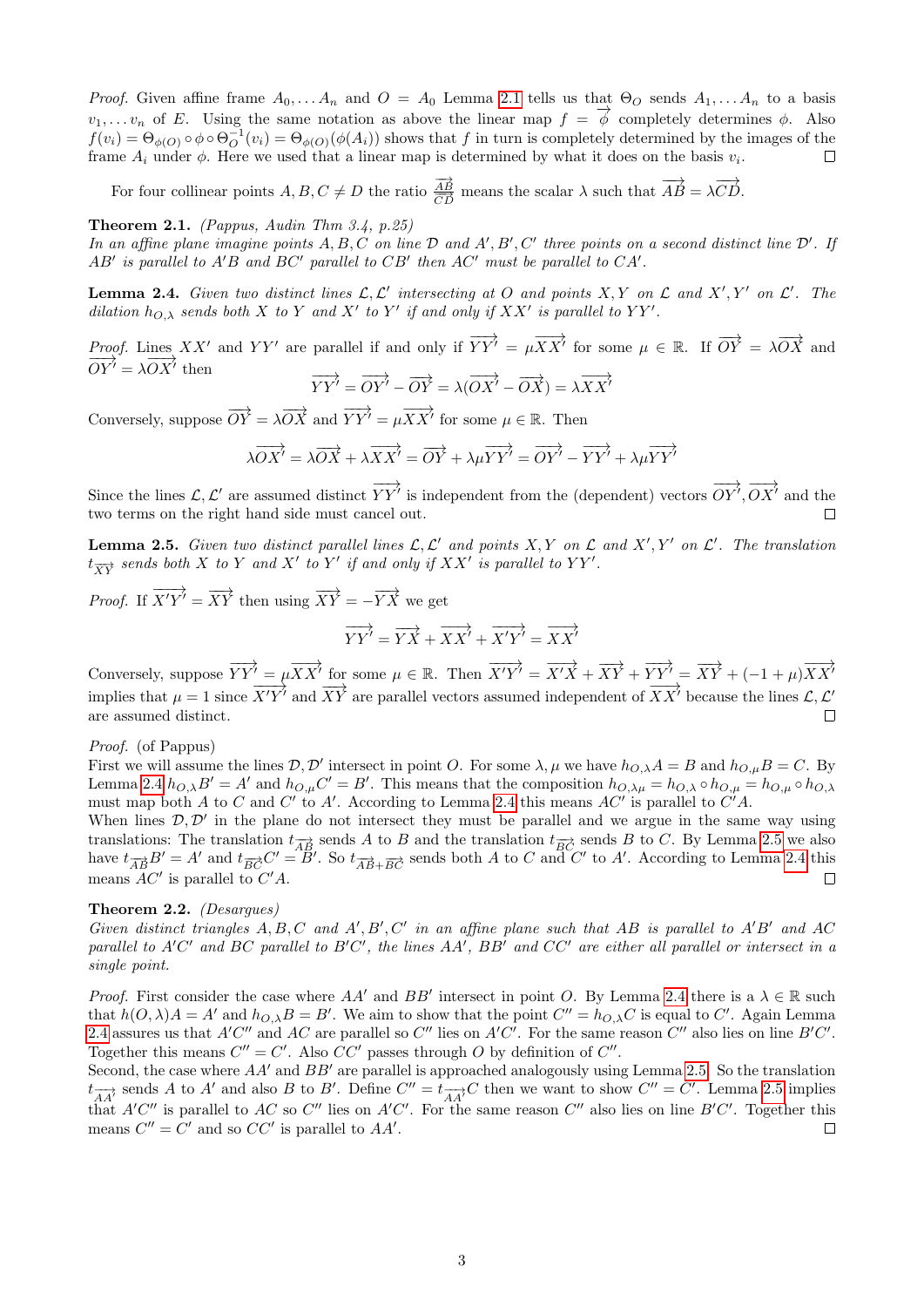# Exercises

- 1. Can you give an example of an affine space that is not a vector space?
- 2. Prove that for any points B, C of affine subspace  $\mathcal{F} \subset \mathcal{E}$  we have  $\Theta_B(\mathcal{F}) = \Theta_C(\mathcal{F})$ .
- 3. Prove that through any two points of an affine space passes a unique line.
- 4. Let A be an  $m \times n$  matrix and  $b \in \mathbb{R}^m$ . Define  $\mathcal{F} = \{x \in \mathbb{R}^n : Ax = b\}$ . Prove that F is an affine subspace of  $\mathbb{R}^n$ . What is its direction? When is it empty? Express the dimension of  $\mathcal F$  in terms of the rank of A.
- 5. Given an affine map  $\phi : \mathcal{E} \to \mathcal{F}$  between affine spaces and M an affine subspace of F. Prove that  $\phi^{-1}(\mathcal{M})$ is an affine subspace of  $\mathcal{E}$ .
- 6. Prove that an affine map is completely determined by the image of an affine frame.
- 7. Is Pappus theorem valid if the lines  $\mathcal{D}, \mathcal{D}'$  are two distinct lines in three-dimensional affine space?
- 8. The set of all invertible affine maps from  $\mathcal E$  to itself is denoted  $GA(\mathcal E)$ .
	- (a) Prove that the composition of two affine maps  $\phi$  and  $\psi$  is again an affine map, and that the linear map associated to  $\psi \circ \phi$  is the composition of the linear maps associated to  $\psi$  and  $\phi$ , i.e. that  $\overline{\psi \circ \phi} = \overline{\psi \phi}$ .
	- (b) Let  $\phi \in GA(\mathcal{E})$ , and let  $h(O, \lambda)$  be a central dilation. Compute  $\phi \circ h(O, \lambda) \circ \phi^{-1}$ .
	- (c) Prove that two dilations with the same center commute.
	- (d) Compute  $h(B, \lambda') \circ h(A, \lambda)$ .
	- (e) Explain whether or not the set of all dilations is a subgroup of  $GA(\mathcal{E})$ .
	- (f) Prove  $\overrightarrow{AB} = -\overrightarrow{BA}$  for any  $A, B \in \mathcal{E}$ .
- 9. In this exercise we aim to prove Menelaus' theorem in a couple of steps, see also Audin Exercise I.37. In an affine plane consider three distinct non-collinear points  $A, B, C$  and points  $A'$  on line  $BC, B'$  on  $CA$ and C' on AB all distinct from A, B, C. Points A', B', C' are collinear if and only if  $\frac{\overrightarrow{A'B}}{\overrightarrow{A'C}} \cdot \frac{\overrightarrow{B'C}}{\overrightarrow{B'A}}$  $\frac{\overrightarrow{B'C}}{\overrightarrow{B'A}} \cdot \frac{\overrightarrow{C'A}}{\overrightarrow{C'B}} = 1.$ 
	- (a) Draw a picture.
	- (b) Explain why  $h_{C',\frac{\overrightarrow{C'A}}{\overrightarrow{C'B}}}$  sends B to A and  $h_{B',\frac{\overrightarrow{BC}}{\overrightarrow{B'A}}}$  sends A to C and  $h_{A',\frac{\overrightarrow{A'B}}{\overrightarrow{A'C}}}$  sends C to B.
	- (c) The composition of the three maps above sends B to itself, why must it be of the form  $h_{B,\lambda}$  for some  $\lambda \in \mathbb{R}$ ?
	- (d) The first two maps fix the line  $C'B'$ .
	- (e) The third map fixes  $C'B'$  if and only if  $A'$  is on that line.
	- (f) Conclude that if the composition of the three is the identity then  $A', B', C'$  are collinear.
	- (g) The point B is not on A'C' because then  $\overrightarrow{A'B}$  and  $\overrightarrow{C'B}$  are proportional and hence the sides of the triangle BC and AB would not be independent.
	- (h) Conversely if  $A', B', C'$  are collinear then show the composition of the three is the identity because it fixes both the line  $C'B'$  and B (not on that line).
- 10. (a) Let  $V_1$  and  $V_2$  be linear subspaces of a vector space V. Under which conditions is  $V_1 \cup V_2$  a linear subspace of  $V$ ? Prove your claim.
	- (b) Let  $\mathcal{F}_1$  and  $\mathcal{F}_2$  be affine subspaces of an affine space  $\mathcal{E}$ , directed by E. Under which condition is  $\mathcal{F}_1 \cup \mathcal{F}_2$  an affine subspace of  $\mathcal{E}$ ? Prove your claim.
- 11. Let A be a point on D be a line in an affine plane  $P$  with underlying vector space P. For a one-dimensional linear subspace  $L \subset P$  not equal to  $\Theta_A(\mathcal{D})$  we consider the mapping  $\pi : \mathcal{P} \to \mathcal{P}$  defined as follows.  $\pi(M)$ is the point M' defined by  $M' \in \mathcal{D}$  and  $\overline{MM'} \in L$ .
	- (a) Why can there be only one point M' with properties  $M' \in \mathcal{D}$  and  $\overrightarrow{MM'} \in L$ ?
	- (b) Prove that  $\pi$  is an affine map.
	- (c) What is the linear map  $\overrightarrow{\pi}: P \to P$  associated to  $\pi$ ?
	- (d) Why is  $\pi$  not defined if L is in the same direction as  $\mathcal{D}$ ?
- 12. All affine n-spaces are 'the same'.
	- (a) Prove that any two vector spaces of dimension n are isomorphic (i.e.) there is a linear bijection from one to the other that has a linear inverse.
	- (b) Suppose  $\mathcal E$  and  $\mathcal F$  are two *n*-dimensional affine spaces. Pick  $B \in \mathcal E$  and  $C \in \mathcal F$  and use  $\Theta_B$ ,  $\Theta_C$  and the previous part to construct an affine bijection between  $\mathcal E$  and  $\mathcal F$  with affine inverse.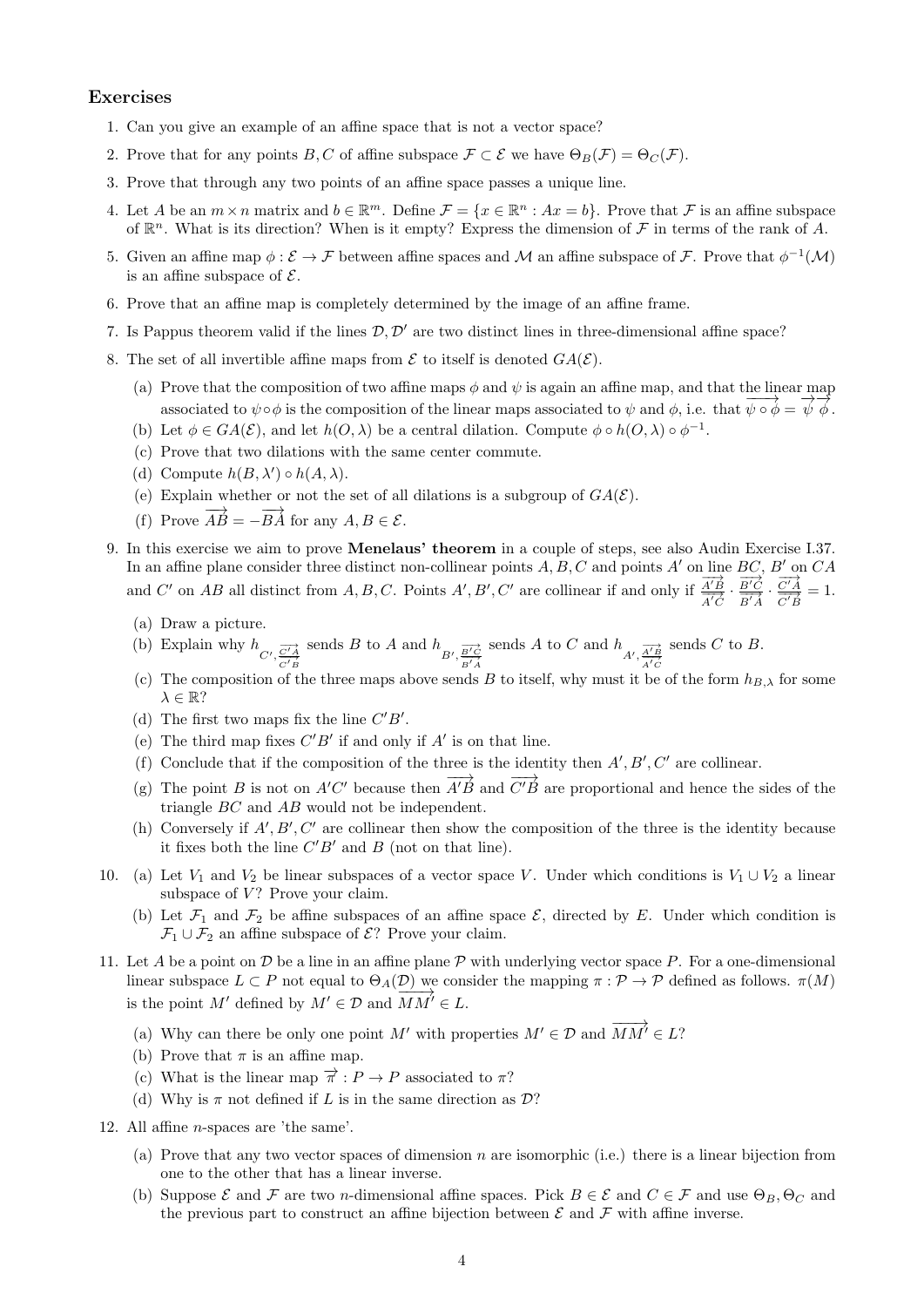# 3 Euclidean space in general

By Euclidean space we mean affine space that also has a notion of dot-product (aka scalar or inner)-product  $\langle \cdot, \cdot \rangle$ . This allows us to discuss angles and distances as Euclid did but still using vector spaces as our foundation.

#### Definition 3.1. (Audin p.44)

A Euclidean vector space is a vector space with a choice of scalar product. A Euclidean affine space  $\mathcal E$  is an affine space directed by a Euclidean vector space. The distance between two points  $A, B$  is  $d(A, B) = |\overrightarrow{AB}|$ .

In a Euclidean vector space E the notion of perpendicular is very important. For any subset  $S \subset E$  we define  $S^{\perp} = \{x \in E : \forall s \in S, \ \langle s, x \rangle = 0\}.$  When S is a subspace of E then  $E = S \oplus S^{\perp}$ . Recall that  $A = B \oplus C$ means every element a of vector space A can uniquely be written as  $a = b + c$  for some b in subspace  $B \subset A$ and c in subspace  $C \subset A$ .

# 3.1 Euclidean isometries

The motions that preserve the geometry are fundamental so we will spend some time defining and studying them before moving on to more classical theorems in geometry.

### Definition 3.2.  $(Audin p.44)$

A linear isometry is a linear map between Euclidean vector spaces that preserves the scalar product. An affine isometry is an affine map between Euclidean affine spaces if it preserves the distance between any pair of points. The set of all linear isometries of E is  $O(E)$ . The set of all affine isometries of E is Isom(E).

Examples of isometries include

- 1. Translations are affine isometries.
- 2. Dilations  $h_{O,\lambda}$  are affine isometries if and only if  $\lambda = \pm 1$ .
- 3. Orthogonal linear isometries are the following. For a linear subspace  $F \subset E$  define  $E \xrightarrow{s_F} E$  by  $s_F(x+y) =$  $x - y$  where  $x \in F$  and  $y \in F^{\perp}$ .
- 4. Orthogonal affine isometries are defined similarly. If  $\mathcal{F} \subset \mathcal{E}$  is an affine subspace then  $\mathcal{E} \xrightarrow{\sigma_{\mathcal{F}}} \mathcal{E}$  is defined by choosing any  $O \in \mathcal{F}$  and setting  $F = \Theta_O(\mathcal{F})$  and  $\overline{O \sigma_{\mathcal{F}}(M)} = s_F(\overline{OM})$  for any  $M \in \mathcal{E}$ .
- 5. In case the subspace is a hyperplane (so the dimension is one less than the whole space) we say the orthogonal isometry is a reflection.

When  $v \in E$  is a vector in Euclidean space E there is a simple formula for the reflection  $s_{v^{\perp}}$  in the hyperplane orthogonal to v. Namely  $s_{v^{\perp}}w = w - 2\frac{\langle v, w \rangle}{|v|^2}$  $\frac{v, w}{|v|^2}v$ . This formula is correct since it fixes any  $w \in v^{\perp}$  and sends v to  $-v$ . Notice that  $s_{v^{\perp}}$  is its own inverse.

<span id="page-4-0"></span>**Theorem 3.1.** Suppose Euclidean vector space E is n-dimensional and  $g \in O(E)$ . If there is a k dimensional subspace F such that  $\forall f \in F : g(f) = f$  then g is the composition of at most  $n - k$  reflections.

*Proof.* We argue by induction on  $n - k$ . When  $k = n$  the g must be the identity. Suppose g fixes a  $k - 1$ dimensional subspace F and suppose  $g(v) = w \neq v$  for some  $v \in E$ . We will show that reflection in  $u^{\perp}$  where  $u = v - w$  fixes all vectors in F and sends w to v. Since g is an isometry  $|v| = |w|$  we have  $-2\langle u, w \rangle = |u|^2$  so  $s_{u^{\perp}}w=w-2\frac{\langle u,w\rangle}{|u|^2}$  $\frac{u, w}{|u|^2}u = w + v - w = v.$  Indeed for any  $f \in F$  we have  $\langle f, v \rangle = \langle g(f), g(v) \rangle = \langle f, w \rangle$  so  $\langle f, u \rangle = 0$ meaning  $s_{u^{\perp}}$  fixes f.

We conclude that the composition  $s_{u^{\perp}} \circ g$  fixes vectors in F and g sends v to w and  $s_{u^{\perp}}$  maps it back to v so the k-dimensional subspace spanned by both F and v. By the induction hypothesis  $s_u \circ g$  is a composition of at most  $n - k$  reflections so composing by  $s_{n+1}$  we see g is obtained from at most  $n - k + 1$  reflections.  $\Box$ 

#### <span id="page-4-1"></span>**Lemma 3.1.** *(Audin exercise II.7)*

Given two points  $A, A' \in \mathcal{E}$  there exists an affine hyperplane  $\mathcal{H} \subset \mathcal{E}$  such that  $\sigma_{\mathcal{H}}(A) = A'$ .

Proof. Define  $\mathcal{H} = \{B \in \mathcal{E} : |\overrightarrow{AB}| = |\overrightarrow{A'B}|\}$ . Then  $\mathcal{H}$  contains  $O = t_{\overrightarrow{AA'/2}}A$  since  $\overrightarrow{OA} = -\overrightarrow{AA'/2}$  and  $\overrightarrow{OA'} = \overrightarrow{OA} + \overrightarrow{AA'} = \overrightarrow{AA'}/2$ . Next H is an affine hyperplane since  $\Theta_O(\mathcal{H}) = \overrightarrow{AA'}^{\perp}$ . To see why notice that for  $B \in \mathcal{H}$  we have  $|\overrightarrow{AB}| = |\overrightarrow{A'B}|$  so  $|\overrightarrow{OA} - \overrightarrow{OB}|^2 = |\overrightarrow{OA'} - \overrightarrow{OB}|^2$  meaning  $\langle \overrightarrow{OA}, \overrightarrow{OB} \rangle = \langle \overrightarrow{OA'}, \overrightarrow{OB} \rangle$  so  $\overrightarrow{OB} \perp \overrightarrow{OA'} - \overrightarrow{OA} = \overrightarrow{AA'}$ . Conversely if  $\overrightarrow{OB} \perp \overrightarrow{AA'}$  then  $\langle \overrightarrow{OB}, \overrightarrow{OA} \rangle = \langle \overrightarrow{OB}, \overrightarrow{OA'} \rangle$  so  $|\overrightarrow{AB}| = |\overrightarrow{A'B}|$  meaning  $B \in \mathcal{H}$ .

Finally if  $\sigma_{\mathcal{H}}(A) = A''$  then  $\overrightarrow{OA''} = s_{\overrightarrow{AA'}^{\perp}}(\overrightarrow{OA}) = s_{(\overrightarrow{OA'} - \overrightarrow{OA})^{\perp}}(\overrightarrow{OA}) = \overrightarrow{OA'}$  by the calculation in the proof of Theorem [3.1.](#page-4-0) Therefore  $A'' = A'$ .  $\Box$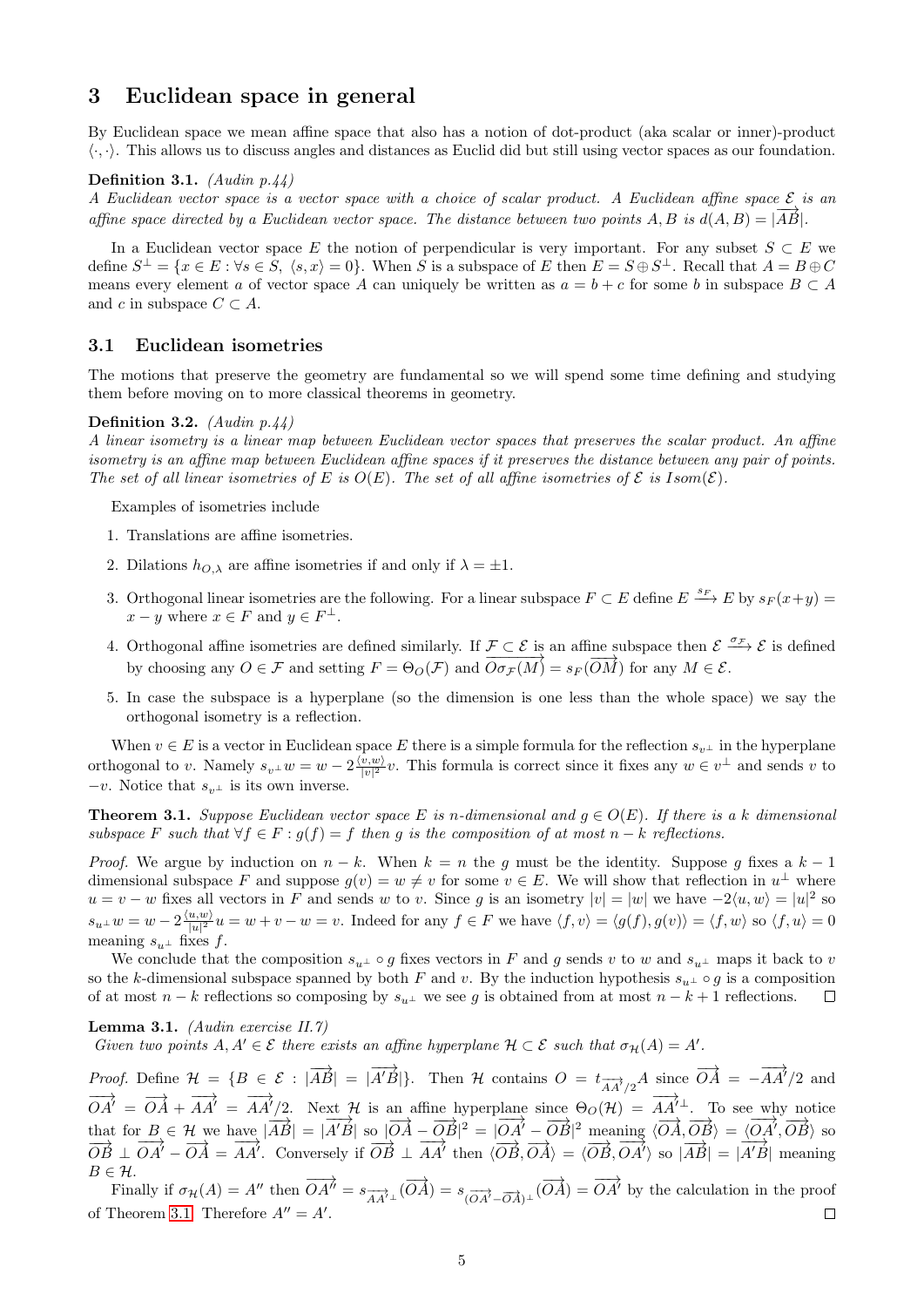#### Theorem 3.2. (Audin thm 2.2,  $p.49$ )

Suppose  $\mathcal E$  is an n dimensional Euclidean affine space. Any element of Isom( $\mathcal E$ ) can be written as the composition of at most  $n+1$  reflections.

*Proof.* If the affine isometry  $\psi$  has a fixed point O then there is a linear isometry  $L = \Theta_O \circ \psi \circ \Theta_O^{-1}$  which by Theorem [3.1](#page-4-0) is the composition of at most n reflections through hyperplanes containing  $O$ . This means that the same is true for  $\psi$  because we may conjugate each of these reflections by  $\Theta_O$ . More precisely if  $L = s_{H_1} \circ \dots s_{H_j}$ then  $\psi = \Theta_O^{-1} \circ L \circ \Theta_O = \Theta_O^{-1} \circ s_{H_1} \circ \Theta_O \circ \Theta_O^{-1} \circ \cdots \circ \Theta_O^{-1} \circ s_{H_j} \circ \Theta_O$  and each  $\Theta_O^{-1} \circ s_{H_1} \circ \Theta_O$  is a<br>reflection in an affine hyperplane through O.

In case  $\psi$  does not fix any point then choose  $A \in \mathcal{E}$  and set  $A' = \psi A$ . Using Lemma [3.1](#page-4-1) we see that  $\sigma_{\mathcal{H}} \circ \psi$ fixes A so we conclude  $\psi$  is the composition of at most  $n+1$  reflections.  $\Box$ 

Linear reflections reverse orientation in the sense that they have determinant −1. Since the determinant of the product is the product of the determinants this means that linear isometries have determinant  $\pm 1$ . The linear isometries with determinant 1 are known as the rigid motions. The same terminology is used for the affine isometries. We use the notation  $Isom^+(\mathcal{E})$  for the rigid affine motions and  $O^+(E)$  or  $SO(E)$  for the linear rigid motions.

Choosing an orthonormal basis of Euclidean *n*-dimensional space E we may identify  $O(E)$  with a subset  $O(n) \subset M_n$  inside the set  $M_n$  of the  $n \times n$  matrices. Recall the columns of the matrix of a linear map are the images of the base vectors and a linear isometry preserves the inner product. Therefore the columns of the matrix with respect to an orthonormal basis must again form an orthonormal basis. In other words  $O(n) = \{A \in M_n : AA^t = I\}$ , where  $A^t$  is the transpose of matrix A. Identifying  $M_n$  with  $\mathbb{R}^{n^2}$  we see that  $A \mapsto AA^t$  is a continuous map and  $O(n)$  is the inverse image of a point so  $O(n)$  must be a closed subset of  $M_n$ with respect to this topology. Also  $O(n)$  is bounded since all the columns must be unit vectors so all in all we concluded that  $O(n)$  is a compact subset of  $M_n$ .

More precisely the determinant shows that  $O(n)$  decomposes neatly into two equal parts, the matrices with determinant 1 called  $O^+(n)$  and those with determinant  $-1$ .

The two dimensional case is fundamental so we examine  $O^+(2)$  in more detail. It will be shown to be identified with the unit circle  $U$  in the complex plane.

# <span id="page-5-0"></span>Lemma 3.2. (Audin prop 3.4, p. 53)

The group  $O^+(2)$  is isomorphic and homeomorphic to the complex units  $U \subset \mathbb{C}$ .

*Proof.* Matrix  $A = \begin{pmatrix} a & c \\ b & d \end{pmatrix}$  belongs to  $O(2)$  if and only if the columns form an orthonormal basis. So  $a^2 + b^2 = 1$  and  $c^2 + d^2 = 1$  and  $ac + bd = 0$ . This means that  $c = -eb$  and  $d = ea$  for some  $\epsilon \in \{-1, 1\}$ . In fact  $\epsilon = \det A$ . The map  $\varphi: O^+(2) \to U$  given by  $\varphi \begin{pmatrix} a & -b \\ b & a \end{pmatrix} = a + ib$  is a homomorphism of groups and it is also a continous bijection with continuous inverse as the reader can check by explicit calculations, finishing the proof.

We thus find a surjective map  $\mathbb{R} \to U \to O^+(2)$  sending  $\theta \in \mathbb{R}$  to  $e^{\theta i}$ . The image in  $O^+(2)$  is called the rotation with angle θ. In section [4](#page-7-0) we will have more to say about angles and plane geometry.

#### 3.2 Centroid, Orthocenter and Circumcenter

We start with generalizing triangles to any dimension. These are known as simplices.

**Definition 3.3.** Given affine independent points  $A_0, \ldots, A_n$  in affine space  $\mathcal{E}$ , the n-simplex  $[A_0, \ldots, A_n]$  is defined as

$$
[A_0,\ldots,A_n] = \{ B \in \mathcal{E} | \exists \beta_0,\ldots,\beta_n \in [0,1] : \sum_{i=0}^n \beta_i \overrightarrow{BA_i} = 0 \}
$$

A 0-simplex is a point, a 1-simplex is simply an interval and a 2-simplex is a triangle. 3-simplices are known as tetrahedra. The face of simplex  $[A_0, \ldots, A_n]$  opposite to  $A_i$  is the  $(n-1)$ -simplex  $[A_0, \ldots, \hat{A}_i \ldots, A_n]$  where the hat means we removed  $A_i$  from the sequence. The faces of a 2-simplex are simply its sides viewed as segments.

The numbers  $\beta_i$  appearing in the definition of simplex are known as barycentric coordinates.

**Definition 3.4.** Numbers  $\beta_0, \ldots, \beta_n \in \mathbb{R}$  are **barycentric coordinates** of point B with respect to an affine  $\text{frame } A_0, \ldots A_n \text{ if } \sum_{i=0}^n \beta_i \overrightarrow{BA_i} = 0.$ 

Barycentric coordinates are not unique but they are unique when we add the condition that  $\sum_{i=0}^{n} \beta_i = 1$ . This condition can always be met because affine independence of the  $A_i$  implies  $\sum_{i=0}^n \beta_i \neq 0$ . The n-simplex can be defined as those points with barycentric coordinates in  $[0, 1]^{n+1}$ .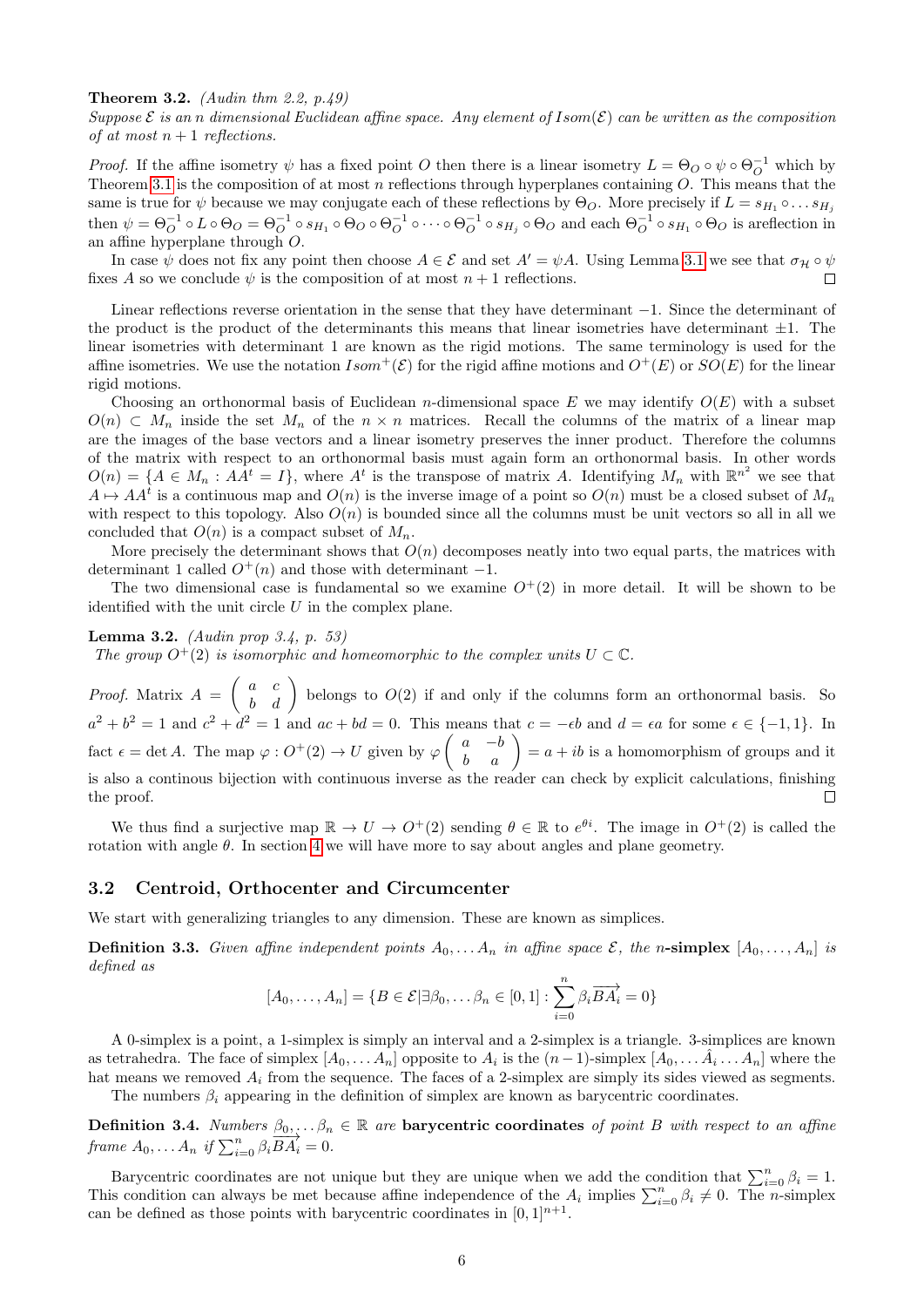What is the middle of a simplex? There are several competing notions and we will survey a few of them: centroid, circumcenter and orthocenter. For 2-simplices (triangles) we will investigate how they relate to each other.

Looking at the definition of simplex we defined the **centroid** G of the simplex as follows.  $G \in \mathcal{E}$  is the unique point such that  $\sum_{i=0}^{n} \frac{1}{n+1} \overline{G} \overline{A}_i = 0$ .

The faces of the simplex also have centroids called  $G_i$  and the lines  $G_iA_i$  all meet in G. To see why this is the case, notice that the segment  $A_iG_i$  is precisely the set of points with barycentric coordinates  $\beta_j =$  $\int \frac{1-t}{n}$   $j \neq i$ t  $j = i$ 

for  $t \in [0,1]$ . Since G has barycentric coordinates  $\beta_k = \frac{1}{n+1}$  this is the case  $t = \frac{1}{n+1}$ . In fact  $n\overrightarrow{GG_i} = \overrightarrow{A_iG}$ (exercise).

A competing notion of the middle of a simplex is known as the circumcenter O. It is the center of the unique sphere that passes through all vertices of the simplex. First we should define the  $(n - 1)$ -sphere  $S^{n-1}(c, r)$  with center  $c \in \mathcal{E}$  and radius  $r \geq 0$  in affine n-space  $\mathcal{E}$  to be  $S^{n-1}(c, r) = \{A \in \mathcal{E} : |cA| = r\}$ . The following lemma shows that the circumcenter is uniquely defined by the simplex.

<span id="page-6-0"></span>**Lemma 3.3.** For an n-simplex  $[A_0, \ldots, A_n]$  in affine Euclidean n-space  $\mathcal E$  there exists a unique  $(n-1)$ -sphere  $S^{n-1}(O, r)$  such that  $\forall i : A_i \in S^{n-1}(O, r)$ .

*Proof.* We argue by induction on the dimension n. The base case  $n = 0$  is clear so now assume the statement is true in all dimensions  $\lt n$ . The face of our simplex opposite to  $A_n$  spans an affine hyperplane  $\mathcal{H}_n$  in which there is a unique  $(n-1)$ -sphere with center  $O_n$  passes through all points  $A_i$  with  $i < n$ . By Lemma [3.1](#page-4-1) there exists a unique hyperplane F in E equidistant from  $A_0$  and  $A_n$  and also a line L orthogonal to  $\mathcal{H}_n$  passing through  $O_n$ . Since  $A_n$  is affine independent from the other  $A_i$  there must be a (unique) intersection point  $O = \mathcal{L} \cap \mathcal{F}$ . We claim that  $S^{n-1}(O, |\overrightarrow{OA_n}|)$  passes through all points  $A_i$  of the simplex. Indeed orthogonal projection on  $H_n$  shows  $|\overrightarrow{OA_0}| = |\overrightarrow{OA_i}|$  with  $i < n$  and by construction  $|\overrightarrow{OA_n}| = |\overrightarrow{OA_0}|$ .  $\Box$ 

Finally the **altitudes** of a simplex are the affine lines  $\mathcal{H}_i$  through  $A_i$  orthogonal to the faces opposite  $A_i$ . Interestingly the altitudes do not necessarily meet in a single point when  $n > 2$ . For example the 3-simplex  $[(1,0,0), (0,0,1), (1,1,0), (0,0,0)]$  has non-intersecting altitudes  $\mathcal{H}_2$  and  $\mathcal{H}_1$  as is easily seen by inscribing this tetrahedron inside a regular cube.

For  $n = 2$  the altitudes do meet in a single point called the **orthocenter** H of the triangle  $\mathcal{A} = [A_0, A_1, A_2]$ . To see why this is the case consider the triangle  $\mathcal{B} = [B_0, B_1, B_2]$  defined by  $h_{G-2}(A_i) = B_i$  where G is the centroid of A. Notice that  $A_iA_j$  is parallel to  $B_iB_j$  by Lemma [2.4.](#page-2-0) Also when  $i, j, k$  are distinct  $A_i$  is the midpoint of the segment  $B_jB_k$ . This is because the midpoint of segment  $A_jA_k$  is  $G_i$  and  $\overrightarrow{B_jA_i} = \overrightarrow{GA_i} - \overrightarrow{GB_j} =$  $-2\overrightarrow{GG_i}+2\overrightarrow{GA_j}=2\overrightarrow{G_iA_j}$  and likewise  $\overrightarrow{B_kA_i}=2\overrightarrow{G_iA_k}$ . Finally the altitudes of A are precisely the perpendicular bisectors of the sides of  $\beta$ . The latter meet in the circumcenter of  $\beta$  so this point is the orthocenter of  $\mathcal{A}$ .

Looking carefully at what we just proved we find the following theorem of Euler:

#### Theorem 3.3. (Euler line)

The circumcenter, centroid and orthocenter O, G, H of triangle  $\mathcal{B} = [B_0, B_1, B_2]$  lie on a line and more precisely  $-2\overrightarrow{GO} = \overrightarrow{GH}$ . Also on this line is center N of the circle through the midpoints  $G_i$  of the sides of our triangle. Moreover, N is the midpoint of the segment HO.

*Proof.* As before we use two triangles  $\mathcal{A}, \mathcal{B}$ , where  $\mathcal{B} = h_{G,-2}\mathcal{A}$ . By construction they have the same centroid G and  $A_i = G_i$ . Moreover, we showed the circumcenter  $O = O_B$  of B is the orthocenter  $H_A$  of A. By definition this means the orthocenter  $H = H_{\mathcal{B}}$  of  $\mathcal{B}$  is  $h_{G,-2}H_{\mathcal{A}} = h_{G,-2}O$ . We conclude that  $O, H, G$  lie on a line and moreover  $\overrightarrow{GH} = h_{G,-2} \overrightarrow{GO} = -2\overrightarrow{GO}.$ 

Notice N is the circumcenter  $O_A$  of A and so  $h_{G,-2}O_A = O_B = O$ . Therefore  $O, G, N, H$  lie on the same line and  $\overrightarrow{GO} = h_{G,-2}\overrightarrow{GN} = -2\overrightarrow{GN}$ . This means that  $\overrightarrow{NO} = \overrightarrow{NG} + \overrightarrow{GO} = \frac{3}{2}\overrightarrow{GO} = 2\overrightarrow{GO} + \overrightarrow{GN} = \overrightarrow{HG} + \overrightarrow{GN} =$  $\overrightarrow{HN}$ .  $\Box$ 

By similar methods much more can be said about the circle through the midpoints of the sides of our triangle. It is the famous nine-point circle.

#### Theorem 3.4. (Nine point circle)

Given triangle  $\mathcal{B} = [B_0, B_1, B_2]$ , there is a circle that passes through the following nine special points: the midpoints  $G_i$  of the sides and intersections  $H_i$  of the altitude  $H_i$  with the opposite side and the midpoints of the segments  $B_iH$ .

*Proof.* Keeping the previous notation we call our triangle  $\beta$  and define the nine-point circle  $\beta$  as the circle through the  $G_i = A_i$ . There must be a unique such circle by Lemma [3.3,](#page-6-0) also it has center N. We now need to show that C contains both the  $H_i$  and the midpoints  $M_i$  of the segments  $B_iH$ .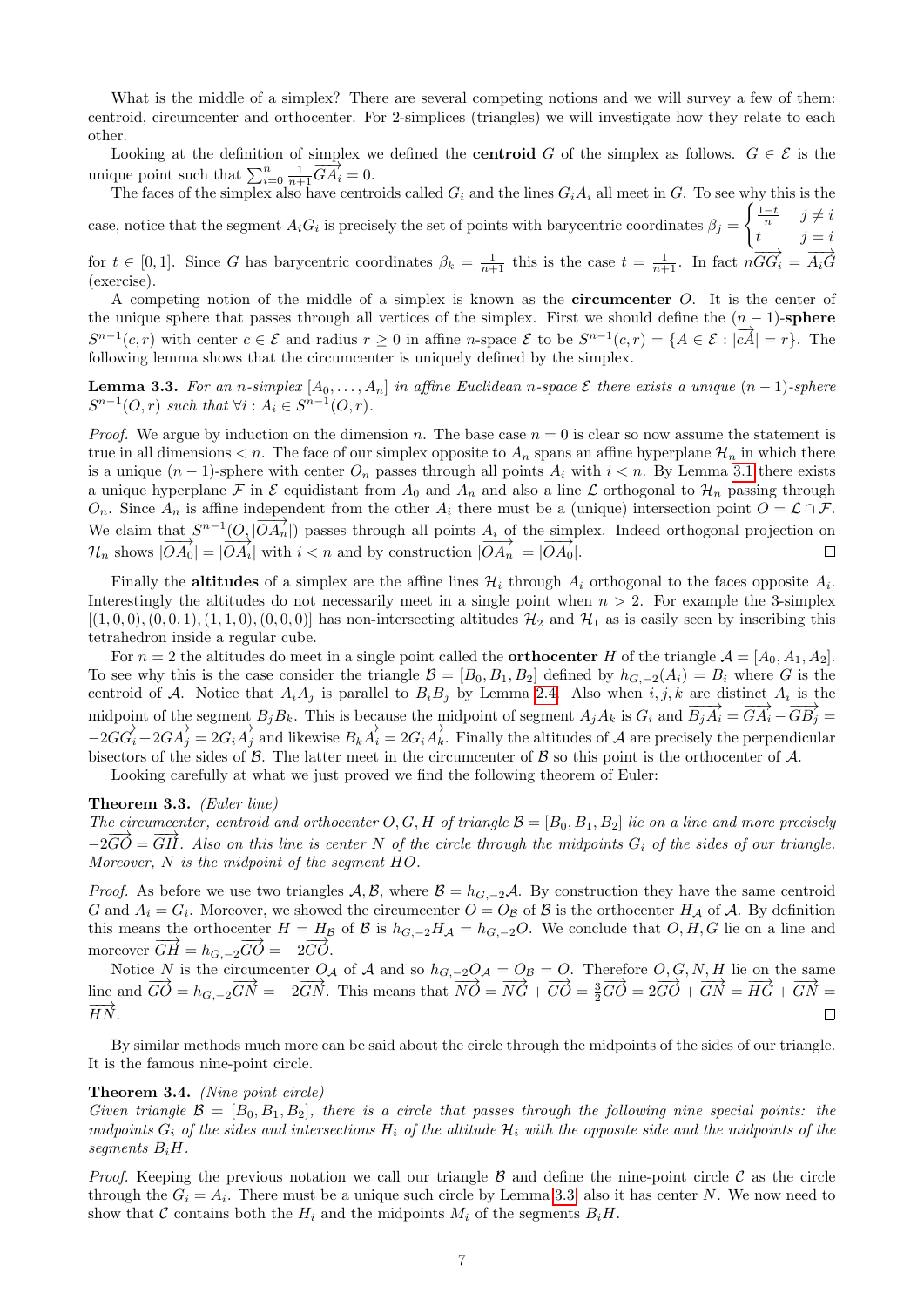First  $h_{G, -\frac{1}{2}} \circ h_{H,2} = h_{N,-1}$  because the left hand side has fixed point N by the previous theorem. Also looking at the left hand side we see that  $h_{N,-1}(M_i) = A_i$ . Since  $h_{N,-1}$  is an isometry we have  $|NM_i| = |NA_i|$ so the  $M_i$  are on  $\mathcal{C}$ .

Second  $H_i$  and  $G_i$  are both on line  $B_j B_k$  for  $i, j, k$  distinct. To show that  $|NH_i| = |NG_i|$  we argue as follows. The lines  $HH_i$  and  $OG_i$  are parallel because both perpendicular to  $B_jB_k$ . Since by the previous theorem N is the midpoint of segment HO, Lemma [2.4](#page-2-0) shows  $NN_i$  is also perpendicular to  $B_jB_k$  where  $N_i$  is the midpoint of segment  $H_i G_i$ . It follows by a reflection in line  $NN_i$  that  $|NH_i| = |NG_i|$  as desired.  $\Box$ 

There are in fact many more interesting points on the nine-point circle. For example Feuerbach found there are precisely four circles that are tangent to all three sides of our triangle and the nine-point circle is tangent to all four of those!

# Exercises

- 1. Is it true that for any subset S in a Euclidean vector space E we have  $(S^{\perp})^{\perp}$ ?
- 2. Imagine a line  $\mathcal L$  in affine Euclidean plane  $\mathcal E$  and a vector  $u \in L$  in the direction (underlying vector subspace) of L. The affine map  $\gamma_{\mathcal{L},u} : \mathcal{E} \to \mathcal{E}$  defined by  $\gamma_{\mathcal{L},u} = t_u \circ \sigma_{\mathcal{L}}$  is called a glide reflection.
	- (a) Prove that the glide reflection  $\gamma_{\mathcal{L},u}$  is an affine isometry.
	- (b) Why can  $\gamma_{\mathcal{L},u}$  not be written as the composition of two or less reflections? (Hint: fixed points)
	- (c) Write  $\gamma_{\mathcal{L},u}$  explicitly as a composition of three reflections.
- 3. Verify that  $s_F \circ s_F$  is the identity. Give an example of linear subspaces  $F, G \subset E$  such that  $s_F \circ s_G \neq s_G \circ s_F$ .
- 4. If we choose a basis  $O(E)$  can be identified with a subset of  $\mathbb{R}^{n^2}$  where  $n = \dim(E)$ . Show that if f is the composition of an even number of reflections then there is a continuous function  $\gamma : [0,1] \to O(E)$  with  $\gamma(0) = id_E$  and  $\gamma(1) = f$ .
- 5. Imagine a 2-simplex  $[A_0, A_1, A_2]$  with centroid G and  $G_i$  the centroid of the face opposite to  $A_i$ . Using  $\overrightarrow{GA_0} + \overrightarrow{GA_1} + \overrightarrow{GA_2} = 0 = \overrightarrow{G_0A_1} + \overrightarrow{G_0A_2}$ , prove that  $2\overrightarrow{GG_0} = \overrightarrow{A_0G}$ .
- 6. Prove that for any nonzero  $\lambda \in \mathbb{R}$  and  $O \in \mathcal{E}$  the dilation  $h_{O,\lambda}$  sends any n-simplex in  $\mathcal{E}$  to another *n*-simplex in  $\mathcal{E}$ .
- 7. By a rotation around point A in affine Euclidean plane  $\mathcal E$  we mean any composition of two affine reflections in lines passing through A. For  $A, B \in \mathcal{E}$  let  $\rho_A$  be a rotation around A and  $\rho_B$  a rotation around  $B \neq A$ .
	- (a) What is the determinant of the linear map  $\overrightarrow{\rho_A}: E \to E$  associated to  $\rho_A$ ?
	- (b) Prove that  $\overrightarrow{\rho_A \circ \rho_B} = \overrightarrow{\rho_A} \circ \overrightarrow{\rho_B}$ .
	- (c) What is the determinant of  $\overrightarrow{\rho_A \circ \rho_B}$ ?
	- (d) Is it true that  $\rho_A \circ \rho_B$  must also be a rotation around some point  $C \in \mathcal{E}$ ? Prove or provide a counterexample.

# <span id="page-7-0"></span>4 Plane Euclidean geometry

Throughout this section  $\mathcal E$  denotes a two-dimensional Euclidean affine space with underlying (2d) vector space  $E.$ 

We begin our study of the plane with a more detailed discussion of the isometries, starting with E. From Theorem [3.1](#page-4-0) we know that every linear isometry is either the identity, a reflection in a line through the origin or a composition of two such reflections. The latter are usually called rotations and they will play an important role in what follows.

#### **Definition 4.1.** A rotation is an element of  $O(E)$  that can be written as the composition of two reflections.

In fact the set  $O^+(E)$  of linear isometries of positive determinant coincides with the set of all rotations. It forms a commutative subgroup isomorphic to  $O^+(2)$  or the unit circle in the complex plane, see Lemma [3.2.](#page-5-0) Notice that the identity is also a rotation according to this definition. As we mentioned before, reflections reverse orientation while rotations preserve it. Orientation is an important and often overlooked concept so we will provide a definition.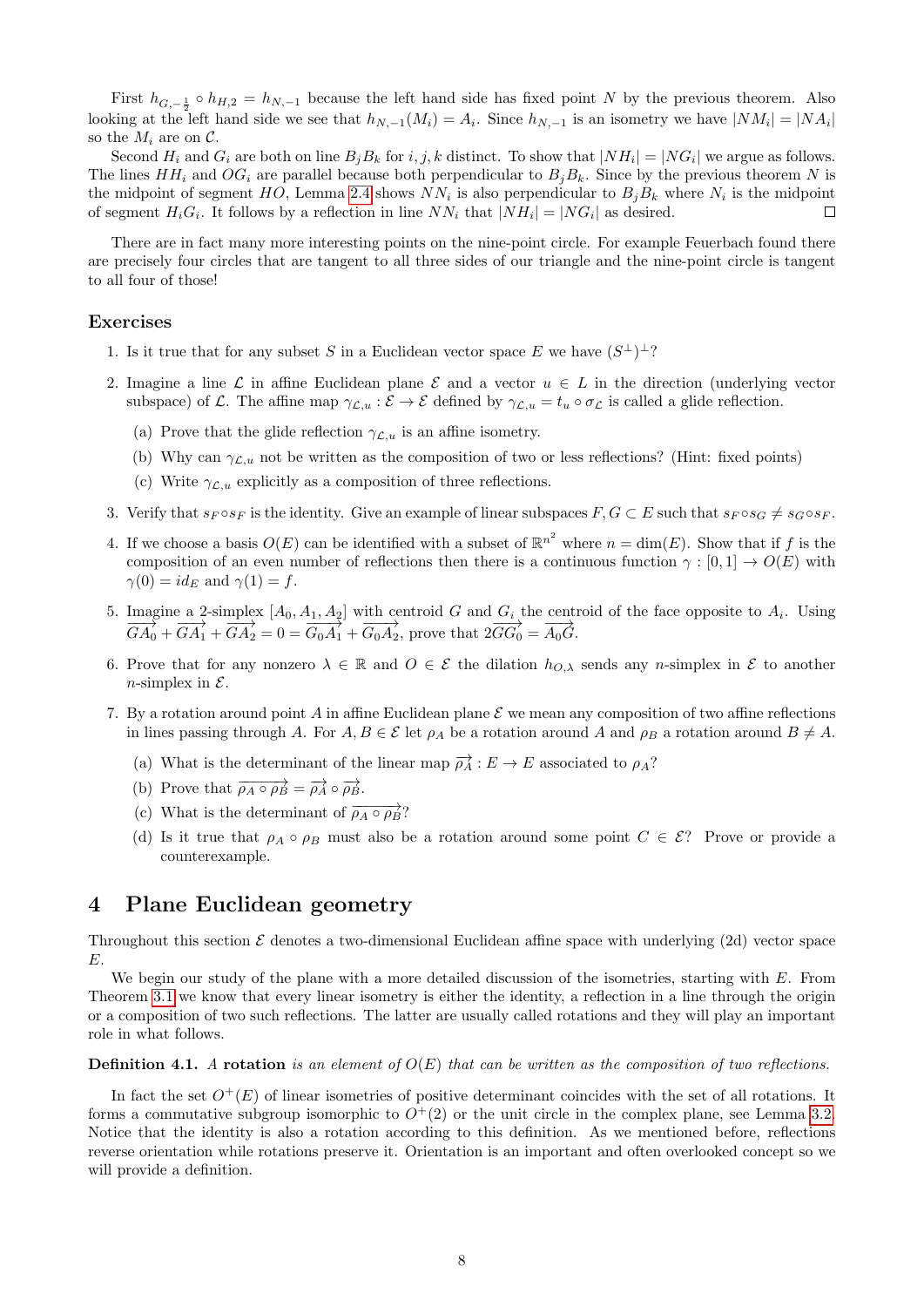#### Definition 4.2. (Orientation)

Recall a basis for a vector space is an ordered sequence of independent vectors that span V. An orientation of a vector space V is a choice of an equivalence class of bases of V. Here two bases of V are said to be equivalent if the linear map sending one to the other has positive determinant.

For  $V = \mathbb{R}^2$  the standard choice of orientation is to take the equivalence class of the standard basis  $(e_1, e_2)$ . It often appears as saying that the positive direction of rotation is counter-clockwise. In  $\mathbb{R}^3$  orientation is often referred to as the 'right hand rule' but we will deal with space later.

As promised reflections do reverse orientation in the following sense. The reflection  $s = s_{n\perp}$  is easy to describe in the basis v, v' where v is orthogonal to v'. By definition  $s(v) = -v$  while  $s(v') = v'$  so the matrix with respect to this basis is  $\begin{pmatrix} -1 & 0 \\ 0 & 1 \end{pmatrix}$  $\begin{pmatrix} -1 & 0 \\ 0 & 1 \end{pmatrix}$  $\begin{pmatrix} -1 & 0 \\ 0 & 1 \end{pmatrix}$  so the determinant is -1. To connect with the above definition we

would say that the bases  $(v, v')$  and  $(s(v), s(v'))$  belong to different equivalence classes, i.e. orientations.

Since there are only two orientations for  $E$  and a single reflection reverses the orientation, all rotations preserve orientation. This is why they play such an important role.

Closely tied to the concept of rotation is the notion of angle. But what exactly is an angle? This is not as straightforward as it seems. In fact we will define four related notions of angle:

- 1. The oriented angle  $\angle(u, v)$  between two vectors in  $u, v \in E$ .
- 2. The oriented angle of lines where we identify  $\angle(u, v)$  with  $\angle(u, -v)$ .
- 3. The geometric angle which identifies  $\angle(u, v)$  and  $\angle(v, u)$ .
- 4. Given an orientation of E, the measure of  $\measuredangle(u, v)$ , a real number mod  $2\pi$ .

What corresponds to the 'usual' notion of angles as real numbers modulo  $2\pi$  is the measure of oriented angle. However it is NOT well defined in our Euclidean E vector space. The common definition of an angle  $\theta$  between vectors  $u, v$  using the inner product as  $\cos \theta = \frac{\langle u, v \rangle}{|u||w|}$  $\frac{\langle u,v\rangle}{|u||v|}$  is also incomplete. The right hand side is symmetric in  $u, v$ so without additional assumptions it cannot possibly distinguish between  $\theta$  and  $-\theta$ . Do we go from u to v or vice versa and which way do we go?

The issue is that there is no natural choice for orientation of  $E$ . Of course we can simply choose an arbitrary orientation but this muddles the theory and clutters the proofs. Much like affine space arises from our refusal to make an arbitrary choice of origin.

# 4.1 Angles

In this subsection we define four notions of angle the most important of which is called the oriented angle between two vectors. It is firmly rooted in our understanding of rotations.

#### <span id="page-8-2"></span>**Lemma 4.1.** *(Audin prop 1.1, p.65)*

For any (ordered) pair of unit vectors in  $(u, u') \in E$  there is a unique rotation that sends u to u'.

*Proof.* Suppose  $u, u'$  are unit vectors and choose a unit vector v such that  $u, v$  form an orthonormal basis. Then  $u' = au + bv$  for some  $a, b \in \mathbb{R}$  with  $a^2 + b^2 = 1$ . With respect to the basis  $u, v$  any orthonormal linear map sending u to u' and determinant 1 has matrix  $\begin{pmatrix} a & -b \\ b & a \end{pmatrix}$ , see also Lemma [3.2.](#page-5-0)

Our oriented angles now come out by considering pairs of vectors, modulo rotations.

#### <span id="page-8-3"></span>Definition 4.3. (Audin p.66)

Define  $\hat{\mathcal{A}}$  to be the set of pairs of unit vectors  $(u, v)$  in E. Two pairs  $(p_1, p_2), (q_1, q_2) \in \hat{\mathcal{A}}$  are said to be equivalent if there exists a rotation that sends both  $p_1$  to  $q_1$  and  $p_2$  to  $q_2$ . The equivalence classes are are called oriented angles and the set of oriented angles is denoted A. The class of  $(u, v)$  is denoted  $\angle(u, v)$  and is called the oriented angle between u and v. The flat angle is  $\angle(v, -v)$  for any unit vector v.

This definition is extended to any pair of non-zero vectors u', v' where we set  $\angle(u',v') = \angle(\frac{u'}{w'})$  $\frac{u'}{|u'|}, \frac{v'}{|v'}$  $\frac{v}{|v'|}$ .

To clarify the relation between angles and rotations further we define a map from oriented angles to rotations  $O^+(E)$  as follows.

Lemma 4.2. (Audin lemma 1.2, p.66)

The map  $\hat{\Phi}: \hat{\mathcal{A}} \to O^+(E)$  is defined by setting  $\hat{\Phi}(u, v)$  to be the unique rotation sending u to v. It defines a bijection  $\Phi : \mathcal{A} \to O^+(E)$  by sending the class of  $\angle(u, v)$  to  $\hat{\Phi}(u, v)$ .

<span id="page-8-0"></span><sup>&</sup>lt;sup>1</sup>Remember to write down the matrix of a linear transformation one just lists the images of the base vectors as columns of this matrix.

<span id="page-8-1"></span><sup>&</sup>lt;sup>2</sup>Audin uses just  $(u, v)$  to denote both the pair and the oriented angle.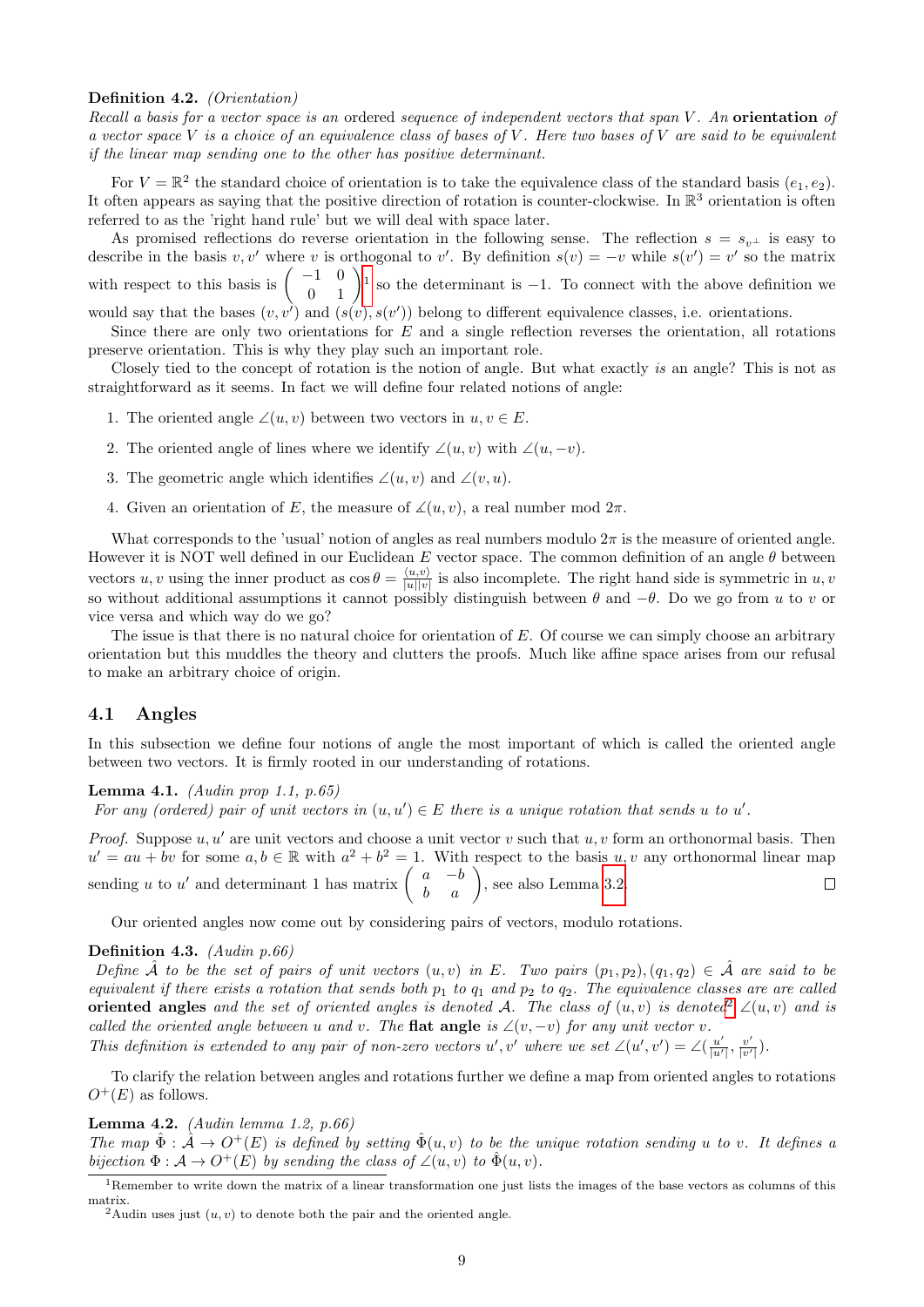*Proof.* To show  $\hat{\Phi}$  is surjective choose any  $f \in O^+(E)$  and unit vector  $u \in E$ . We have  $\hat{\Phi}(u, f(u)) = f$  since both sides send u to  $f(u)$  and there is only one such rotation by Lemma [4.1.](#page-8-2)

Next we need to check that  $\Phi$  is well-defined by showing that if  $(p_1, p_2)$  is equivalent in the sense of Definition [4.3](#page-8-3) to  $(q_1, q_2)$  then  $\hat{\Phi}$  maps them to the same rotation in  $O^+(E)$ . By Lemma [4.1](#page-8-2) there is a unique rotation g taking  $p_1$  to  $q_1$  and by assumption it also takes  $p_2$  to  $q_2$ . Suppose  $f = \Phi(p_1, p_2)$  so  $f(p_1) = p_2$  then plane rotations commute so  $f(q_1) = f \circ g(p_1) = g \circ f(p_1) = g(p_2) = q_2$ , showing  $f = \hat{\Phi}(q_1, q_2)$ .

Finally we should show that if  $\Phi(p_1, p_2) = \Phi(q_1, q_2) = f$  then there is a single rotation that sends both  $p_1$  to  $q_1$  and  $p_2$  to  $q_2$ . By Lemma [4.1](#page-8-2) there is a unique rotation g sending  $p_1$  to  $q_1$ . By assumption  $f \circ g \circ f^{-1}$  sends  $p_2$  to  $p_1$  to  $q_1$  to  $q_2$ . Since the rotations form a commutative group  $f \circ g \circ f^{-1} = g$ .  $\Box$ 

The map  $\Phi$  is bijective so with any rotation we may identify an oriented angle in  $\mathcal{A}$ . We showed there is a unique rotation that is the image of  $\angle(u, v)$  so it rotates unit vector u to v. We call this the rotation over angle  $\angle(u, v)$  and to any rotation there corresponds such an angle.

Moreover since the map  $\Phi$  is a bijection we may use it to 'add' angles by composing their images in the group  $O^+(E)$ . More precisely we set

$$
\angle(u, v) + \angle(w, z) = \Phi^{-1}(\Phi(\angle(u, v)) \circ \Phi(\angle(w, z)))
$$

Unpacking the definitions this says that the sum of the angles is an angle  $\angle(a, b)$  where  $b = f(a)$  and the rotation f is the result of first rotating u to v and then w to z. At the cost of changing z we may always choose  $v = w$  and then this kind of addition is just placing the angles next to each other (draw a picture!). This gives the important special case

$$
\angle(u, v) + \angle(v, z) = \angle(u, z)
$$

Now let us turn to measuring angles with respect to an orientation. This depends on the following lemma.

**Lemma 4.3.** Suppose  $(p_1, p_2)$  and  $(q_1, q_2)$  are two orthonormal bases of E in the same orientation O and  $r \in O^+(E)$  is a rotation. The matrix of r with repsect to  $(p_1, p_2)$  is the same as that with respect to  $(q_1, q_2)$ . The orientation O thus determines an isomorphism  $F_{\mathcal{O}}: O^+(E) \to O^+(2)$ .

*Proof.* The linear map  $\rho$  sending basis p to basis q must be in  $O^+(E)$  since both bases are orthonormal and in the same orientation. Now rotations commute so if  $rp_1 = ap_1 + bp_2$  and  $rp_2 = cp_1 + dp_2$  then also  $rq_1 = rpp_1$  $\rho r p_1 = \rho (a p_1 + b p_2) = a q_1 + b q_2$  and similarly  $r q_2 = r \rho p_2 = \rho r p_2 = \rho (c p_1 + d p_2) = c q_1 + d q_2$ . The isomorphism  $F_{\mathcal{O}}$  comes from choosing any basis in  $\mathcal{O}$ . This is an isomorphism by Lemma [3.2.](#page-5-0)  $\Box$ 

Since the matrix of a rotation only depends on the orientation of the basis we can use it to define our measure of angle.

# Definition 4.4. (Measure of an oriented angle)

Given an orientation  $\mathcal O$  of E and  $a \in \mathcal A$ . The matrix  $F_{\mathcal O}(\Phi a) \in O^+(2)$  is of the form  $\begin{pmatrix} \cos \mu & \sin \mu \\ \sin \mu & \cos \mu \end{pmatrix}$  $-\sin \mu \cos \mu$ ). This determines a number  $\mu = \mu(a) \in \mathbb{R}$  modulo  $2\pi$  and we call it the **measure**  $\mu(a)$  of oriented an

It should be clear from this definition that the measure of the angle really does depend on the choice of orientation. Also the definition agrees with  $\cos \mu = \langle u, v \rangle$  where  $\mu = \mu \angle(u, v)$  for unit vectors u, v. The measure of the flat angle is  $\pi$  mod  $2\pi$ . Since  $F_{\mathcal{O}}$  is an isomorphism we have  $\mu(a) + \mu(b) = \mu(a+b) \mod 2\pi$  as implied by the word measure.

Returning to the oriented angles  $\angle(u, v)$  we next define the angle between two lines and the geometric angle between two vectors. Neither depends on a choice of orientation.

#### Definition 4.5. (Angle between lines and geometric angle)

The angle between two lines spanned by u and v in E is defined to be  $\angle(u, v) \mod \angle(u, -u)$ 

The geometric angle between two vectors  $u, v \in E$  is the equivalence class of  $\angle(u, v)$  under the equivalence relation where we identify  $\angle(x, y)$  with  $\angle(y, x)$  for any  $x, y \in E$ .

One should check that the definition of the angle between lines does not depend on the choice of spanning vectors u and v. To this end recall that  $\angle(u,-u)$  represents the flat angle and flipping the sign of u or v amounts to adding or subtracting such a flat angle.

The point of defining the notion of geometric angle is that this is what is actually invariant under all isometries. By definition a rotation  $\rho \in O^+(E)$  sends preserves oriented angles in the sense that  $\angle(u, v)$  $\angle(\rho u, \rho v)$ . However a reflection s does not.

**Lemma 4.4.** *(Audin prop 1.10, p.70)* For any unit vectors  $u, v \in E$  and a reflection s we have  $\angle(su, sv) = \angle(v, u)$ .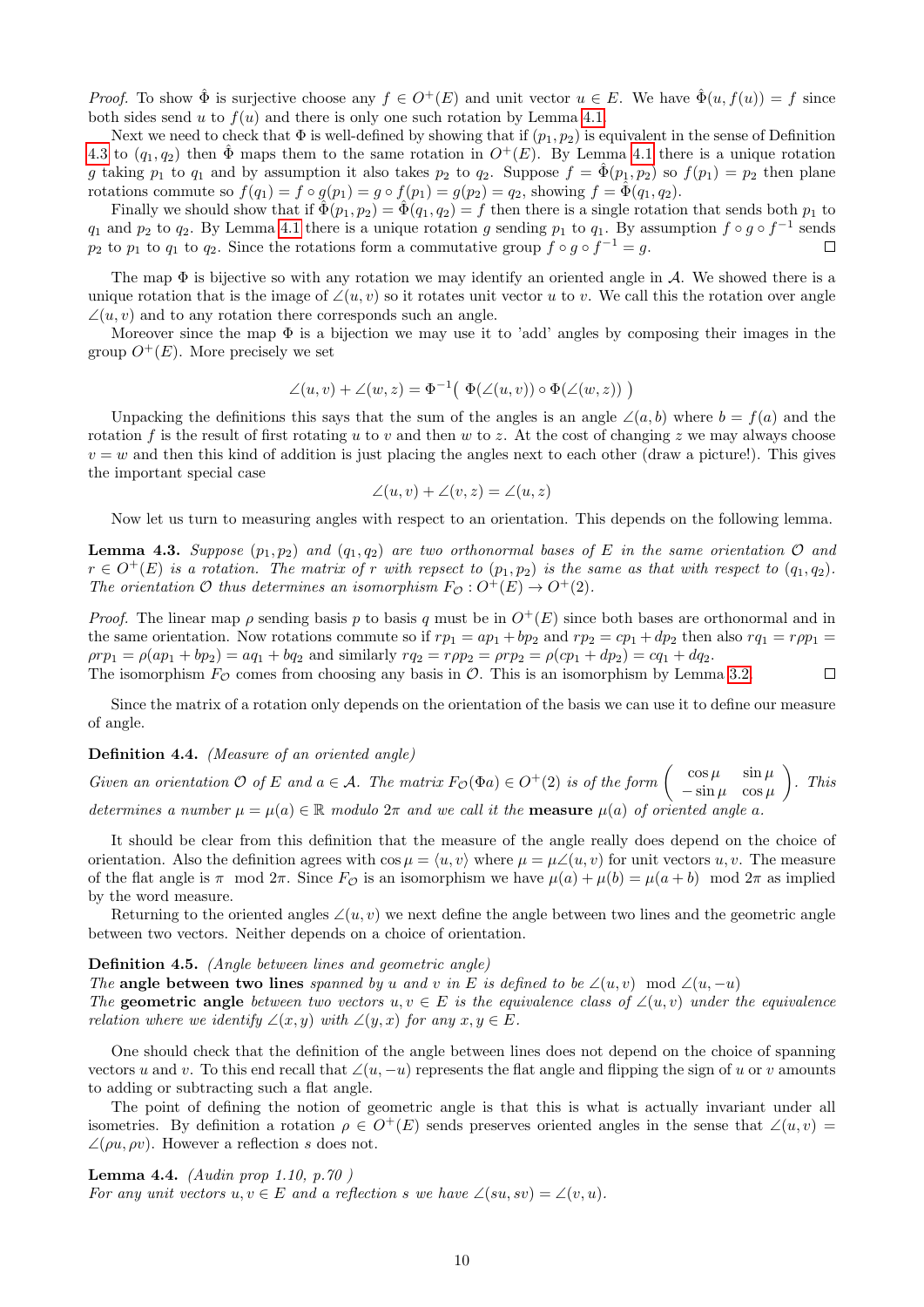*Proof.* The reflection  $s' = s_{(u-v)^\perp}$  sends u to v and v to u. The composition  $s \circ s'$  is a rotation so  $\angle(v, u)$  $\angle(s \circ s'(v), s \circ s'(u)) = \angle(su, sv).$  $\Box$ 

If follows from this discussion that geometric angles are preserved by all isometries, both rotations and reflections.

So far we considered angles in a two-dimesional Euclidean vector space E. These can be carried over to the affine Euclidean plane  $\mathcal E$  as follows.

#### Definition 4.6. (Angles in the affine Euclidean plane)

For points  $O, A, B \in \mathcal{E}$  with  $O \neq A$  and  $O \neq B$ , the oriented angle between the segments (1-simplices) [O, A] and  $[O, B]$  is  $\angle(OAB)$ , defined as  $\angle OAB = \angle(\overrightarrow{OA}, \overrightarrow{OB})$ .

For a pair of lines  $\mathcal{L}_1,\mathcal{L}_2$  intersecting at O the angle between them is the angle between the lines  $\Theta_O(\mathcal{L}_i)$  in E. The geometric angle and the measure of the angle ∠OAB are defined as explained above.

# 4.2 Plane constructions involving angles

To illustrate what we just learned about angles let us prove a few elementary facts involving angles.

<span id="page-10-0"></span>**Lemma 4.5.** (Angle sum, Audin prop 1.14 p.73)

If A, B, C are distinct points in an affine Euclidean plane then  $\angle ABC + \angle BCA + \angle CAB$  is the flat angle and so is  $\angle ACB + \angle BAC + \angle CBA$ .

Proof. The rotation  $h = h_{C,-1}$  sends  $\overrightarrow{CA}$  to  $\overrightarrow{AC}$  and  $\overrightarrow{CB}$  to  $\overrightarrow{BC}$  so  $\angle(\overrightarrow{CA}, \overrightarrow{CB}) = \angle(h\overrightarrow{CA}, h\overrightarrow{CB}) = \angle(\overrightarrow{AC}, \overrightarrow{BC})$ . Now  $\angle(x, y) + \angle(y, z) = \angle(x, z)$  so

$$
\angle(\overrightarrow{AB},\overrightarrow{AC}) + \angle(\overrightarrow{BC},\overrightarrow{BA}) + \angle(\overrightarrow{CA},\overrightarrow{CB}) = \angle(\overrightarrow{AB},\overrightarrow{AC}) + \angle(\overrightarrow{BC},\overrightarrow{BA}) + \angle(\overrightarrow{AC},\overrightarrow{BC}) = \angle(\overrightarrow{AB},\overrightarrow{BA})
$$

which is the flat angle. The second statement follows from  $\angle(x, y) = -\angle(y, x)$ .

Notice the cyclic permutation of the order of the vertices  $A, B, C$  in the angle sum: ABC, BCA, CAB.

In the presence of an orientation this becomes the familiar theorem about the angle sum in a triangle. If  $A, B, C$  are distinct points in an oriented affine Euclidean plane then  $\theta_{\angle ABC} + \theta_{\angle BCA} + \theta_{\angle CAB} = \pi \mod 2\pi$ . This follows from the previous statement since the measure of the sum is the sum of the measures modulo  $2\pi$ . More interestingly we have the classic proposition about the angles in the circumference.

Theorem 4.1. (Audin prop 1.17, p.74)

If  $A, B, C$  are distinct points in an affine Euclidean plane and O is the circumcenter of the triangle  $[A, B, C]$ then

$$
\angle OAB = 2\angle CAB
$$

*Proof.* O is the center of the circle through  $A, C$  so it is fixed by the reflection in the perpendicular bisector H of segment  $[A, C]$ . This is the affine line of all points of equal distance to both A and C. Since  $\sigma_{\mathcal{H}}$  reverses orientation and permutes A and C we have ∠COA = ∠ACO. Lemma [4.5](#page-10-0) tells us that ∠COA + ∠ACO +  $\angle OAC = 2\angle COA + \angle OAC$  is flat. In the same way  $2\angle CBO + \angle OCB$  is also flat. Adding two flat angles gives the angle 0 so

$$
0 = 2\angle COA + \angle OAC + 2\angle CBO + \angle OCB = 2\angle CBA + \angle OAB
$$

Since  $\angle(x, y) = -\angle(y, x)$  we are done.

Returning briefly to our discussion of centers of triangles, for each pair of lines there is a pair of bisectors of the two angles defined by the lines. If the lines are directed by unit vectors  $u, v$  then these bisectors are directed by  $u + v$  and  $u - v$ . They are perpendicular and cut the angles in two as reflection in either of the bisectors permutes the original two lines.

One can prove that given a triangle the six bisectors of the lines generated by the sides of the triangle meet in triples to define four points. These points are the centers of four circles tangent to the extended sides of the triangle. One of them is inside the circle and is called the inscribed circle. As was mentioned earlier these circles are all tangent to the nine-point circle, making it effectively a thirteen-point circle. Curiously, if instead we trisect each angle then the six trisectors inside the triangle meet in adjacent pairs to define a regular triangle. This is known as Morley's theorem.

Finally let us mention an interesting map that is not an isometry but as we will see later it reverses angles as if it were an ordinary reflection. In some sense inversions are reflections in a circular mirror.

#### Definition 4.7. (Audin def  $\{4.1, p.84\}$ )

For  $\lambda \in \mathbb{R}$  and O a point in affine Euclidean plane  $\mathcal{E}$ , consider the inversion map  $I_{O,\lambda} : \mathcal{E} - \{O\} \to \mathcal{E} - \{O\}$ defined by  $I_{O,\lambda}(M) = M'$  where M' is the point on line OM such that  $\overline{OM'} = \frac{\lambda}{|\overline{OM}|^2} \overline{OM}$ .

 $\Box$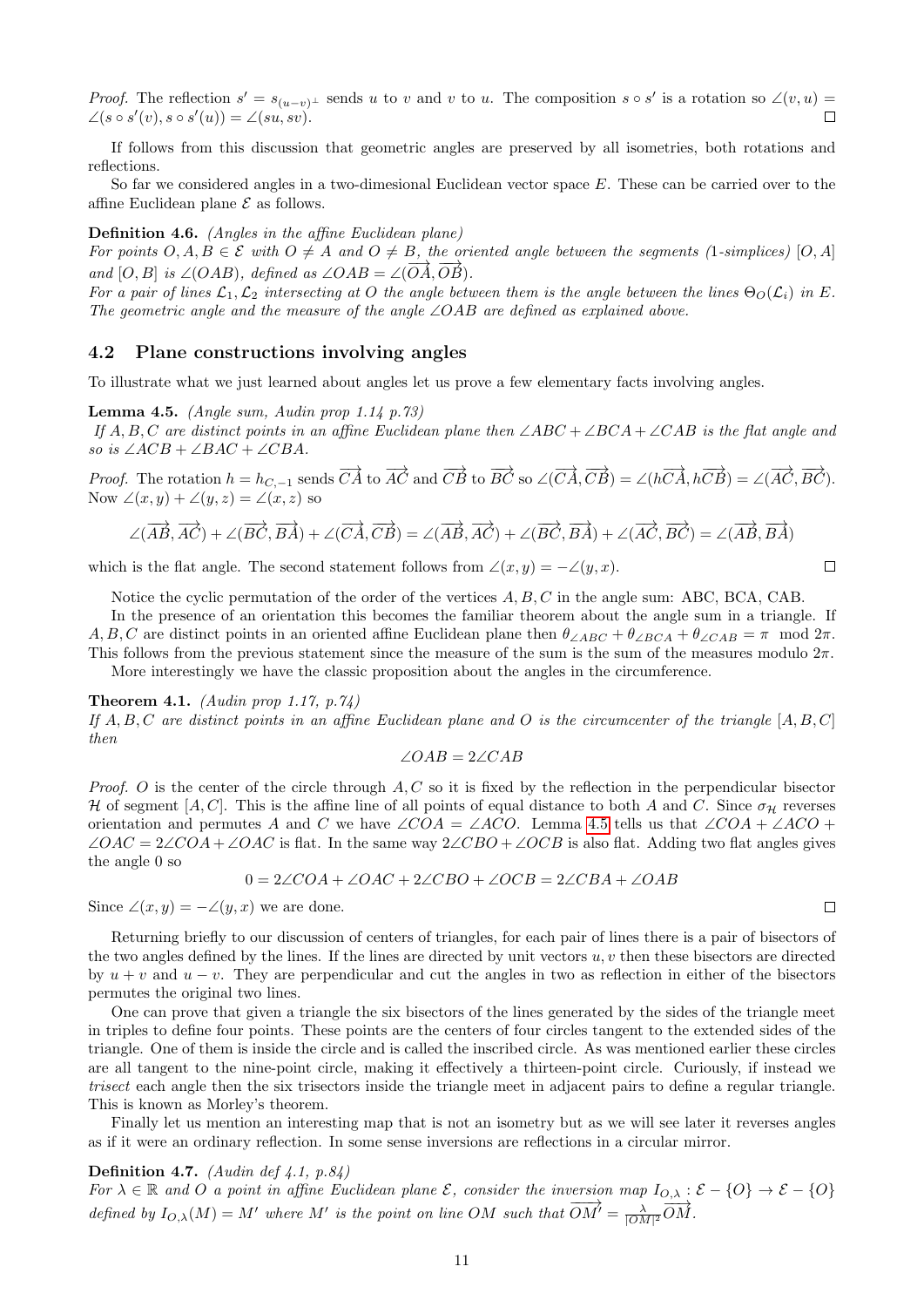# 5 Three dimensional Euclidean geometry

In this section we briefly explore three dimensional Euclidean geometry. Our main focus is the classification of the regular polyhedra, also known as the Platonic solids. Traditionally they are a centerpiece of mathematics, for example Euclid's elements concludes with constructions of the polyhedra and an argument that there can only be five such. Even though the Platonic solids do not seem to have much significance in themselves, the tools needed to define, classify and construct them nicely illustrate this kind of geometry.

A new feature in dimension three is that in addition to usual angles between planes one now also has a notion of 'solid angle' or a piece of a sphere cut out by a cone. As such we are naturally led to consider the geometry of the sphere itself.

#### 5.1 Rotations revisited

As in the plane we define a rotation in general to be a composition of two reflections in hyperplanes through the origin. According to Theorem [3.1](#page-4-0) every linear isometry of 3-dimensional Euclidean space  $E$  is a composition of 0, 1, 2 or 3 reflections in planes through the origin. Looking at the determinant it is still true that  $O^+(E)$ consists of only rotations (including the identity).

In three dimensions the planes  $P, P'$  we are reflecting in generally meet in a line L and points on this line are left fixed by the rotation  $r = s_P \circ s_{P'}$ . The plane  $L^{\perp}$  is also sent to itself (but not pointwise) because r preserves the inner product. Since  $E = L \oplus L^{\perp}$  we may describe the rotation r by saying how it behaves in  $L^{\perp}$ . Viewed as a Euclidean vector space in its own right  $L^{\perp}$  is two dimensional and the restriction of r to  $L^{\perp}$  is a plane rotation as described in the previous sections. This is because the restriction of r is now the composition of reflections in the lines  $P \cap L^{\perp}$  and  $P' \cap L^{\perp}$  viewed as an element of  $O^+(L^{\perp})$ . As such we may describe it using an oriented angle.

A more concrete approach is to choose an orientation  $\mathcal{O}_E$  for E usually referred to as the 'right hand rule' and also an orientation  $\mathcal{O}_L$  of line L usually thought of an arrow on L. In that case we obtain an orientation  $\mathcal{O}_{L^{\perp}}$  of  $L^{\perp}$  as follows. Choose a basis vector  $\ell$  in  $\mathcal{O}_L$ . A basis  $(a, b)$  of  $L^{\perp}$  is in the orientation  $\mathcal{O}_{L^{\perp}}$  if the triple  $(a, b, \ell)$  is in orientation  $\mathcal{O}_E$ . In other words it should agree with the right hand rule where a, b are index finger and middle finger and  $\ell$  is the thumb.

With all these orientations in place we are in a position to use the measure of the oriented angle of the rotation in  $L^{\perp}$ . The rotation can then be described by giving an axis  $\ell$  and an angle  $\mu \in \mathbb{R}$  mod  $2\pi$ . Choosing the angle to be in  $[0, 2\pi)$  we may encode the rotation into the single axis vector  $\ell$  by requiring  $|\ell| = \mu$ . We will then us the notation  $r_\ell$  to denote the rotation with axis  $\ell$  and angle  $|\ell| \in [0, 2\pi)$ . By convention the case  $\ell = 0$ refers to the identity.

Taking the standard basis  $(e_1, e_2, e_3)$  of  $E = \mathbb{R}^3$  to represent our orientation the most commonly used rotations are  $r_{\mu e_2}$  (rolling),  $r_{\mu e_1}$  (pitching) and  $r_{\mu e_3}$  $r_{\mu e_3}$  $r_{\mu e_3}$  (yawing)<sup>3</sup>. For pilots the coordinate system is often thought of being attached to the cockpit such that  $e_2$  points forwards,  $e_1$  is pointing to the right wing and  $e_3$ points upwards. We prefer instead to fix the coordinate system once and for all.

This notation is sufficient in the sense that any other rotation can be written as a composition of rolls, pitches and yaws. Actually rolls and pitches suffice. We will briefly return to this point using quaternions later.

# 5.2 Convex polyhedra

Convexity is an important property of objects in affine space (no inner product/distance necessary!). When discussing polyhedra in space we (as did Euclid) often assume implicitly that the polyhedron is convex. Roughly it means the polyhedron looks like a ball without cavities, craters or holes. More formally,

**Definition 5.1.** A subset S of affine space  $\mathcal E$  is called **convex** if for all  $A, B \in S$  the line segment (1-simplex)  $[A, B] \subset S$ .

In any dimension the ball  $B = \{x \in E : |x| \leq r\}$  and the simplex are convex (Exercise!). The regular polygons, triangle, square, pentagon . . . in the plane (equal angles and equal sides) are also convex.

Inspecting the definition we remark that the intersection of two convex subsets is again convex (Exercise!). This allows us to generate many examples of convex subsets by taking the convex hull and such objects are called polyhedra when the set is finite.

**Definition 5.2.** (Audin Def 5.5 p.29) The convex hull of  $S \subset \mathcal{E}$  is the intersection of all convex subsets of  $\mathcal{E}$  that contain S.

The convex hull of a sphere  $S^{n-1}$  is the solid ball B contained in it because any point in B is on a straight line between two elements of the sphere. This means that this point must be contained in any convex subset containing the sphere.

<span id="page-11-0"></span><sup>3</sup> rollen, stampen en gieren in goed Nederlands.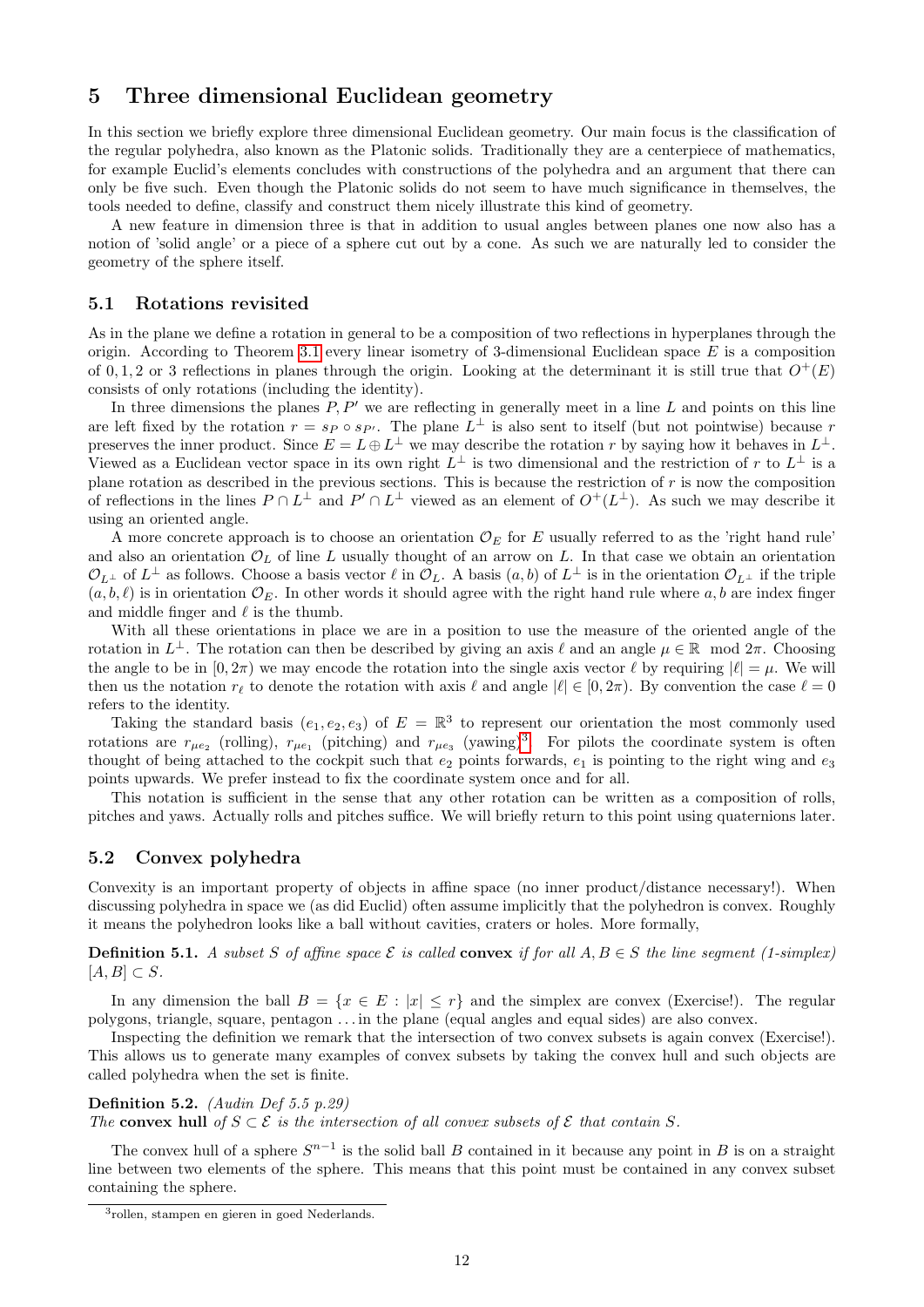#### Definition 5.3. (Audin Def 4.1 p.122)

A polyhedron in  $P \subset \mathcal{E}$  is the convex hull of finitely many points in  $\mathcal{E}$ . It is said to be non-degenerate if the affine subspace generated by these points is  $\mathcal{E}$ . A point  $p \in P$  is called interior if there exists a ball around p that is also contained in  $P$ . The set of all interior points is called  $P^o$ .

In other words a non-degenerate polyhedron always contains an affine frame and hence the simplex spanned by it. It also means that there exist interior points. For non-degenerate polyhedra we will give a careful definition of the vertices, edges and faces. This is not as straightforward as one might think.

**Definition 5.4.** Define the vertices of a polyhedron P to be the intersection of all  $T \subset \mathcal{E}$  whose convex hull is P. Any subset of n of the vertices determines a hyperplane H. We say  $H \cap P$  is a face of P if  $P^o \cap H = \emptyset$ . In case the intersection of two distinct faces contains two vertices we call it an edge. The sets of vertices, edges and faces are generally denoted by V, E, F.

Even though a polyhedron P may be the convex hull of ten points, it may have fewer vertices, for example take the eight corners of a regular cube and place two more points inside. The convex hull will still be that cube and the eight corners will be the vertices. It is true that if  $P$  is the convex hull of set  $S$  then  $V$  is a subset of S (exercise!).

Our terminology is mostly adapted for dimension three. In two dimensions the sides of a triangle should now be called faces and there are no edges. In three dimensions the edges are intervals connecting two vertices (exercise!) but in higher dimensions they will have higher dimension too and more should be said to describe the combinatorial structure of the polyhedron completely.

Now that we defined faces properly we can say what we mean by a regular polyhedron. Again the definition we give is mostly tailored to dimension three, in higher dimensions we can ask even more regularity.

Definition 5.5. A non-degenerate convex polyhedron in Euclidean affine space is called regular if all its faces are isometric to a single regular polygon and if for each pair of vertices a, b there is an isometry taking a to b that sends any edge adjacent to a to an edge adjacent to b.

Simple examples of regular polyhedra in any dimension are the orthoplexes which are the convex hull of the unit vectors  $\pm e_i$  in  $\mathbb{R}^n$  (viewed as affine *n* space). Dually the *n*-cubes  $[-1, 1]^n$  are also regular.

These two examples illustrate a general phenomenon of duality of convex polyhedra. Recall that for triangles we defined the centroid to be the center of gravity. This notion works for any finite subset  $S \subset E$ . It is just the average of the points in S. The centroid of a polyhedron is the centroid of its vertices.

Definition 5.6. The dual of a convex polyhedron P is the convex hull of the centroids of the faces of P.

# 5.3 Spherical geometry

Throughout this subsection we work in a three dimensional Euclidean vector space E. Our main object of study is the sphere  $S^2 = S^2(0,1)$  of radius 1 centered at the origin.

**Definition 5.7.** A great circle on  $S^2$  is the intersection of  $S^2$  with a two dimensional linear subspace of E. A half space defined by vector  $v \in E$  is the set  $H_v = \{x \in E | \langle v, x \rangle \ge 0\}$ . A convex spherical polygon is the intersection of  $S^2$  and finitely many half spaces.

The most important special cases of convex spherical n-gons are: the case  $n = 1$  which is known as a hemisphere. The case  $n = 2$  is called a time zone (lune) and the case  $n = 3$  is called a spherical triangle.

We think of the great circles as the 'straight lines' (geodesics). Later in the course we will see that indeed among all paths that run on the surface of the sphere the shortest path between two points is always an arc of a great circle. By arc of great circle we just mean a connected part. Unlike Euclidean straight lines, any great circles intersects and not just in one point but actually in two points. This pair of points is always antipodal (opposite). There is a fundamental isometry called the antipodal isometry  $a: E \to E$  defined by  $a(x) = -x$ and we say it sends points x on the sphere to their antipode  $-x$ .

We make the assumption that there exists an area function Area :  $\mathcal{P} \to \mathbb{R}$  defined on the set  $\mathcal{P}$  of all  $P \subset S^2$ bounded by finitely many segments of great circles<sup>[4](#page-12-0)</sup>. We assume Area satisfies the following properties:

1.  $Area(S^2) = 4\pi$ 

2. If  $P, Q \in \mathcal{P}$  and  $P \cap Q$  consists of segments of great circles then  $Area(P \cup Q) = Area(P) + Area(Q)$ .

3. For any isometry  $\phi$  of E and  $P \in \mathcal{P}$  we have  $Area(P) = Area(\phi(P))$ .

<span id="page-12-0"></span><sup>4</sup>One should not include all subsets of the sphere because this will allow paradoxal constructions akin to the Banach-Tarski paradox.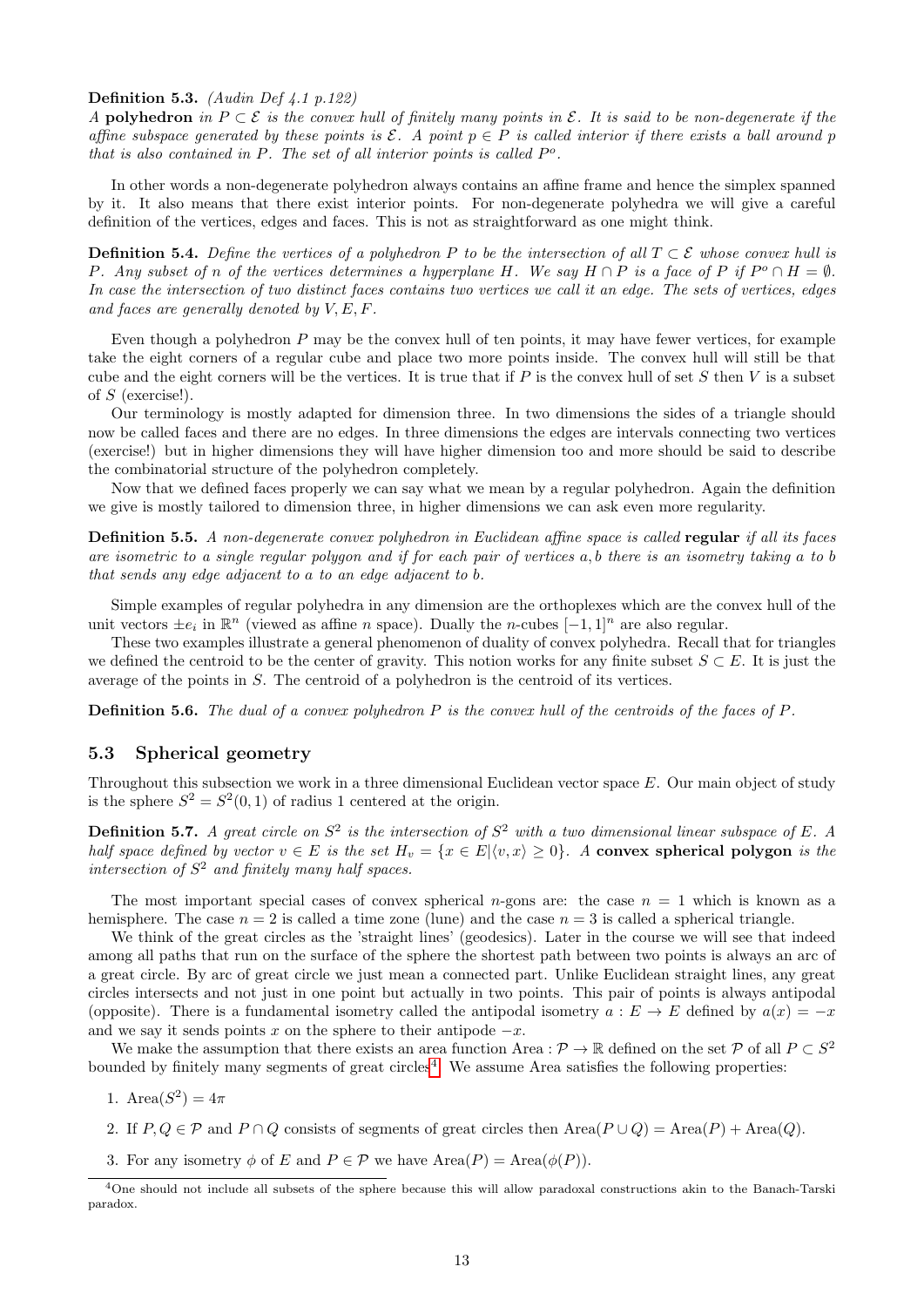The angle between two great circles is the geometric angle between the two corresponding planes.

Theorem 5.1. (Audin Prop 3.1, p. 121)

The sum of the angles of a spherical triangle is the area of the triangle plus  $\pi$ .

Proof. (Nicer than Audin!). Extend the sides of our spherical triangle ABC to three great circles. Each pair of great circles will meet in an additional point antipodal to the original, say  $A'$  is antipodal to  $A$  and  $B'$  the antipode of B and C' the antipode of C. The antipodal isometry sends triangle  $ABC$  to triangle  $A'B'C'$  which means they have equal area. For each vertex of our triangle two of the three great circles intersect and these two circles bound two time zones ending at the vertex and its antipode. One of these time zones contains ABC the other contains  $A'B'C'$ . The time zones are related by a  $\pi$  rotation with axis  $\overrightarrow{AA'}$ . The measure of the geometric angle of both the time zones at A is called  $\alpha \in [0, \pi)$ , the angle at B is called  $\beta$  and the one at C is called  $\gamma$ .

The total of six time zones covers the sphere completely with a triple overlap precisely at  $ABC$  and  $A'B'C'$ . Since the area of a time zone with angle  $\mu$  is  $2\mu$  and the area of the sphere is  $4\pi$  finishes the proof:

$$
4\pi = \text{Area}(S^2) = 4\alpha + 4\beta + 4\gamma - 2\text{Area}(ABC) - 2\text{Area}(A'B'C') = 4(\alpha + \beta + \gamma - \text{Area}(ABC))
$$

### 5.4 Euler's formula

In the remainder of this subsection we assume the dimension of  $\mathcal E$  is 3.

### Theorem 5.2. (Euler's polyhedron formula)

If V, E and F denote the number of vertices, edges and faces of a convex non-degenerate polyhedron in  $\mathcal E$  then

 $V - E + F = 2$ 

*Proof.* Without loss of generality we may assume that all faces of our polyhedron  $Q \subset \mathcal{E}$  are triangular. This is because we can always divide a face with more corners by adding a diagonal edge. This increases both E and F by one while not changing the number of vertices. Hence  $V - E + F$  is unchanged. By non-degeneracy we may choose a point O in the interior of our polyhedron Q. Applying the map  $\Theta_O : \mathcal{E} \to \mathbb{E}$  where we wrote the underlying vector space as  $\mathbb E$  to avoid conflict of notation we now consider a polyhedron  $P = \Theta_O(Q)$  containing the origin in its interior.

The radial projection map  $\rho : \mathbb{E} - \{0\} \to S^2$  defined by  $\rho(x) = \frac{x}{|x|}$  sends the vertices, edges and faces of P to a tiling of the sphere  $S<sup>2</sup>$  by triangles. More precisely the images of the edges end at the images of the vertices and their complement on the sphere is a union of spherical triangles.

We calculate in two ways the sum of the (measures of the geometric) angles of all the triangles. Collecting the angles around each vertex we see that they add up to  $2\pi$  at each vertex so we get  $2\pi V$  in total. On the other hand we can add the angle sum of each of the triangular faces to get  $\sum_{\text{faces } f} \text{Area}(f) + \pi = 4\pi + \pi F$ since the  $F$  faces cover  $S^2$  precisely.

Putting it all together we found

$$
2\pi V = 4\pi + \pi F
$$

Since all faces are assumed to be triangles we have  $3F = 2E$  so  $-\frac{F}{2} = -E + F$ . Dividing the above by  $2\pi$  we find  $2 = V - \frac{F}{2} = V - E + F$ .

Euler's polyhedron formula restricts the possibilities for regular polyhedra severely.

**Lemma 5.1.** If in a convex polyhedron all faces have s vertices and around every vertex  $r$  edges meet then  $\{r, s\} \subset \{\{3, 3\}, \{3, 4\}, \{3, 5\}\}\$ 

*Proof.* Any edge belongs to two faces so  $sF = 2E$  and every edge has two end points so  $rV = 2E$ . Solving for E in Euler's formula we find  $2 = V - E + F = \frac{2}{r}E - E + \frac{2}{s}E$  so dividing by  $2E$  we find

$$
\frac{1}{E}+\frac{1}{2}=\frac{1}{r}+\frac{1}{s}
$$

The number of edges is positive so  $\frac{1}{r} + \frac{1}{s} > \frac{1}{2}$ . Since r, s are supposed to be integers  $\geq 3$  there are only finitely many possibilities to satisfy this equation. Five to be precise as one can see by listing all possibilities.  $\Box$ 

So far we have shown that if regular polyhedra exist in 3-space then the possible values of s, r are as above. However we do not yet know if for each of these allowed values there exists such a polyhedron. This is the content of the final book of Euclid's Elements: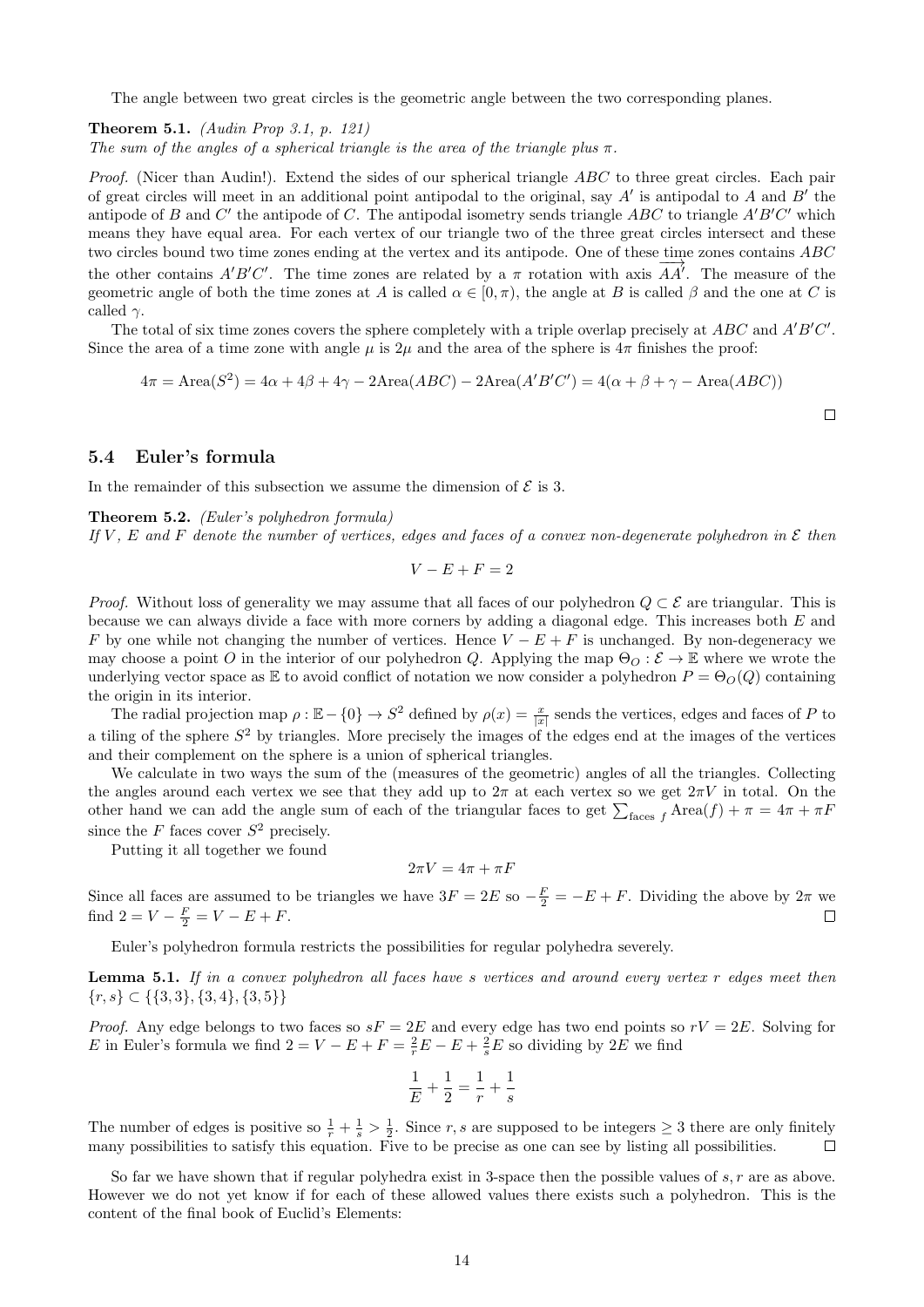#### Theorem 5.3. (the Platonic solids)

Up to isometries and dilations there exist precisely five regular polyhedra in Euclidean affine 3-space. They are:

- 1. The tetrahedron  $(r, s) = (3, 3)$
- 2. The cube (3, 4)
- 3. The octahedron (4, 3)
- 4. The dodecahedron (3, 5)
- 5. The icosahedron (5, 3)

The existence of tetrahedron, cube and octahedron is not hard to establish explicitly. The construction of the dodecahedron and icosahedron is more surprising.

The strategy is to start with a cube and place roofs on each of the faces of a cube in a symmetric fashion. The roof has a square horizontal base and a top line segment parallel to a pair of sides of the cube. The remaining faces are determined by connecting the vertices of the square to the endpoints of the top segment. The five edges not part of the square should have equal length. The two dihedral angles that the faces make with the square base should add up to  $\pi/2$ . The top angles of the triangles should be  $2\pi/5$ .

The vertices of a dodecahedron are  $(\pm 1, \pm 1, \pm 1), (0, \pm \tau, \pm \tau^{-1}), (\pm \tau^{-1}, 0, \pm \tau), (\pm \tau, \pm \tau^{-1}, 0).$ 

Higher dimensional analogues of the Platonic solids exist in any dimension. We have already met the simplices and the generalization of the cube is the hypercube  $[-1, 1]^n$ . Its dual is the analogue of the octahedron and also exists in any dimension. However dodecahedron and icosahedron are unique to three dimensions. In dimensions five and up the three regular solids: simplex, hypercube and its dual the orthoplex are the only ones. In dimension four there are three more that go by the name of 120-cell 600-cell (analogues of dodecahedron and icosahedron) and something new called the 24-cell. One way to understand their existence is as lifts of the symmetries of the threedimensional Platonic solids. This uses the fact that  $SO(3)$  is doubly covered by the 3-sphere  $S^3$ .

# 5.5 Quaternions

No discussion of three-dimensions is complete without mention of the quaterions. Much like complex numbers are very effective in discussing the plane the four-dimensional space of quaternions illuminates the isometry group of three space. Following Hamilton we boldly construct these new numbers:

**Definition 5.8.** The quaternions  $H$  is a 4-dimensional vector space with basis  $1, i, j, k$  and bilinear, associative product  $\mathbf{H} \times \mathbf{H} \to \mathbf{H}$  determined by Hamilton's relations

$$
\mathbf{i}^2 = \mathbf{j}^2 = \mathbf{k}^2 = -1 \quad \mathbf{ij} = \mathbf{k} \quad \mathbf{j}\mathbf{k} = \mathbf{i} \quad \mathbf{k}\mathbf{i} = \mathbf{j}
$$

If  $q = w + x\mathbf{i} + y\mathbf{j} + z\mathbf{k} \in H$  the conjugate is  $\bar{q} = w - x\mathbf{i} - y\mathbf{j} - z\mathbf{k}$ . The norm is defined as  $|q| = q\bar{q} =$  $w^2 + x^2 + y^2 + z^2 \geq 0.$ 

Calculus books still use  $\mathbf{i}, \mathbf{j}, \mathbf{k}$  to denote the unit vectors in  $\mathbb{R}^3$  and this originated from Hamilton's work. If we identify vector  $v = (v_1, v_2, v_3) \in \mathbb{R}^3$  with the imaginary quaternion  $q_v = v_1 \mathbf{i} + v_2 \mathbf{j} + v_3 \mathbf{k} \in \mathbf{H}$  then we have

$$
q_v q_u = -v \cdot u + q_{v \times u}
$$

This means that vectors  $v \perp u$  if and only if  $q_vq_u + q_uq_v = 0$  because  $\bar{q}_v = -q_v$ .

Now assume u is a unit vector so that  $q_u\bar{q}_u = 1$ . Then  $q_u^2 = -1$  and  $v \perp u$  if and only if  $q_v = q_u q_v q_u$ . Notice that the left hand side is again a pure quaternion. This means there is a map  $s : \mathbb{R}^3 \to \mathbb{R}^3$  given by  $v \mapsto q_u q_v q_u = q_{s(v)}$ . We claim  $s = s_u$  the reflection in the plane orthogonal to unit vector u. Indeed s fixes vectors in the plane  $u^{\perp}$  by the above discussion and  $q_{s(u)} = q_u^3 = -q_u = q_{-u}$  since  $q_u^2 = -1$ .

As in the plane a rotation in three-dimensional Euclidean space  $E$  is still a composition of two reflections and any element of  $O^+(E)$  is a rotation since it is the composition of 0, 1, 2 or 3 reflections.

For two unit vectors  $u, t$  composing the reflections  $s_{u^{\perp}}$  and  $s_{t^{\perp}}$  we get a map sending  $q_v$  to  $q_tq_uq_vq_uq_t$ . Now  $q_tq_u = (q_uq_t)^{-1}$  since both u, t are unit vectors. The product  $q_tq_u$  is also a unit quaternion so all rotations are written in quaterions as conjugation by a unit quaternion.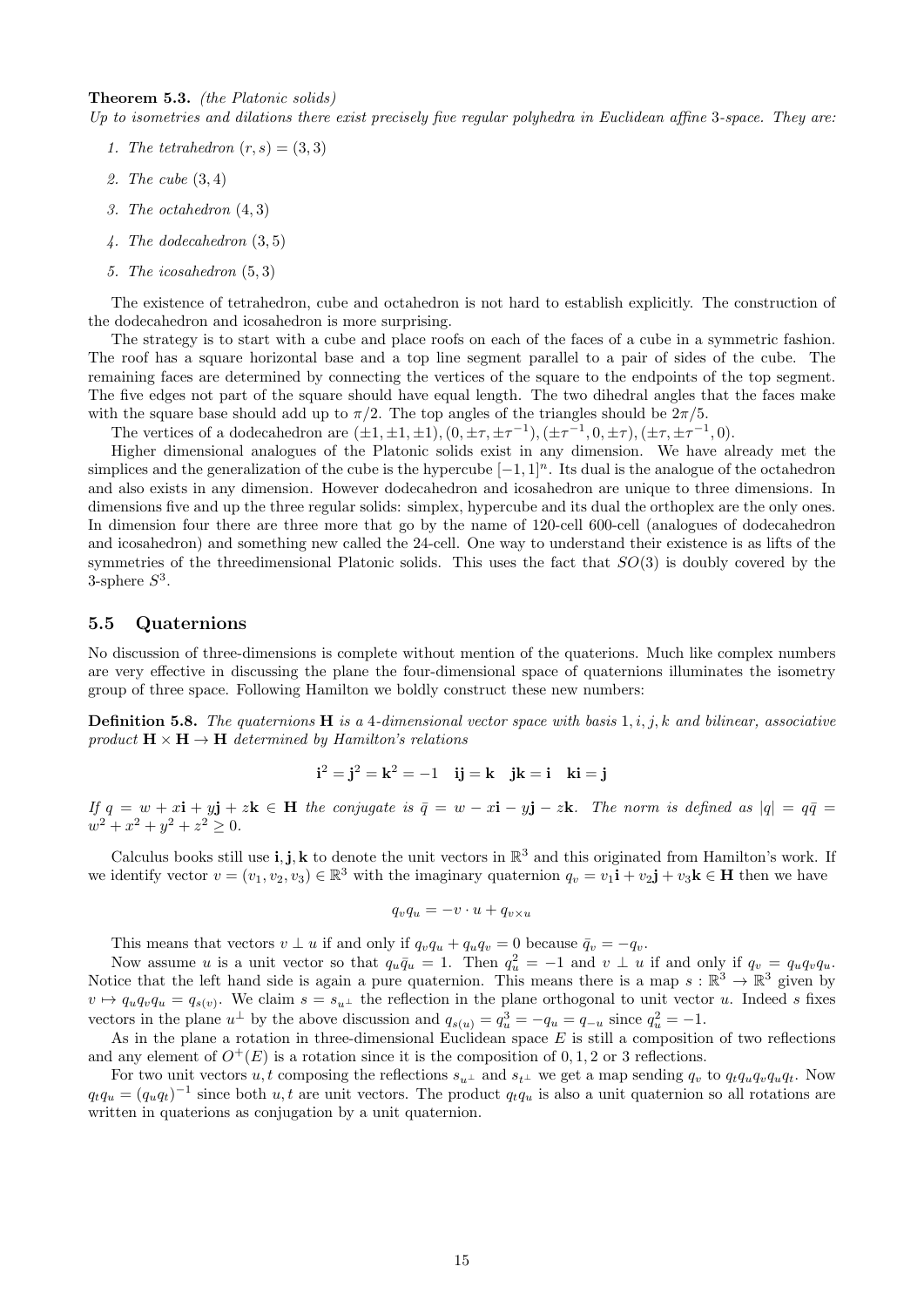# 6 Differential geometry

In the second half of this course we explore what remains of geometry when the space is curved and distances are distorted. Such spaces will be introduced as Riemannian<sup>[5](#page-15-0)</sup> charts<sup>[6](#page-15-1)</sup>. Our main concern will be to formulate what we mean by a 'straight line' in such a curved space. The curves taking the place of straight lines are known as geodesics and we will show that they exist at least locally as the curve minimizing the distance from point A to point B. In doing so we will need a fair amount of techniques from differential calculus including the existence of solutions to ordinary differential equations and a little variational calculus.

# 6.1 Derivative

**Definition 6.1.** A  $C^1$  function is a function whose partial derivatives exist and are continuous. Likewise  $C^2$ means the partial derivatives of the partial derivatives are continuous and so on.

Imagine a  $C^1$  function  $P \stackrel{f}{\to} \mathbb{R}^m$  defined on an open subset  $P \subset \mathbb{R}^n$ . Set  $f = \sum_{i=1}^m f_i e_i$  for some functions  $f_i: P \to \mathbb{R}$ . The derivative of f at  $p \in P$  is the linear transformation  $\mathbb{R}^n \xrightarrow{f'(p)} \mathbb{R}^m$  whose matrix with respect to the standard bases is  $(\frac{\partial f_i}{\partial x_j}(p))_{i=1...m, j=1...n}$ .

In case P is not open we say f is differentiable if there exists a differentiable function on an open set containing P that coincides with f on P.

The matrix of the derivative with respect to the standard bases is also known as the Jacobian matrix. Its  $(i, j)$ -th entry is the j-th partial derivative  $\frac{\partial f_i}{\partial x_j}(p)$  of the *i*-th component of f. Even though it is often enough to work in the standard bases it is important to notice that our derivative is the linear transformation corresponding to the Jacobian matrix, not the Jacobian itself. In other words  $f'(p)e_j = \partial_j f(p) = \sum_i \frac{\partial f_i}{\partial x_j}(p)$ . In geometry it is often useful to be able to change to a basis adapted to the situation. Also, phrasing things in terms of linear transformations makes the formulas easier to manage.

It is traditional to call a function  $X: P \to \mathbb{R}^n$  for  $P \subset \mathbb{R}^n$  a **vector field** on P. We will take for granted the following properties of the derivative:

Lemma 6.1. (Properties of the derivative)

- 1. (Chain rule) For  $C^1$  functions  $P \xrightarrow{f} Q \xrightarrow{g} R$  we have  $(g \circ f)'(p) = g'(f(p)) \circ f'(p)$ .
- 2. For  $C^1$  functions  $P \stackrel{f,g}{\longrightarrow} Q$  and  $\alpha, \beta \in \mathbb{R}$  the function  $\alpha f + \beta g$  is also  $C^1$ .
- 3. For  $C^1$  functions  $P \xrightarrow{f,g} \mathbb{R}$  the product fg is also  $C^1$
- 4. The function  $P \stackrel{f}{\to} Q$  is  $C^1$  if and only if its coefficient functions  $f_i$  are  $C^1$  where  $f(p) = \sum_i f_i(p)e_i$ .

**Definition 6.2.** A  $C^1$  function  $\mathbb{R}^n \supset P \stackrel{f}{\to} Q \subset \mathbb{R}^n$  is said to be a diffeomorphism if it is a bijection whose inverse is also  $C^1$ .

Diffeomorphisms are often important as symmetries or coordinate changes because by definition we do not lose any information applying them to some object. The inverse function theorem provides lots of theoretical examples of diffeomorphism. One way to state the theorem is that if a  $C^1$  function  $P \stackrel{f}{\to} Q \stackrel{g}{\to} R$  has invertible derivative  $f'(p)$  for some  $p \in P$  then there are open neighbourhoods  $p \in A \subset P$  and  $f(p) \in B \subset Q$  such that the restriction of  $f$  to  $A$  is a diffeomorphism with image  $B$ .

A geometric way to think about the derivative of a map  $P \stackrel{f}{\to} Q$  between open subsets  $P \subset \mathbb{R}^n$  and  $Q \subset \mathbb{R}^m$ is the following. At every point  $p \in P$  the derivative at p is a linear map  $\mathbb{R}^n \xrightarrow{f'(p)} \mathbb{R}^m$  and to visualize  $f'(p)v$  for some  $v \in \mathbb{R}^n$  we use the chain rule. To make the vector v more geometric we interpret it as the velocity vector of some curve  $\gamma : (-\epsilon, \epsilon) \to P$  for some small  $\epsilon > 0$ . So  $\gamma(0) = p$  and  $\dot{\gamma}(0) = v$ . We cannot apply f directly to v but we can now consider what happens to  $\gamma$  as we apply f. This produces a new curve  $\beta = f \circ \gamma$  with image in Q. The velocity vector w of this new curve  $\beta$  at  $f(p) = \beta(0)$  is a natural geometric way to transport the vector v at p to a vector w at  $f(p)$ . In formulas

$$
w = \dot{\beta}(0) = (f \circ \gamma)'(0) = f'(\gamma(0))\dot{\gamma}(0) = f'(p)v
$$

In the third step we used the chain rule. We leave it as an exercise to the reader that this construction did not depend on the particular choice of  $\gamma$ .

<span id="page-15-1"></span><span id="page-15-0"></span><sup>5</sup>B. Riemann wrote his PhD thesis on this topic. His advisor was C. Gauss.

<sup>6</sup>Usually one considers Riemannian manifolds (see the course in the 3rd year) instead of charts but for our purposes charts are sufficient.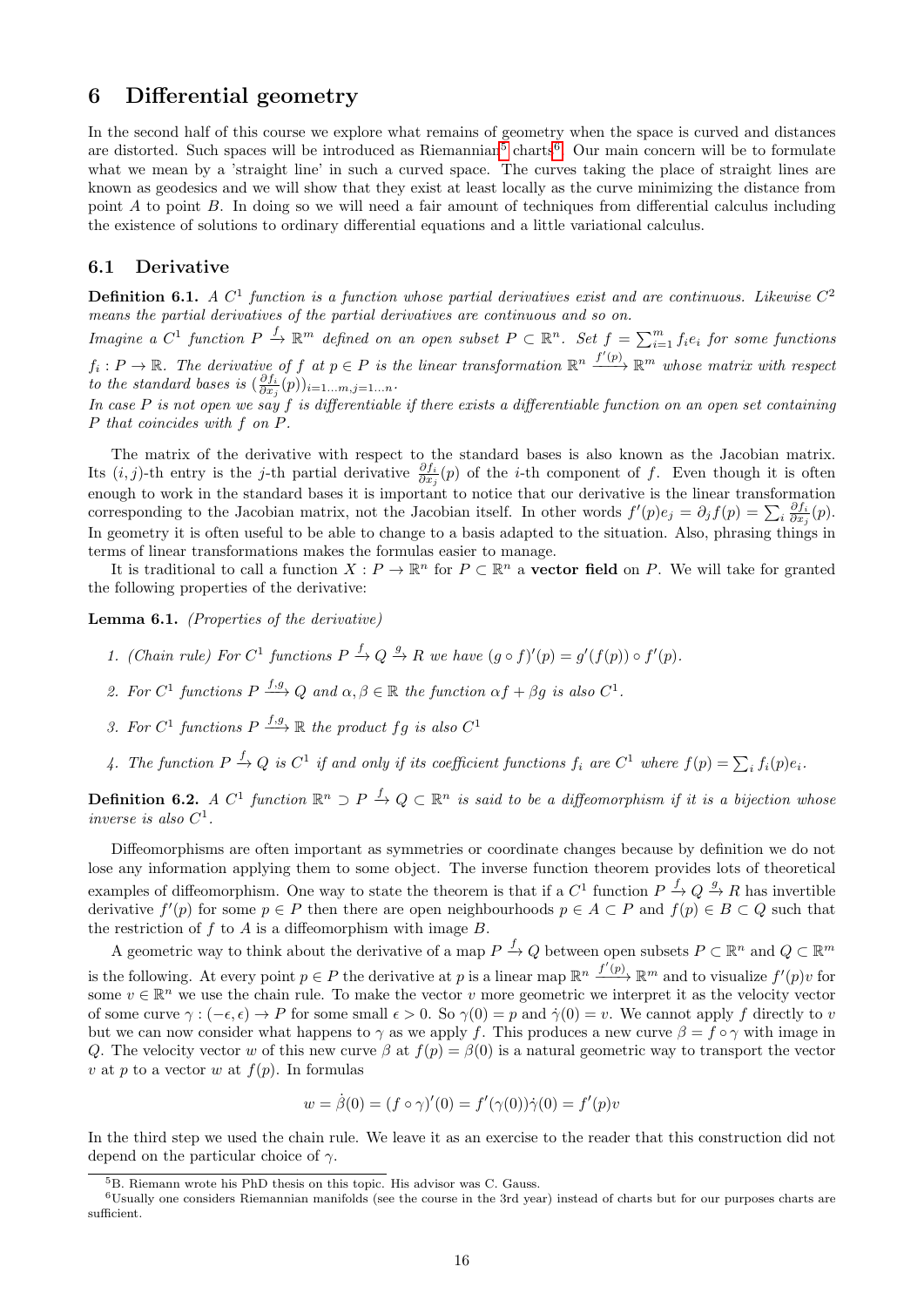Another good way to think about the derivative  $f'(p)v$  is as a directional derivative  $\partial_v f(p)$ :

$$
\partial_v f(p) = \lim_{h \to 0} \frac{f(p + hv) - f(p)}{h}
$$

The chain rule tells us that  $\partial_v f(p) = f'(p)v$ . This is left as an exercise to the reader.

## 6.2 Riemannian metrics

#### Definition 6.3. (Riemannian chart)

A Riemannian chart  $(P, g)$  is an open subset  $P \subset \mathbb{R}^n$  together with a Riemannian metric g. The Riemanian metric is a choice of inner product  $g(p)$  for each  $p \in P$  in such a way that the functions  $g_{ij}: P \to \mathbb{R}$  defined by  $g_{ij} = g(p)(e_i, e_j)$  are  $C^1$ .

Euclidean *n*-space is the fundamental example of a Riemannian chart. It looks like  $(\mathbb{R}^n, g_E)$  where the Riemannian metric  $g_E$  is given by  $g_E(p)(v, w) = \langle v, w \rangle$ , the usual inner product. Since the standard basis  $e_i$  is orthonormal we have  $g_{ij}(p) = \delta_{ij}$  for all p which is surely a  $C^1$  function.

Lengths and measures of angles can still be defined in a Riemannian chart  $(P, g)$ :

#### Definition 6.4. (Length and angle)

Suppose  $\beta, \gamma : [a, b] \to P$  are curves in Riemannian chart  $(P, g)$ . The length  $L(\gamma)$  of curve  $\gamma$  is the integral  $L(\gamma) = \int_a^b \sqrt{g(\gamma(t))(\gamma'(t), \gamma'(t))} dt$ . If  $\beta(q) = \gamma(q) = p \in P$  the angle between  $\beta, \gamma$  at p is the angle between the vectors  $\beta'(q), \gamma'(q)$  in the Euclidean space  $(\mathbb{R}^n, g(p))$ , provided that  $\beta'(q), \gamma'(q) \neq 0$ .

Metrics can also be transferred by pull-back as follows.

# Definition 6.5. (Pull-back metric)

Given a  $C^2$  differentiable map  $P \stackrel{\varphi}{\rightarrow} Q$  between open  $P \subset \mathbb{R}^m$  and Riemannian chart  $(Q, g)$  such that  $\varphi'(p)$  is injective for all  $p \in P$ , we may define a metric  $\varphi^* g$  on P by  $(\varphi^* g)(p)(v, w) = g(\varphi(p))(\varphi'(p)v, \varphi'(p)w)$ .

The derivative of  $\varphi$  is required to be injective in order to ensure non-degeneracy of the pulled back inner product.

For example we may take the sphere and geographic coordinates  $G = (0, \pi) \times (-\pi, \pi)$  and  $G \ni (\mu, \lambda) \stackrel{\varphi}{\mapsto}$  $(\cos \lambda \sin \mu, \sin \lambda \sin \mu, \cos \mu) \in \mathbb{R}^3$ . Here  $\mu$  is the latitude coordinate and  $\lambda$  the longitude, for example Leiden is the point  $\varphi(52.1601, 4.4970) \frac{\pi}{180}$  written in degrees. Explicitly the inner product  $\varphi^* g_{Eucl}$  is given by calculating

it at every point for the basis vectors  $e_1, e_2$ . Since the matrix for  $\varphi'(p)$  is  $\sqrt{ }$  $\overline{1}$  $\cos \lambda \cos \mu - \sin \lambda \sin \mu$  $\sin \lambda \cos \mu \quad \cos \lambda \sin \mu$  $-\sin \mu$  0  $\setminus$  we get \*a<sub>n</sub>  $\sqrt{n}$ (e, e,) - 1  $\alpha^*$ an  $\sqrt{n}$ (e, e,) - 0  $\alpha^*$ 

 $\varphi^* g_{Eucl}(p)(e_1, e_1) = 1, \ \varphi^* g_{Eucl}(p)(e_1, e_2) = 0, \ \varphi^* g_{Eucl}(p)(e_2, e_2) = \sin^2 \mu.$ 

Given a geometric object  $Q \subset \mathbb{R}^n$  in Euclidean space there are two ways to study it: **intrinsically** or extrinsically. The intrinsic way of studying Q would be to find a differentiable map  $P \stackrel{\varphi}{\rightarrow} Q$  if injective derivative and turn P into a Riemannian chart  $(P, g)$  as above by pulling back the Euclidean metric:  $g = \varphi^* g_{Eucl}$ . Properties of Q that can be described in this way are called intrinsic properties. The length of a curve  $\gamma : [0, 1] \to Q$  is an example of an intrinsic property.

The other way is to work with Q from the 'outside' or **extrinsically** by studying how it sits in  $\mathbb{R}^n$  using the tools from Euclidean geometry and differential calculus. A typical extrinsic property of Q is the Euclidean distance between two points in Q.

Both the intrinsic and extrinsic are important but in modern geometry there is an emphasis on the intrinsic features. Often working intrinsically is more efficient in that one needs less coordinates and is less distracted by 'irrelevant' extrinsic features. Also sometimes our space Q is not presented to us as subset of some Euclidean space but still has a Riemannian metric. In that case the intrinsic approach is the only option. For example when Q is the universe or when  $Q = O(E)$  the orthogonal group or the space of quaterions of unit length.

Finally another important example of a Riemannian chart is hyperbolic space  $\mathbb{H}^n = \mathbb{R}^{n-1} \times \mathbb{R}_{>0}$  with metric  $g_{hyp}(x, y)(v, w) = \frac{1}{y^2} g_E(v, w).$ 

For example in the hyperbolic plane the length of the vertical line between  $(0, a)$  and  $(0, b)$  given by the curve  $\gamma$  defined by  $\gamma(t) = (t(b-a) + a)e_2$  with  $a < b$  is given by  $L(\gamma) = \int_0^1 \frac{b-a}{t(b-a)+a} dt = \log b - \log a$ . Also notice that angles in the hyperbolic plane are just the Euclidean angles.

# Definition 6.6. (Isometry)

An isometry is a  $C^2$ -diffeomorphism that preserves the metric in the following sense.  $(P,g) \stackrel{\varphi}{\to} (Q,h)$  is an isometry if  $g = \varphi^* h$ .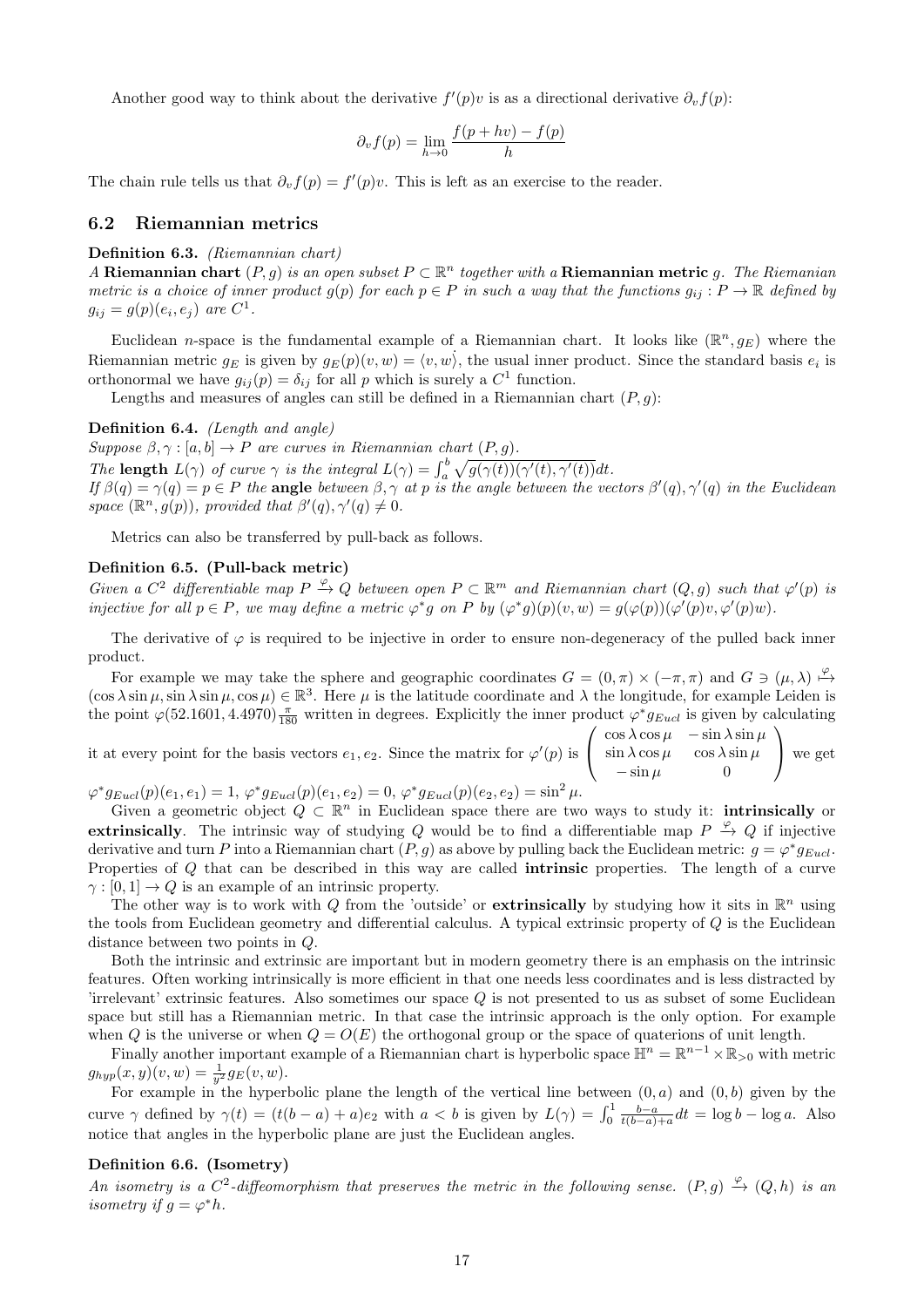Since all geometric properties derive from the metric, isometries can be thought of as those transformations that preserve shape. As the name suggests the Euclidean linear isometries  $O(E)$  from a Euclidean vector space to itself are examples of the above Riemannian notion of isometry. In this case we have  $(P, g) = (Q, h) = (\mathbb{R}^n, g_E)$ , the standard inner product in every point.

Other examples of isometries arise when we describe the same object in Euclidean space using two different Riemannian charts. For example let us make a completely different chart describing (part of) the sphere in  $\mathbb{R}^3$ . The stereographic map  $\sigma : \mathbb{R}^2 \to S^2 \subset \mathbb{R}^3$  is defined as  $\sigma(p) = \frac{(2p, |p|^2 - 1)}{|p|^2 + 1}$  $\frac{p_1|p_1-1}{|p_1|^2+1}$  where  $p=(p_1,p_2)$ . It has inverse  $\sigma^{-1}(x, z) = \frac{x}{1-z}$  where  $x = (x_1, x_2) \in \mathbb{R}^2$  defined on all of  $S^2$  exept the north pole where  $z = 1$ .

The stereographic map  $\sigma$  has injective derivative at every point and is a  $C^2$  function. Therefore we can use it to turn  $P = \mathbb{R}^2$  into a Riemannian chart  $(P, g)$  with pull-back metric  $g = \sigma^* g_E$ . Recall we also had the geographic Riemannian chart  $(G, \varphi^* g_E)$  of the  $S^2$ . The map  $\sigma^{-1} \circ \varphi$  when restricted to the correct domain is an example of an isometry between Riemannian charts.

Another simple example is an isometry of  $t : \mathbb{H}^2 \to \mathbb{H}^2$  defined by  $t(x, y) = (x + 1, y)$ . Since  $t'(p)$  is the identity at any point p we get  $t^*g_{hyp} = g_{hyp}$ . There are many more isometries of  $\mathbb{H}^2$  and we will get back to them later.

# 6.3 Calculus of variations

The purpose of this subsection is to find a differential equation for the shortest curve between two points in a Riemannian chart  $(P, g)$ , where  $P \subset \mathbb{R}^n$ . Since the length of a curve  $\gamma$  is given as  $\int_0^1 |\dot{\gamma}(t)| dt$  we are trying to minimize the function Length on some space of curves in  $\mathbb{R}^n$ . This is reminiscent of minimizing ordinary functions by setting their derivative to zero and is known as calculus of variations. It makes sense to generalize a little and treat more general functions S on the space of curves.

Consider the space C of  $C^2$  curves  $\gamma : [0,1] \to \mathbb{R}^n$ . For a  $C^2$  function  $\mathcal{L} : \mathbb{R}^{2n+1} \to \mathbb{R}$  define  $S : \mathcal{C} \to \mathbb{R}$  by  $S(\gamma) = \int_0^1 \mathcal{L}(\gamma(t), \gamma'(t), t) dt.$ 

Problem: Suppose S obtains a minimum value, how do we find it?

<span id="page-17-0"></span>Theorem 6.1. (Euler-Lagrange equation) If  $\gamma \in \mathcal{C}$  is a minimum of S then for all  $i \in \{1, \ldots n\}$ :

$$
\partial_i \mathcal{L}(\gamma(t), \gamma'(t), t) = \frac{d}{dt}(\partial_{n+i} \mathcal{L}(\gamma(t), \gamma'(t), t))
$$

The proof of this theorem depends on a simple lemma

<span id="page-17-2"></span>**Lemma 6.2.** Suppose M is a  $C^2$  function on  $M : [0,1] \to \mathbb{R}^n$ . If M is such that for all  $C^2$  functions  $h: [0,1] \to \mathbb{R}^n$  with  $h(0) = h(1) = 0$  we have

$$
\int_0^1 M(t)h(t)dt = 0
$$

then  $M(t) = 0$  for all  $t \in [0, 1]$ .

*Proof.* Define a function  $h : [0,1] \to \mathbb{R}$  by  $h(t) = (1-t)tM(t)$ . The function h is  $C^2$  because M is and  $h(0) = h(1) = 0$  and  $M(t)h(t) > 0$  for  $t \in (0,1)$ . By assumption  $0 = \int_0^1 M(t)h(t)dt$  but by the mean value theorem for integrals this integral equals  $M(s)h(s)$  for some  $s \in (0,1)$ .

Proof. (Of Theorem [6.1\)](#page-17-0)

Let us assume curve  $\gamma \in \mathcal{C}$  minimizes S in the sense that for any other curve  $\beta \in \mathcal{C}$  S( $\gamma$ )  $\leq S(\beta)$ .

Choose  $i \in \{1, \ldots, n\}$  and consider perturbing the curve  $\gamma$  by adding an arbitrary function h in the i direction. More precisely choose some fixed  $C^2$  function  $h : [0,1] \to \mathbb{R}$  with  $h(0) = h(1) = 0$ . The function  $V: (-v, v) \times [0, 1] \rightarrow P$  defined by  $V(\epsilon, t) = \gamma(t) + \epsilon h(t)e_i$  represents a family of curves, one for each value of  $\epsilon$  and v is chosen so that all the curves actually have image contained in P. So for any fixed  $|\epsilon| < v$  we get a curve  $V_{\epsilon}: [0,1] \to P$  defined by  $V_{\epsilon}(t) = V(\epsilon, t)$ . For example  $V_0 = \gamma$  and for small  $\epsilon$  we get a curve  $V_{\epsilon}$  deviating slightly from  $\gamma$ .

By assumption  $S(V_{\epsilon}) \geq S(V_0)$  and this means that the function  $H: (-v, v) \to \mathbb{R}$  defined by  $H(\epsilon) = S(V_{\epsilon})$ has a minimum at  $\epsilon = 0$ . Ordinary calculus tells us that  $H'(0) = 0$ . Unpacking the definition of H this means

<span id="page-17-1"></span>
$$
0 = H'(0) = \frac{d}{d\epsilon}|_{\epsilon=0} \int_0^1 \mathcal{L}(V(\epsilon, t), \partial_t V(\epsilon, t), t) dt = \int_0^1 \partial_{\epsilon}|_{\epsilon=0} \mathcal{L}(V(\epsilon, t), \partial_t V(\epsilon, t), t) dt \tag{1}
$$

To apply the chain rule in a clean way we introduce  $W : (-v, v) \times \mathbb{R} \to P \times \mathbb{R}^{n+1}$  defined by  $W(\epsilon, t) =$  $(V(\epsilon, t), V'(\epsilon, t), t)$ . Then the derivative with respect to  $\epsilon$  inside the integral is equal to  $(\mathcal{L} \circ W)'(0, t)e_1 =$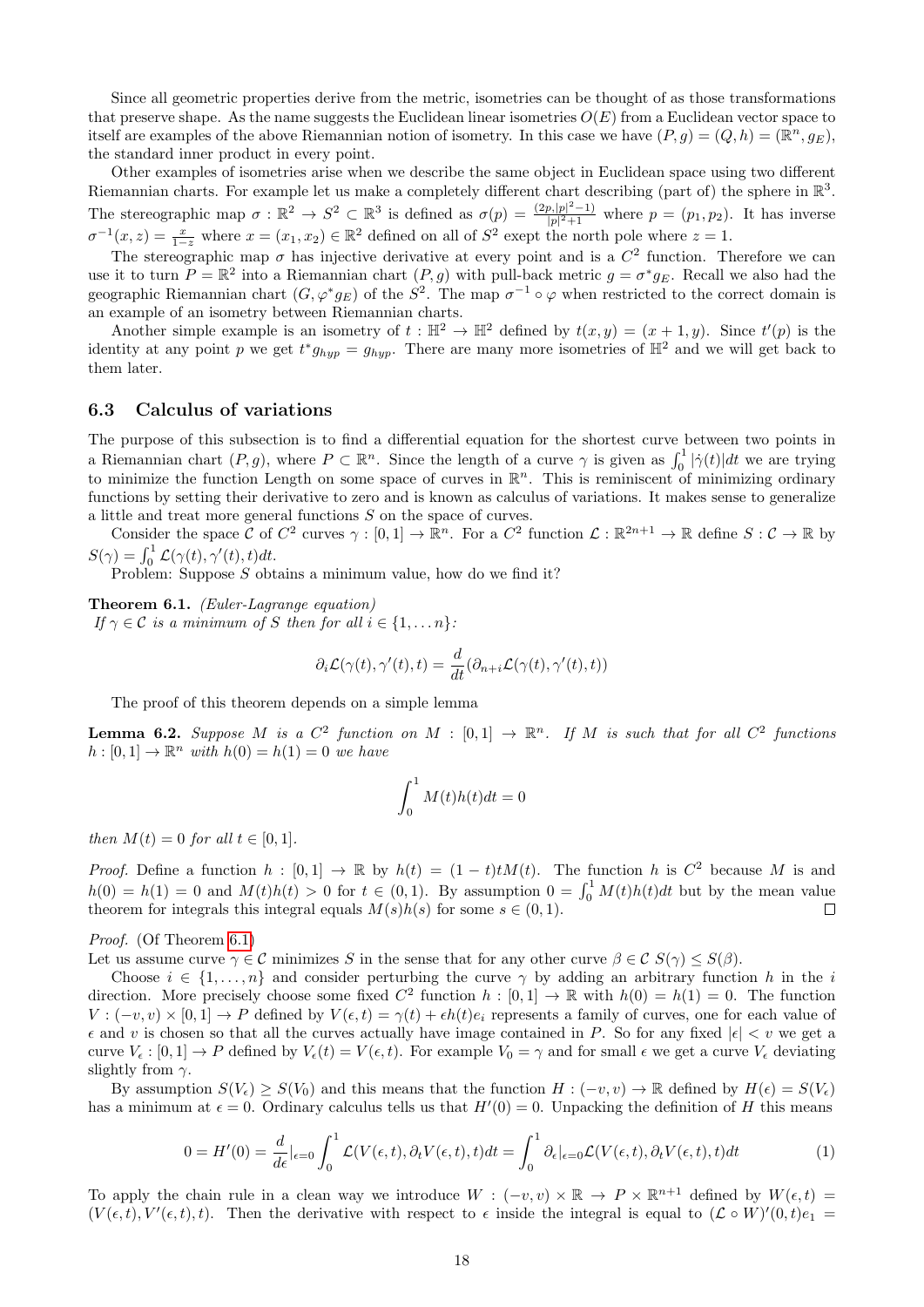$\mathcal{L}'(W(0,t))W'(0,t)e_1$  by the chain rule<sup>[7](#page-18-0)</sup>. Now  $W'(0,t)e_1 = h(t)e_i + h'(t)e_{n+i}$  so our integrand from [\(1\)](#page-17-1) is

$$
(\mathcal{L} \circ W)'(0,t)e_1 = \mathcal{L}'(W(0,t))(h(t)e_i + h'(t)e_{n+i}) = (\partial_i \mathcal{L})(\gamma(t), \gamma'(t), t)h_i(t) + (\partial_{i+n}\mathcal{L})(\gamma(t), \gamma'(t), t)h_i'(t)
$$

Partial integration gets rid of the h' in the second term (using  $h(0) = h(1) = 0$ ) and turns our integral into

$$
0 = H'(0) = \int_0^1 \partial_i \mathcal{L}(\gamma(t), \gamma'(t), t) h_i(t) - \partial_t \big( (\partial_{i+n} \mathcal{L})(\gamma(t), \gamma'(t), t) \big) h_i(t) dt = \int_0^1 M(t)h(t)dt = 0
$$

$$
M = \partial_i \mathcal{L}(\gamma(t), \gamma'(t), t) - \partial_t \big( (\partial_{i+n} \mathcal{L})(\gamma(t), \gamma'(t), t) \big)
$$

Since this must hold for arbitrary choices of h Lemma [6.2](#page-17-2) shows  $M = 0$  finishing the proof.

#### 6.4 Geodesics

Our main application of the calculus of variations is to minimize the length of curves in a Riemannian chart. Such curves will be shown to be solutions to a system of ordinary differential equations known as the geodesic equation [\(4\)](#page-19-0).

**Definition 6.7.** Any  $C^2$  curve in a Riemannian chart that solves the geodesic equation [\(4\)](#page-19-0) is called a geodesic (curve).

For technical reasons it is easier not to directly find curves that minimize the length but rather minimize the energy  $S(\gamma) = \int_0^1 |\gamma'(t)|^2 dt$ . By reparametrizing we can assume our curve  $\gamma$  minimizing the length has unit speed, so  $|\dot{\gamma}(t)| = 1$ . Since  $1^2 = 1$  we see  $\gamma$  must also minimize the easier S which uses the squared norm.

For example take a curve in flat 2-space  $\gamma : [0,1] \to \mathbb{R}^2$ . We aim to minimize  $S(\gamma) = \int_0^1 |\gamma'(t)|^2 dt$  so  $\mathcal{L}(x, y, t) = y_1^2 + y_2^2.$ 

The Euler-Lagrange equations we need to solve are:  $\gamma''(t) = 0$  since

$$
\frac{d}{dt}(\partial_{2+i}\mathcal{L}(\gamma(t),\gamma'(t),t)) = \frac{d}{dt}(2\gamma_i'(t)) = 2\gamma_i''(t) = 0 = \partial_i\mathcal{L}(\gamma(t),\gamma'(t),t)
$$

It follows that  $\gamma(t) = at + b$  for some  $a, b \in \mathbb{R}^2$ .

Moving on to the general case, consider a curve  $\gamma : [0,1] \to \mathbb{R}^n$ . For the argument it is important to allow all curves, not just those in the Riemannian chart  $(P, g)$  with  $P \subset \mathbb{R}^n$ . Writing  $\gamma(t) = \sum_{i=1}^n \gamma_i e_i$  we find

$$
|\gamma'(t)|^2 = \sum_{i,j} g(\gamma(t))(\gamma_i'(t)e_i, \gamma_j'(t)e_j) = \sum_{i,j} g_{ij}(\gamma(t))\gamma_i'(t)\gamma_j'(t)
$$

In this case we seek to minimize  $S(\gamma)=\int_0^1|\gamma'(t)|^2dt=\int_0^1\sum_{i,j}g_{ij}(\gamma(t))\gamma_i'(t)\gamma_j'(t)dt$  so  $\mathcal{L}(x,y,t)=\sum_{i,j=1}^ng_{ij}(x)y_iy_j$ is a function from  $\mathbb{R}^{2n+1}$  to  $\mathbb{R}$ .

The Euler-Lagrange equations now read for any fixed  $k \in \{1, \ldots n\}$ :

<span id="page-18-1"></span>
$$
\partial_k \mathcal{L}(\gamma(t), \gamma'(t), t) = \frac{d}{dt} (\partial_{n+k} \mathcal{L}(\gamma(t), \gamma'(t), t))
$$
\n(2)

The left hand side is  $\sum_{i,j=1}^n \left(\frac{\partial g_{ij}}{\partial x_k}\right)$  $\frac{\partial g_{ij}}{\partial x_k}$ ) $y_i y_j$ . For the right hand side we first compute

$$
\partial_{n+k}\mathcal{L}(x,y,t)) = \sum_{j=1}^n g_{kj}(x)y_j + \sum_{i=1}^n g_{ik}(x)y_i = 2\sum_{i=1}^n g_{ik}(x)y_i
$$

so the right hand side of [\(2\)](#page-18-1) is

$$
\frac{d}{dt}(\partial_{n+k}\mathcal{L}(x,y,t))) = 2\frac{d}{dt}\sum_{i=1}^n g_{ik}(\gamma(t))\gamma_i'(t) = 2\sum_{i,j}\frac{\partial g_{ik}}{\partial x_j}(\gamma(t))\gamma_i'(t)\gamma_j'(t) + 2\sum_{i=1}^n g_{ik}(\gamma(t))\gamma_i''(t)
$$

Using symmetry to interchange the dummy indices  $i, j$  we get  $\sum_{i,j} \frac{\partial g_{ik}}{\partial x_j} (\gamma(t)) \gamma'_i(t) \gamma'_j(t) = \sum_{i,j} \frac{\partial g_{jk}}{\partial x_i}$  $\frac{\partial g_{j k}}{\partial x_i}(\gamma(t))\gamma_i'(t)\gamma_j'(t)$ Putting it all together we found a differential equation for  $\gamma$ :

<span id="page-18-2"></span>
$$
0 = 2\sum_{s=1}^{n} g_{ks}(\gamma(t))\gamma_s''(t) + \sum_{i,j=1}^{n} \left(\frac{\partial g_{jk}}{\partial x_i}(\gamma(t)) + \frac{\partial g_{ik}}{\partial x_j}(\gamma(t)) - \frac{\partial g_{ij}}{\partial x_k}(\gamma(t))\right)\gamma_i'(t)\gamma_j'(t)
$$
(3)

<span id="page-18-0"></span>There  $e_1$  refers to the first coordinate in  $(-v, v) \times [0, 1]$ , which is  $\epsilon$ . Also  $W'(0, t)e_1 = \partial_{\epsilon}W(\epsilon, t)|_{\epsilon=0}$ .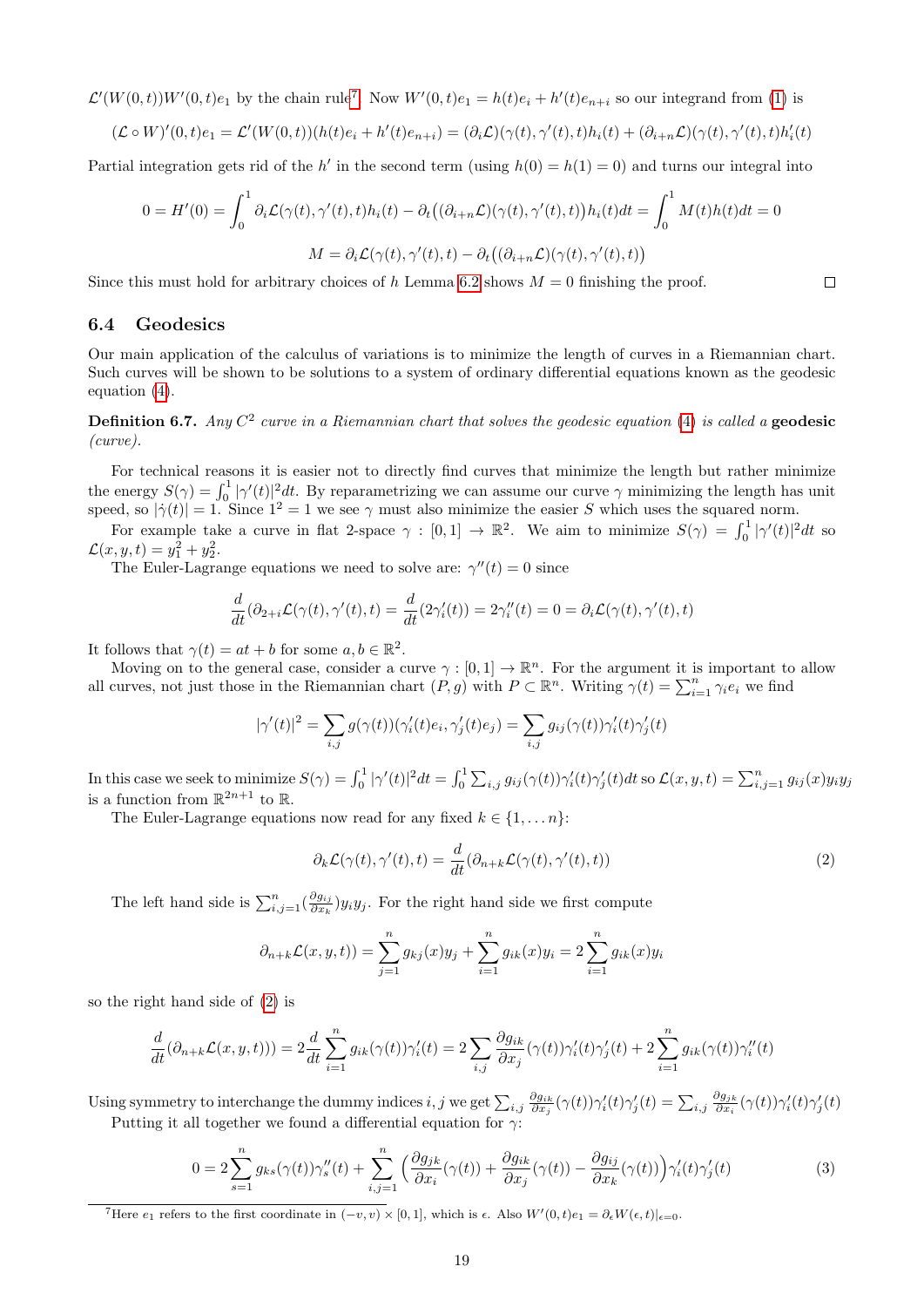It is convenient to isolate the second derivative term  $\gamma_s''(t)$ . This can be achieved since the matrix  $(g_{ij}(\gamma(t)))$ describing the metric is positive definite and symmetric. It follows that it has only positive eigenvalues and hence positive determinant. To see this pick an eigenvector v with eigenvalue  $\lambda$  and write  $v^T(g_{ij}(\gamma(t)))v = v^T \lambda v =$  $\lambda |v|^2 > 0$ . It thus has an inverse  $(g_{rk}^{-1}(\gamma(t)))$  so  $\sum_k g_{rk}^{-1}(\gamma(t))g_{ks}(\gamma(t)) = \delta_{rs}$  (Kronecker delta). Applying this to both sides of our differential equations we get the **geodesic equation**. For fixed  $r \in \{1, \ldots n\}$  we have:

<span id="page-19-0"></span>
$$
0 = \gamma_r''(t) + \sum_{i,j=1}^n \Gamma_{ij}^r(\gamma(t))\gamma_i'(t)\gamma_j'(t)
$$
\n
$$
\tag{4}
$$

For any value of  $i, j, r \in \{1, ..., n\}$  the function  $\Gamma_{ij}^r : P \to \mathbb{R}$  is known as the **Christoffel symbols** and is defined as:

<span id="page-19-1"></span>
$$
\Gamma_{ij}^r(p) = \frac{1}{2} \sum_{k=1}^n g_{rk}^{-1}(p) \left( \frac{\partial g_{jk}}{\partial x_i}(p) + \frac{\partial g_{ik}}{\partial x_j}(p) - \frac{\partial g_{ij}}{\partial x_k}(p) \right)
$$
(5)

For example the eight Christoffel symbols for the sphere with geographic coordinates are  $\Gamma_{ij}^1 = 0$  except  $\Gamma_{22}^1 = -\cos\mu\sin\mu$ .  $\Gamma_{11}^2 = \Gamma_{22}^2 = 0$  and  $\Gamma_{12}^2 = \Gamma_{21}^2 = \cot\mu = \frac{\cos\mu}{\sin\mu}$ . So the geodesic equations for  $\gamma = (\gamma_1, \gamma_2)$  is  $\ddot{\gamma}_1 - \cos \mu \sin \mu \dot{\gamma}_2 \dot{\gamma}_2 = 0 = \ddot{\gamma}_2 + 2 \cot \mu \dot{\gamma}_1 \dot{\gamma}_2$ . While a little complicated at first sight it should be clear that the meridians  $\gamma(t) = (t, c)$  for some constant  $c \in \mathbb{R}$  satisfy this equation.

Returning to the general case: the fundamental theorem on the existence and uniqueness of ordinary differential equations assures us that geodesics always exist. Intuitively the next theorem states that in a Riemannian chart one can start walking 'straight' in any direction at any point of the chart.

### Theorem 6.2. (Existence and uniqueness of geodesics)

In a Riemannian chart  $(P,g)$  any  $p \in P \subset \mathbb{R}^n$  and  $v \in \mathbb{R}^n$  determines a unique  $C^2$  curve  $\gamma : [C, D] \to P$ such that  $\gamma(0) = p$  and  $\dot{\gamma}(0) = v$  and for all m we have  $\gamma_m''(t) + \sum_{i,j=1}^n \Gamma_{ij}^m \gamma_i'(t) \gamma_j'(t)$ . The domain  $[-D, D]$  is not quite unique but if we have another curve  $\tilde{\gamma}$  with the same properties and domain [A, B] then  $\gamma = \tilde{\gamma}$  on  $[A, B] \cap [C, D].$ 

We arrived at geodesics by attempting to minimize the distance between two points but what we found is actually more like the curves that are 'straight'. Depending on global issues travelling a straight line may or may not actually minimize the distance travelled.

# 6.5 Surfaces in Euclidean space

In this subsection we examine the meaning of the geodesic equation from the *extrinsic* point of view. This means we assume our Riemannian chart  $(P, g)$  comes with an injective  $C^2$  map  $\phi: P \to \mathbb{R}^m$  with injective derivative and the metric is the pull-back of the Euclidean metric  $g = \phi^* g_E$ . We will assume  $P \subset \mathbb{R}^n$  throughout. The reader should pay particular attention to the case  $n = 2, m = 3$  that we see around us every day.

The tangent space to  $\phi(P)$  at point  $\phi(p)$  is spanned by the partial derivatives  $\partial_i \phi(p) = \phi'(p)e_i$  or more generally the directional derivatives  $\partial_v \phi(p)$ . Let us denote the **tangent space** by  $T_{\phi(p)} = \phi'(p)(\mathbb{R}^n)$ . It is an *n*-dimensional linear subspace of  $\mathbb{R}^m$ , translated by vector  $\phi(p)$  it actually becomes an affine subspace tangent to  $\phi(P)$ .

We will see that in this setting the geodesic equation simply states that the accelleration of a geodesic is perpendicular to the tangent space. Actually given a curve  $\gamma$  in P we also have its extrinsic couterpart  $\phi \circ \gamma = \beta$ and we really mean  $\ddot{\beta}(t) \perp T_{\beta(t)}$  is equivalent to  $\gamma$  being a geodesic in  $(P, g)$ . In other words, the accelleration is 0 just like we are used to for straight lines in the plane except some accelleration in the normal direction is needed to keep our curve on the surface  $\phi(P)$ .

In summary the theorem we would like to prove is the following:

**Theorem 6.3.** With  $\beta = \phi \circ \gamma$  we have  $\ddot{\beta} \perp T_{\beta(t)}$  is equivalent to the geodesic equation for  $\gamma$ .

$$
0 = \ddot{\gamma}_r(t) + \sum_{i,j=1}^n \Gamma^r_{ij}(\gamma(t)) \gamma'_i(t) \gamma'_j(t)
$$

<span id="page-19-2"></span>The key to the proof is the relation between the Christoffel symbols and the second order partial derivatives: Lemma 6.3.

$$
\langle \partial_i \partial_j \phi(p), \partial_k \phi(p) \rangle = \sum_{r=1}^n \Gamma_{ij}^r(p) g_{kr}(p) = \frac{1}{2} (\partial_i g_{jk} + \partial_j g_{ki} - \partial_k g_{ij})
$$

*Proof.* Dropping the evaluation at p for brevity the right hand side can be expanded using  $(5)$ :

$$
\frac{1}{2}\sum_{r,\ell}g_{kr}g_{r\ell}^{-1}(\partial_ig_{j\ell}+\partial_jg_{\ell i}-\partial_\ell g_{ij})=\frac{1}{2}\sum_{\ell}\delta_{k\ell}(\partial_ig_{j\ell}+\partial_jg_{\ell i}-\partial_\ell g_{ij})=\frac{1}{2}(\partial_ig_{jk}+\partial_jg_{ki}-\partial_k g_{ij})
$$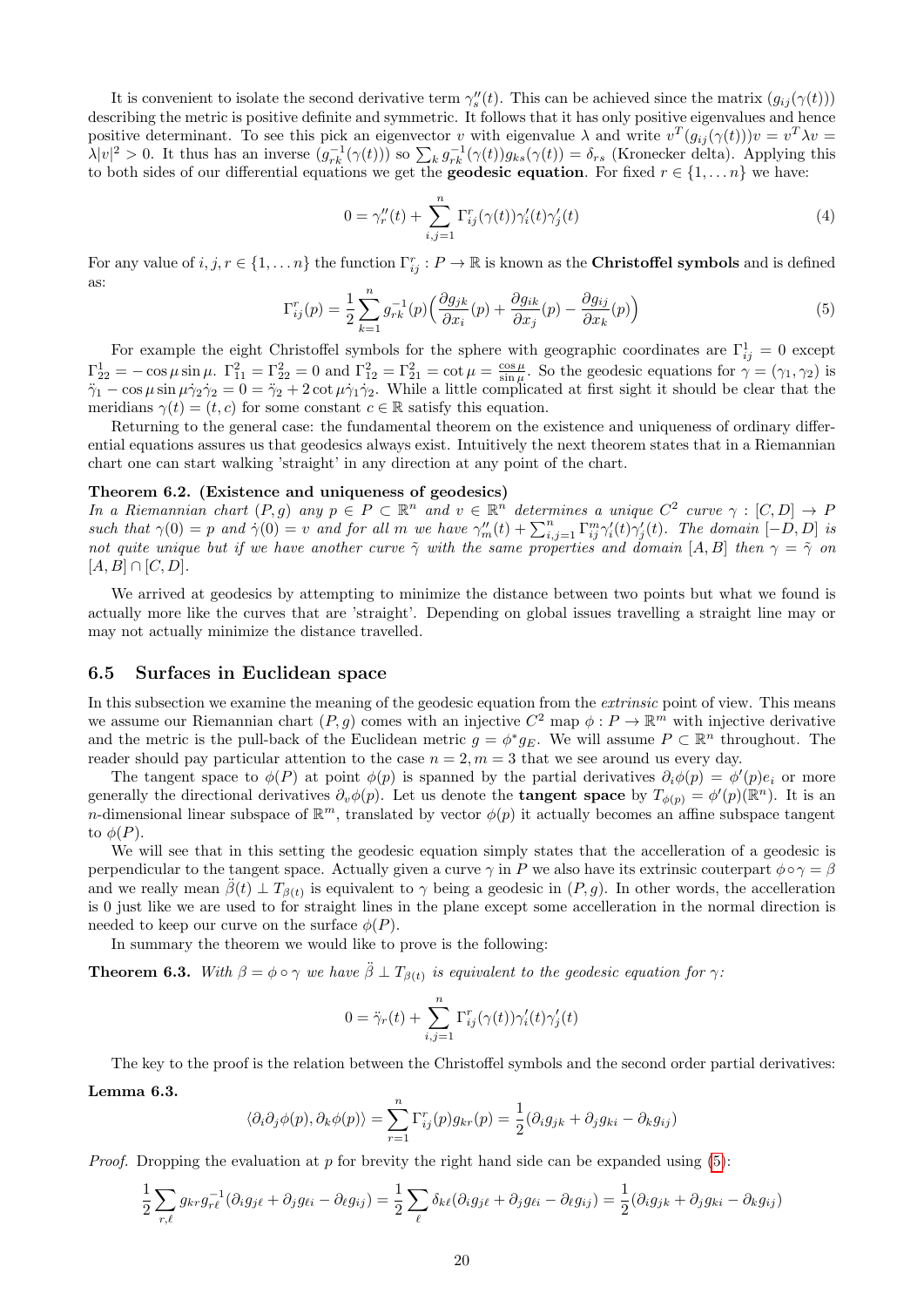Here we used the defining equation for the inverse of g, namely  $\sum_r g_{kr} g_{r\ell}^{-1} = \delta_{k\ell}$ .

Writing the dot product with a  $\cdot$  and using the product rule for the dot product we have:  $\partial_i g_{jk} = \partial_i(\partial_j \phi \cdot \partial_k g_{jk})$  $\partial_k \phi = (\partial_i \partial_j \phi) \cdot \partial_k \phi + \partial_j \phi \cdot (\partial_i \partial_k \phi)$ , write this equation three times while cyclically permuting the indices  $i, j, k$ :

$$
\partial_i g_{jk} = (\partial_i \partial_j \phi) \cdot \partial_k \phi + \partial_j \phi \cdot (\partial_i \partial_k \phi) \tag{6}
$$

$$
\partial_j g_{ki} = (\partial_j \partial_k \phi) \cdot \partial_i \phi + \partial_k \phi \cdot (\partial_j \partial_i \phi) \tag{7}
$$

$$
\partial_k g_{ij} = (\partial_k \partial_i \phi) \cdot \partial_j \phi + \partial_i \phi \cdot (\partial_k \partial_j \phi) \tag{8}
$$

It follows that  $\partial_i g_{jk} + \partial_j g_{ki} - \partial_k g_{ij} = 2(\partial_i \partial_j \phi) \cdot \partial_k \phi$ .

Proof. (of the Theorem)

Since the vectors  $\partial_k \phi(p)$  span the tangent space  $T_{\phi(p)}$  as k runs from 1 to n it suffices to prove

$$
\forall k : \langle \ddot{\beta}(t), \partial_k \phi(\gamma(t)) \rangle = 0
$$

By the chain rule  $\dot{\beta}(t) = (\phi \circ \gamma)'(t) = \phi'(\gamma(t))\dot{\gamma}(t) = \sum_{i=1}^{n} \partial_i \phi(\gamma(t))\dot{\gamma}_i(t)$ . Differentiating once more using both product rule and chain rule we find

$$
\ddot{\beta}(t) = \sum_{i,j=1}^{n} \partial_j \partial_i \phi(\gamma(t)) \dot{\gamma}_i(t) \dot{\gamma}_j(t) + \sum_{i=1}^{n} \partial_i \phi(\gamma(t)) \ddot{\gamma}_i(t)
$$

Taking the inner product with  $\partial_k \phi(\gamma(t))$  on both sides and abbreviating  $p = \gamma(t)$  we can make use of our lemma as follows

$$
\langle \ddot{\beta}(t), \partial_k \phi(\gamma(t)) \rangle = \sum_{i,j=1}^n \langle \partial_j \partial_i \phi(p), \partial_k \phi(p) \rangle \dot{\gamma}_i(t) \dot{\gamma}_j(t) + \sum_{s=1}^n \langle \partial_s \phi(p), \partial_k \phi(p) \rangle \ddot{\gamma}_i(t) =
$$
  

$$
\sum_{i,j=1}^n \frac{1}{2} (\partial_i g_{jk} + \partial_j g_{ki} - \partial_k g_{ij}) \dot{\gamma}_i(t) \dot{\gamma}_j(t) + \sum_{s=1}^n g_{sk}(p) \ddot{\gamma}_s(t) = 0
$$

Up to a factor 2 the final line is precisely equation [\(3\)](#page-18-2) which is equivalent to the geodesic equation.

Lemma [6.3](#page-19-2) actually gives us more intuition about the Christoffel symbols. They express the projection of the second derivative in terms of the basis  $\partial_k \phi(p)$  of the tangent space  $T_{\phi(p)}$ . More precisely, for any i, j we have  $\partial_i \partial_j \phi(p) = \sum_{k=1}^n \Gamma_{ij}^k(p) \partial_k \phi(p) + N_{ij}(p)$  for some vectors  $N_{ij}(p)$  perpendicular to  $T_{\phi(p)}$ . If we denote by  $\pi_q$  the orthogonal projection of  $\mathbb{R}^m$  onto the linear subspace  $T_q$  then we may reformulate our lemma as

<span id="page-20-1"></span>
$$
\pi_{\phi(p)} \partial_i \partial_j \phi(p) = \sum_{k=1}^n \Gamma_{ij}^k(p) \partial_k \phi(p)
$$
\n(9)

# 6.6 Covariant derivative and curvature

Intuitively the meaning of the geodesic equation is that one should set the acceleration of the curve to 0 except for some Christoffel symbols that correct for the fact that space we are studying is 'curved'. In this subsection we make the notion of being curved painfully precise by introducing the Riemann curvature. It is built on a generalization of the arguments in the previous subsections. A basic geometric question that curvature answers is why all maps of the earth have to be distorted in some way. We cannot flatten the surface of a sphere onto the plane without stretching or tearing.

The new feature we want to emphasize is the invariance of our constructions under isometries. To this end we pass from differentiation with respect to the arbitrary coordinates in our chart to differentiation in any direction. Partial derivatives should be replaced by the directional derivative  $\partial_v(p)F = F'(p)v$ .

Since the partial derivatives of the previous subsection were viewed as functions on P, their collection really forms a bunch of vector fields. So instead of merely the directional derivative we would like to differentiate one vector field in the direction of another. At every point. This produces a new vector field as follows.

<span id="page-20-0"></span>**Definition 6.8.** For  $C^1$  vector fields  $X, Y : P \to \mathbb{R}^n$  on open set  $P \subset \mathbb{R}^n$  we define a new vector field  $\partial_X Y : P \to \mathbb{R}^n$  by  $(\partial_X Y)(p) = (\partial_{X(p)} Y)(p) = Y'(p)X(p)$ . The commutator is  $[X, Y] = \partial_X Y - \partial_Y X$ .

If  $P \stackrel{f}{\rightarrow} Q$  is injective and has injective derivative and X a vector field on P then we denote by  $f'X$  the vector field on  $f(P) \subset Q$  defined by  $f'X(f(p)) = f'(p)X(p)$ .

 $\Box$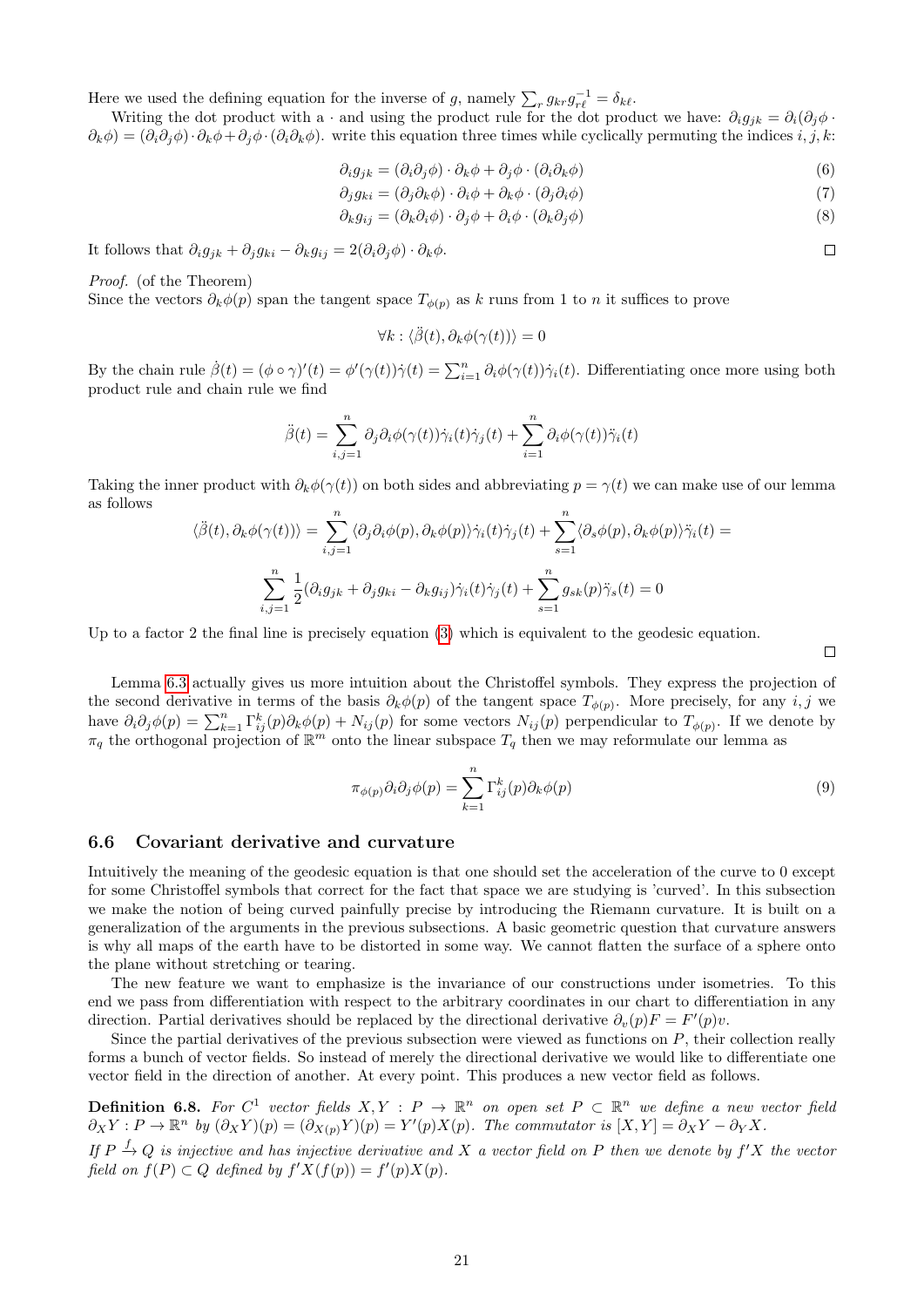For example in  $P = \mathbb{R}^2$  with  $X(x, y) = (2x + y^2, x)$  and  $Y(x, y) = (3y + x^3, y^2)$  we get  $\partial_X(Y)(x, y) =$  $\partial_{(2x+y^2,x)}Y(x,y) = Y'(x,y)(2x+y^2,x) = \begin{pmatrix} 3x^2 & 3 \\ 0 & 2x \end{pmatrix}$  $0 \quad 2y$  $\bigg(2x+y^2\bigg)$  $(x^{3} + y^{2}) = \begin{pmatrix} 6x^{3} + 3x^{2}y^{2} + 3x \\ 2xy \end{pmatrix}$ . More generally if  $X =$  $\sum_{i=1}^n X_i e_i$  and  $Y = \sum_{j=1}^n Y_j e_j$  then  $(\partial_X Y)(p) = \sum_{i,j} X_i(p) (\partial_i Y_j)(p) e_j$ . Another way to think about  $(\partial_X Y)(p)$ is that we find an integral curve  $\gamma$  for X so  $\gamma(0) = p$  and  $\dot{\gamma}(0) = X(p)$ . Then  $(\partial_X Y)(p) = \frac{d}{dt}Y(\gamma(t))$ .

Our new operation on vector fields can be used to give an important criterion for space being 'flat'.

<span id="page-21-1"></span>**Lemma 6.4.** For any three vector fields  $X, Y, Z$  on  $\mathbb{R}^n$  we have

$$
\partial_X(\partial_Y Z) - \partial_Y(\partial_X Z) - \partial_{[X,Y]} Z = 0
$$

*Proof.* To see why we simply expand the definitions, for brevity we drop the evaluation at  $p$  from our notation:

$$
\partial_X(\partial_Y Z) = \sum_{i,j,k} X_k \partial_k (Y_i(\partial_i Z_j)) e_j = \sum_{i,j,k} X_k (\partial_k Y_i + Y_i \partial_k) \partial_i Z_j e_j
$$

Therefore interchanging  $X$  and  $Y$  and also the indices  $i, k$  we find

$$
\partial_X(\partial_Y Z) - \partial_Y(\partial_X Z) = \sum_{i,j,k} \left( X_i \partial_i Y_k \partial_k - Y_i \partial_i X_k \partial_k \right) Z_j e_j
$$

 $\Box$ 

On the other hand  $[X, Y] = \partial_X Y - \partial_Y X = \sum_{i,k} (X_i \partial_i Y_k - Y_i \partial_i X_k)e_k$  proving the lemma.

As we saw in the geodesic equation the proper generalization of  $\partial_X Y$  to an arbitrary Riemannian chart is called the **covariant derivative** also known as the Levi-Civita connection  $\nabla_X Y$ . It turns out to be related to the Christoffel symbols by  $\nabla_{e_i} e_j = \sum_{ij} \Gamma_{ij}^k e_k$ . We will see that in this notation the geodesic equation would be  $\nabla_{\dot{\gamma}}\dot{\gamma}=0.$ 

# Definition 6.9. (Levi-Civita connection)

Denote the set of all  $C^2$  vector fields on P by Vec(P). An **LC-connection** on a Riemannian chart  $(P, g)$  is a  $map \nabla : \text{Vec}(P) \times \text{Vec}(P) \rightarrow \text{Vec}(P)$  with the following properties. For any  $X, Y, Z \in \text{Vec}(P)$  scalar  $a \in \mathbb{R}$  and  $C^1$ -function  $f: P \to \mathbb{R}$  we have:

1.  $\nabla_X(fY + Z) = f\nabla_X Y + (\partial_X f)Y + \nabla_X Z$ 2.  $\nabla_{fX+Z}(Y) = f\nabla_X Y + \nabla_Z Y$ 3.  $g(p)(\nabla_X Y(p), Z(p)) + g(p)(Y(p), \nabla_X Z(p)) = \partial_{X(p)} G(p)$ , where  $G(s) = g(s)(Y(s), Z(s))$ 4.  $\nabla_X Y - \nabla_Y X = [X, Y]$ 

In  $(\mathbb{R}^n, g_E)$  the formula  $\nabla_X Y = \partial_X Y$  defines an LC-connection. In checking the first two axioms the hardest bit is  $\nabla_X(fY) = \sum_{i=1}^n X_i \partial_i(fY) = \sum_{i=1}^n X_i(\partial_i f)Y + X_i f \partial_i Y = (\partial_X f)Y + f \nabla_X Y$ . The third axiom is true because the partial derivative satisfies a product rule with respect to the standard dot product. The last axiom was our definition of the commutator so there is nothing to check.

While a little abstract this definition is encoding exactly what we were doing before. In the theorem below we will see the Christoffel symbol comes out as the coefficients of  $\nabla_{e_i} e_j$  so  $\nabla_{e_i} e_j = \sum_{i,j,k} \Gamma_{ij}^k e_k$ . Assuming this for a moment the geodesic equation can be rewritten as  $\nabla_{\dot{\gamma}}\dot{\gamma}=0$  with the caveat that we need to extend  $\dot{\gamma}$  to a vector field V such that  $V(\gamma(t)) = \dot{\gamma}(t)$  for all t. Indeed using  $V = \sum_{j=1}^{n} V_j e_j$  the properties of the connection give us

$$
\nabla_{\dot{\gamma}} \dot{\gamma} = \sum_{i,j} \dot{\gamma}_i \nabla_{e_i} V_j e_j = \sum_{i,j} \dot{\gamma}_i (\partial_i V_j) e_j + \dot{\gamma}_i V_j \nabla_{e_i} e_j = \sum_j \frac{d}{dt} V_k(\gamma(t)) e_k + \sum_{i,j,k} \Gamma^k_{ij} \dot{\gamma}_i V_j e_k = \left( \ddot{\gamma}_k(t) + \sum_{i,j,k} \Gamma^k_{ij} \dot{\gamma}_i V_j \right) e_k
$$

What is important is that the Riemannian metric g determines the LC-connection uniquely, much like our discussion in the previous subsection.

#### Theorem 6.4. (Fundamental lemma of Riemannian geometry)

There exists a unique Levi-Civita connection  $\nabla$  on Riemannian chart  $(P, q)$ . Also  $\nabla_{e_i} e_j = \sum_{i,j,k} \Gamma_{ij}^k e_k$ .

*Proof.* For simplicity we write the Riemannian metric as  $\langle \cdot, \cdot \rangle$  and do not explicitly write its dependence on the point. Condition 3) is then abbreviated as

<span id="page-21-0"></span>
$$
\partial_X \langle Y, Z \rangle = \langle \nabla_X Y, Z \rangle + \langle Y, \nabla_X Z \rangle = \langle \nabla_X Y, Z \rangle + \langle Y, \nabla_Z X \rangle + \langle Y, [X, Z] \rangle \tag{10}
$$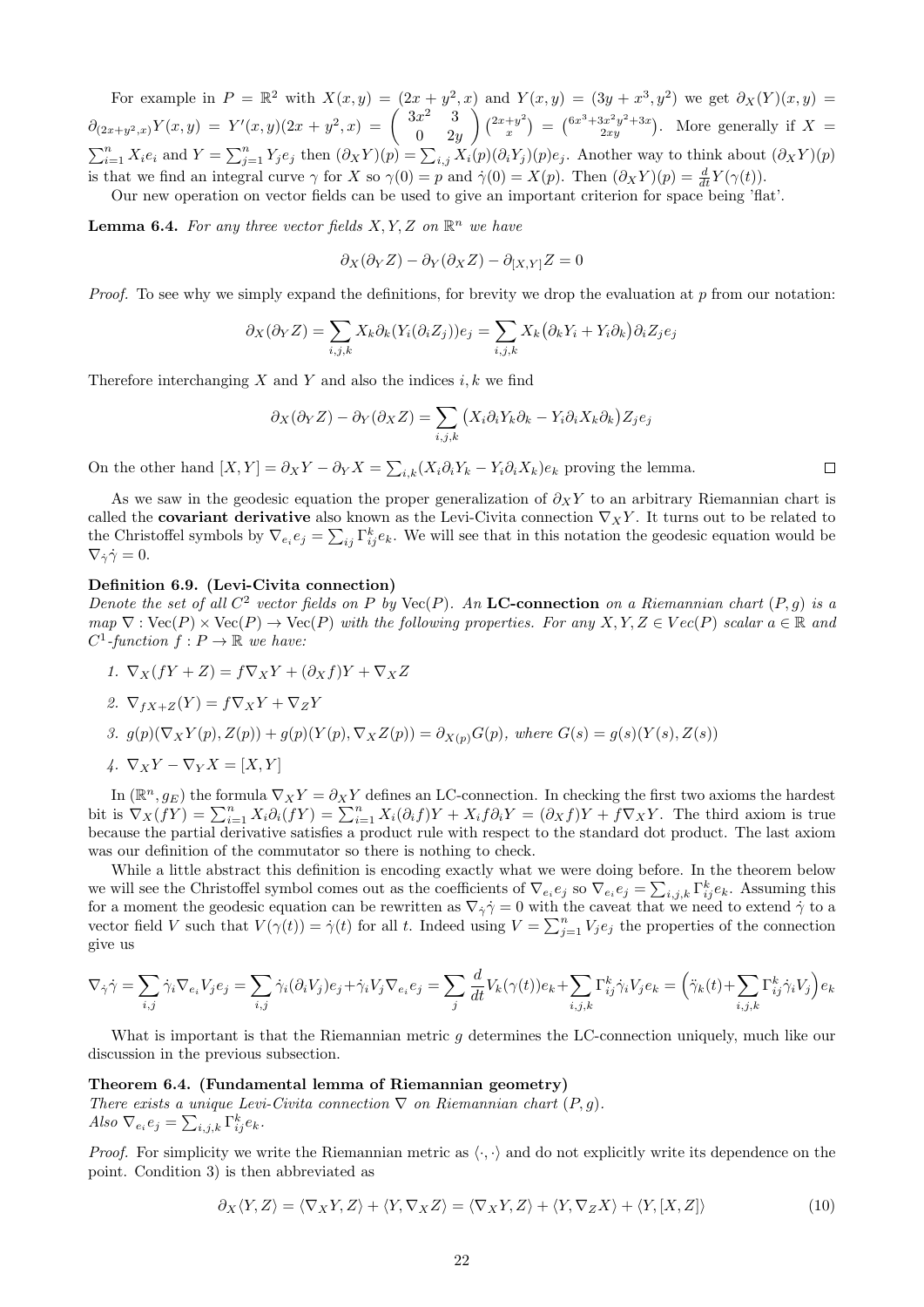We start by proving uniqueness of the LC-connection by proving it is determined entirely by  $g$  much like the proof of Lemma [6.3.](#page-19-2) For vector fields  $X, Y, Z$  we write Equation [\(10\)](#page-21-0) three times cycling around  $X, Y, Z$ :

$$
\partial_X \langle Y, Z \rangle = \langle \nabla_X Y, Z \rangle + \langle Y, \nabla_Z X \rangle + \langle Y, [X, Z] \rangle
$$
  
\n
$$
\partial_Y \langle Z, X \rangle = \langle \nabla_Y Z, X \rangle + \langle Z, \nabla_X Y \rangle + \langle Z, [Y, X] \rangle
$$
  
\n
$$
\partial_Z \langle X, Y \rangle = \langle \nabla_Z X, Y \rangle + \langle X, \nabla_Y Z \rangle + \langle X, [Z, Y] \rangle
$$

Subtracting the third equation from the sum of the first two we can solve for  $\langle \nabla_X Y, Z \rangle$  to get

<span id="page-22-0"></span>
$$
\langle \nabla_X Y, Z \rangle = \frac{1}{2} \Big( \partial_X \langle Y, Z \rangle + \partial_Y \langle Z, X \rangle + \partial_Z \langle X, Y \rangle - \langle Y, [X, Z] \rangle - \langle Z, [Y, X] \rangle + \langle X, [Z, Y] \rangle \Big) \tag{11}
$$

Uniqueness follows from this equation since if we had two LC-connections  $\nabla, \tilde{\nabla}$  then for all Z we would find  $\langle \nabla_X Y, Z \rangle = \langle \tilde{\nabla}_X Y, Z \rangle$  which is only possible if  $\nabla_X Y = \tilde{\nabla}_X Y$ . Existence follows from the same equation [\(11\)](#page-22-0) because taking  $X, Y, Z = e_i, e_j, e_k$  we find

$$
\langle \nabla_{e_i} e_j, e_k \rangle = \frac{1}{2} \Big( \partial_i g_{jk} + \partial_j g_{ki} - \partial_k g_{ij} \Big) = \sum_{r=1}^n \Gamma_{ij}^r(p) g_{kr}(p)
$$

using  $[e_a, e_b] = 0$  and the definition of the Christoffel symbols [\(5\)](#page-19-1). Using the inverse  $g^{-1}$  we thus find  $\nabla_{e_i} e_j =$  $\sum_{k=1}^{n} \Gamma_{ij}^{k} e_{k}$  as desired. This proves that an LC-connection exists because by properties 1) and 2) we have

$$
\nabla_X Y = \sum_{i,j} X_i \nabla_{e_i} (Y_j e_j) = \sum_{i,j} X_i \partial_i Y_j e_j + X_i Y_j \nabla_{e_i} e_j = \sum_{i,j} X_i \partial_i Y_j e_j + \sum_k X_i Y_j \Gamma_{ij}^k
$$

When our Riemannian metric comes from pulling back the Euclidean metric along a suitable map  $\phi: P \to \mathbb{R}^m$ as in the previous subsection then the LC-connection is easier to understand. It is basically using the LCconnection in  $(\mathbb{R}^m, g_E)$  given by Definition [6.8](#page-20-0) and then projecting the result onto the tangent space in  $\mathbb{R}^m$ . More precisely set  $g = \phi^* g_E$  to be a metric on  $P \subset \mathbb{R}^n$  and  $\phi : P \to \mathbb{R}^m$  as in the previous subsection. We claim that the LC-connection in that case is given by  $\phi' \nabla_X Y = \pi \nabla_{\tilde{X}} \tilde{Y}$  where  $\pi(p) : \mathbb{R}^m \to \mathbb{R}^m$  is the linear map that projects orthogonally onto the tangent space Image( $\phi'(p)$ ) and  $\tilde{X}$  and  $\tilde{Y}$  are vector fields on  $\mathbb{R}^m$  such that  $\tilde{X} \circ \phi = \phi' X$  and likewise  $\tilde{Y} \circ \phi = \phi' Y$ . Also recall that by  $\phi' X$  we mean the vector field on Image( $\phi$ ) defined by  $\phi'X(\phi(p)) = \phi'(p)X(p)$ . This means that on the image of  $\phi$  we get

$$
\nabla_{\tilde{X}} \tilde{Y}(\phi(p)) = (\tilde{Y}(\phi(p)))' \tilde{X}(\phi(p)) = (\phi'Y)'(p)X(p) = \partial_X(\phi'Y)(p)
$$

When  $X = e_i$  and  $Y = e_j$  we get  $\phi' Y = \partial_j \phi$  so that by equation [\(9\)](#page-20-1)  $\phi' \nabla_{e_i} e_j = \pi \partial_i \partial_j \phi = \sum_{k=1}^n \Gamma_{ij}^k(p) \partial_k \phi$  Since  $\phi' e_k = \partial_k \phi$  we conclude  $\nabla_{e_i} e_j = \pi \partial_i \partial_j \phi = \sum_{k=1}^n \Gamma_{ij}^k(p) e_k$ .

# <span id="page-22-1"></span>Lemma 6.5. (Isometry invariance)

For any isometry  $P \stackrel{f}{\to} Q$  between Riemannian charts we have  $f'(\nabla_X Y) = \nabla_{f'X} f'Y$ . Also  $\gamma$  is a geodesic if and only if  $f \circ \gamma$  is a geodesic.

*Proof.* Define a map  $\Delta : \text{Vec}(P) \times \text{Vec}(P) \to \text{Vec}(P)$  by  $\Delta_X Y = (f^{-1})' \nabla_{f'X} f'Y$ . If we can show that  $\Delta$  is an LC-connection on P then by uniqueness  $\nabla = \Delta$  so  $\nabla_X Y = (f^{-1})' \nabla_{f'X} f'Y$  proving  $f'(\nabla_X Y) = \nabla_{f'X} f'Y$ .

Next, if  $\gamma$  is a geodesic in P and  $\beta = f \circ \gamma$  then  $\nabla_{\dot{\gamma}} \dot{\gamma} = 0$ . Applying f' to both sides yields  $0 = f' \nabla_{\dot{\gamma}} \dot{\gamma} = 0$ .  $\nabla_{f'\dot{\gamma}}f'\dot{\gamma} = \nabla_{\dot{\beta}}\dot{\beta}$ , showing  $\beta$  is a geodesic too. Conversely if  $\beta$  is a geodesic then so is  $\gamma$  because  $f^{-1}$  is an isometry too.

We we have seen that for the LC-connection on  $(\mathbb{R}^n, g_E)$  we had  $\nabla_X \nabla_Y Z - \nabla_Y \nabla_X Z - \nabla_{[X,Y]} Z = 0$  For other Riemannian charts this is not at all the case.

#### Definition 6.10. (Riemannian Curvature)

The Riemann curvature of n-dimensional Riemannian chart  $(P, g)$  is the map  $R : Vec(P) \times Vec(P) \rightarrow$  $Vec(P)$  defined by

 $R(X,Y)Z = \nabla_X \nabla_Y Z - \nabla_Y \nabla_X Z - \nabla_{[X,Y]} Z$ 

It follows that curvature is invariant under isometries in the following sense

# <span id="page-22-2"></span>Lemma 6.6. (Isometry invariance of curvature)

For any isometry  $P \xrightarrow{f} Q$  between Riemannian charts we have  $f'(R(X,Y)Z) = R(f'X, f'Y)f'Z$